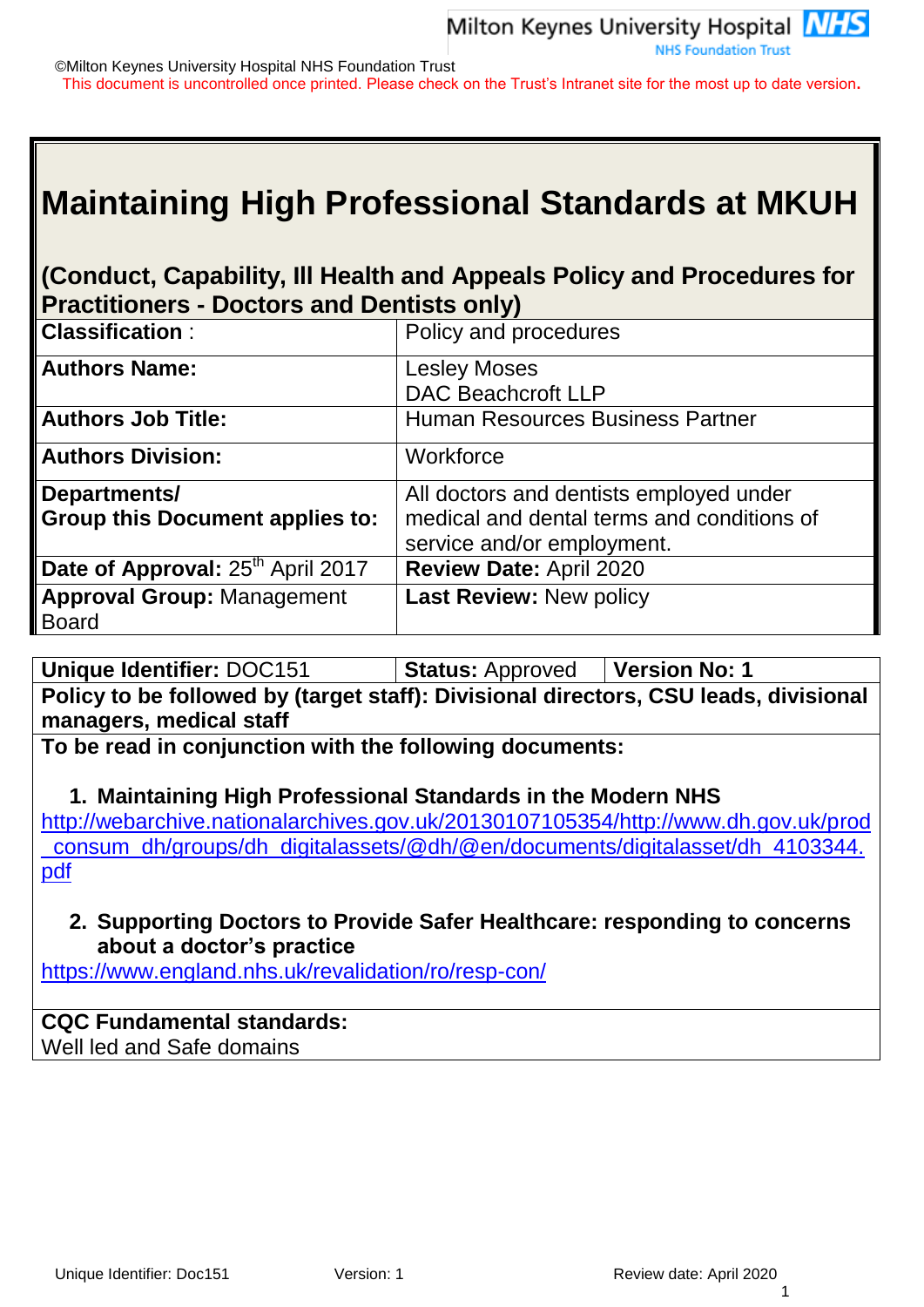| <b>Index</b>                                                                      |  |
|-----------------------------------------------------------------------------------|--|
|                                                                                   |  |
|                                                                                   |  |
|                                                                                   |  |
| 1.0                                                                               |  |
| 2.0                                                                               |  |
| 3.0                                                                               |  |
| PART <sub>1</sub>                                                                 |  |
| PART 2                                                                            |  |
| PART 3                                                                            |  |
| PART <sub>4</sub>                                                                 |  |
| HANDLING CONCERNS ABOUT A PRACTITIONER'S HEALTH30<br>PART <sub>5</sub>            |  |
| 4.0                                                                               |  |
| 5.0                                                                               |  |
|                                                                                   |  |
|                                                                                   |  |
|                                                                                   |  |
|                                                                                   |  |
|                                                                                   |  |
|                                                                                   |  |
| APPENDIX C: Checklist on excluding/restricting practice when concerns first arise |  |
|                                                                                   |  |
| APPENDIX D: Template letter to send to practitioner being immediately             |  |
|                                                                                   |  |
|                                                                                   |  |
|                                                                                   |  |
|                                                                                   |  |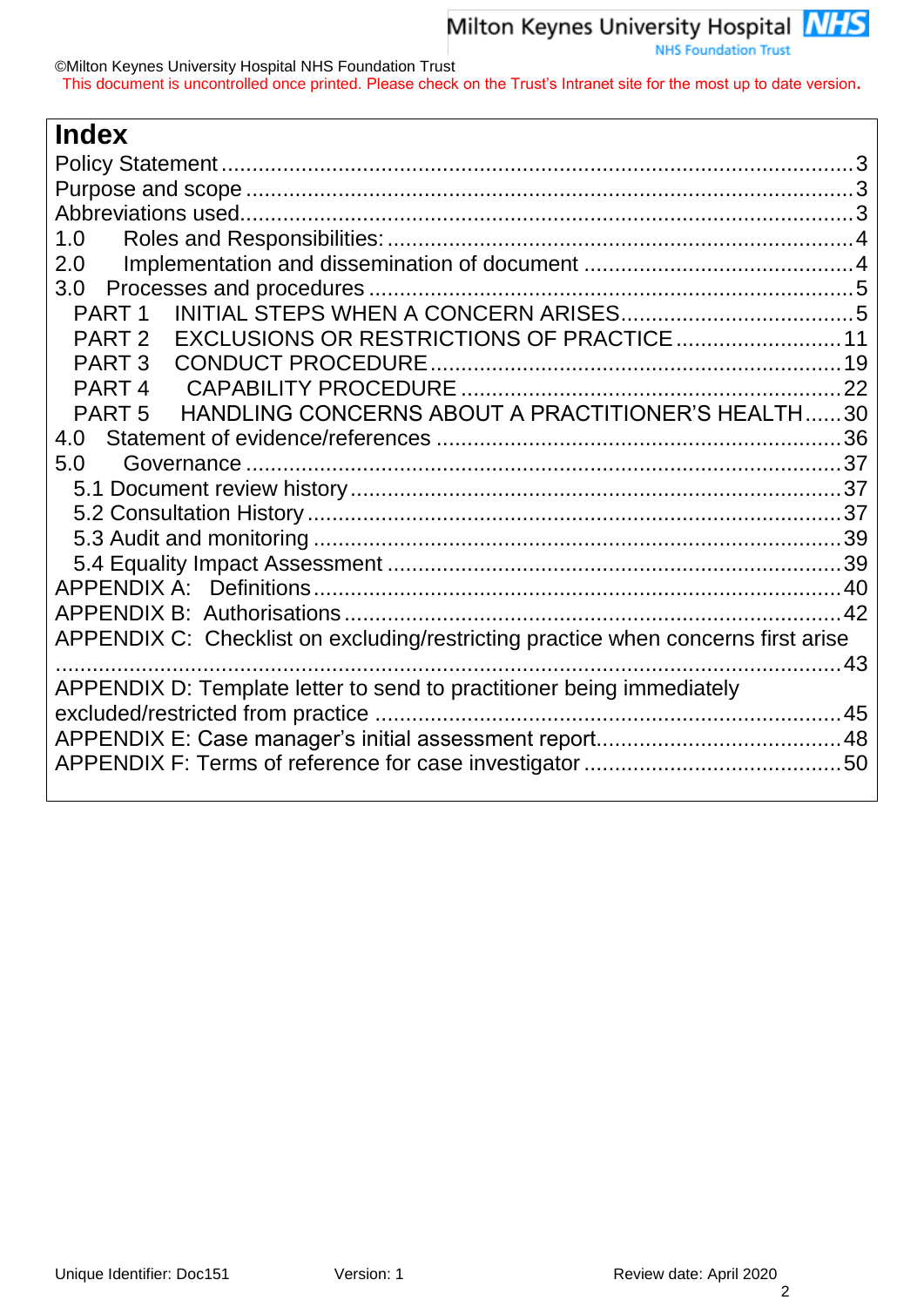This document is uncontrolled once printed. Please check on the Trust's Intranet site for the most up to date version**.**

## <span id="page-2-0"></span>**Policy Statement**

In order to comply with Maintaining High Professional Standards in the Modern NHS (HSC 2003/12), the Trust has implemented this policy and procedure for use at Milton Keynes University Hospital NHS Foundation Trust (MKUH).

## <span id="page-2-1"></span>**Purpose and scope**

This policy and procedure applies to all doctors and dentists (referred to as the "practitioners") employed by the Trust, irrespective of grade or department. It does not apply to clinical academics engaged with the Trust through an honorary contract. These procedures supersede all previous Trust and Department of Health procedures including HC90(9), HC(82)13, HSC(94)49 and HM(61)112 in respect of their application to practitioners employed by the Trust.

The right of appeal to the Secretary of State held by some employees under paragraph 190 of their Terms and Conditions of Service are also abolished and replaced by appeal rights contained in this procedure.

This policy and procedure mirrors the national framework for dealing with capability, conduct and ill-health issues for medical and dental staff. This policy framework comprises five parts; providing guidance on the following:

- 1. Dealing with initial concerns about practitioners
- 2. Exclusions and/or restrictions of practice
- 3. Conduct
- 4. Capability
- 5. Handling concerns about a practitioner's health

### <span id="page-2-2"></span>**Abbreviations used**

| <b>NCAS</b> | <b>National Clinical Assessment Service</b> |
|-------------|---------------------------------------------|
| <b>GMC</b>  | <b>General Medical Council</b>              |
| <b>GDC</b>  | <b>General Dental Council</b>               |
| <b>SI</b>   | Serious incident                            |
| <b>HR</b>   | <b>Human Resources</b>                      |
| <b>MAC</b>  | <b>Medical Advisory Committee</b>           |
| <b>LNC</b>  | <b>Local Negotiating Committee</b>          |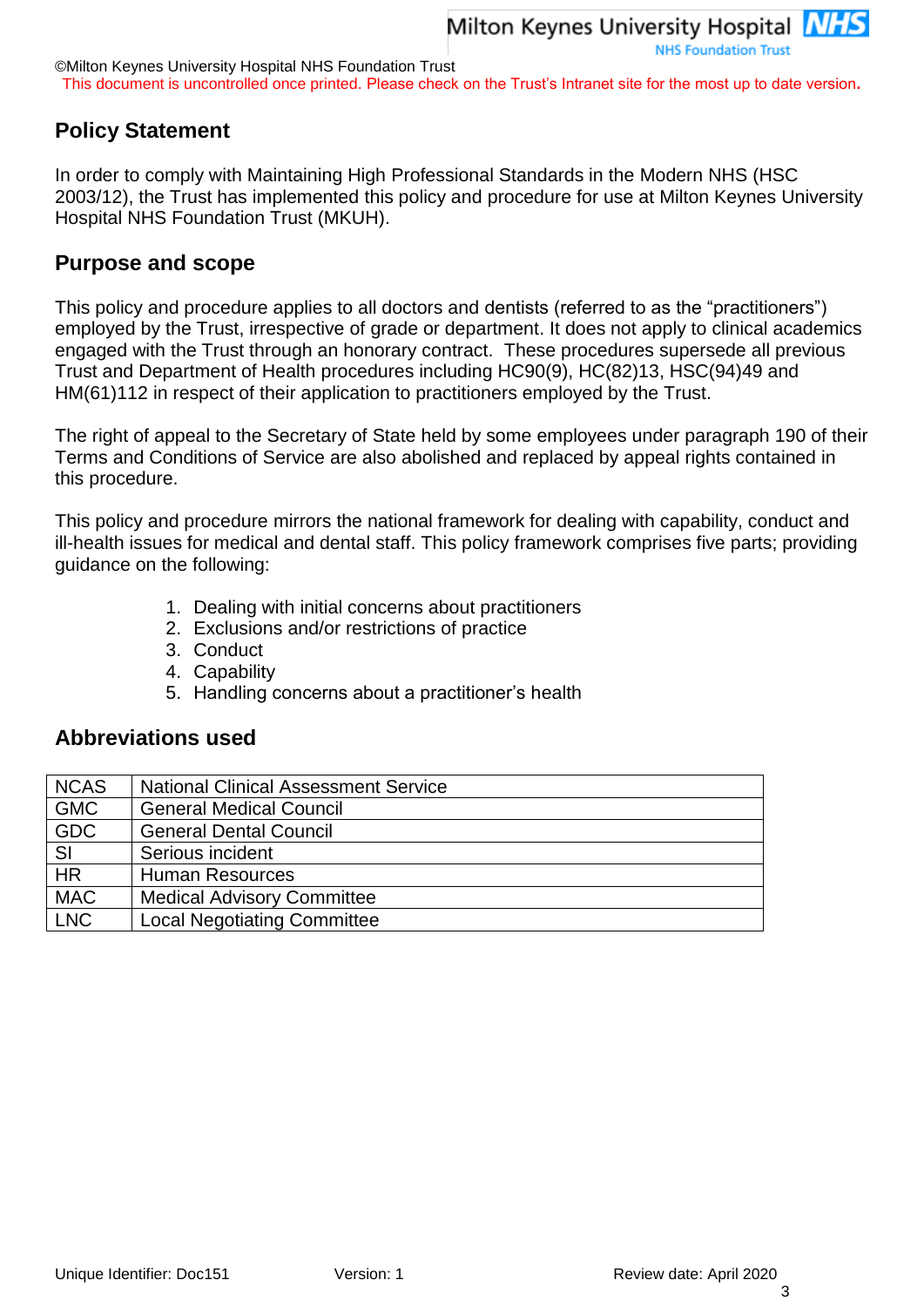©Milton Keynes University Hospital NHS Foundation Trust

This document is uncontrolled once printed. Please check on the Trust's Intranet site for the most up to date version**.**

## <span id="page-3-0"></span>**1.0 Roles and Responsibilities:**

Under these guidelines a number of key Trust individuals may need to be involved. They are:

- the chief executive
- the medical director
- a case manager
- a case investigator
- a designated board member
- the director of workforce
- a clinical advisor
- the responsible officer.

See the definitions of Appendix A for confirmation of these individuals' roles and responsibilities.

## <span id="page-3-1"></span>**2.0 Implementation and dissemination of document**

The policy will be disseminated through:

- The Trust Intranet
- Management Board
- Clinical Board
- Joint Local Negotiating Committee
- Medical Advisory Committee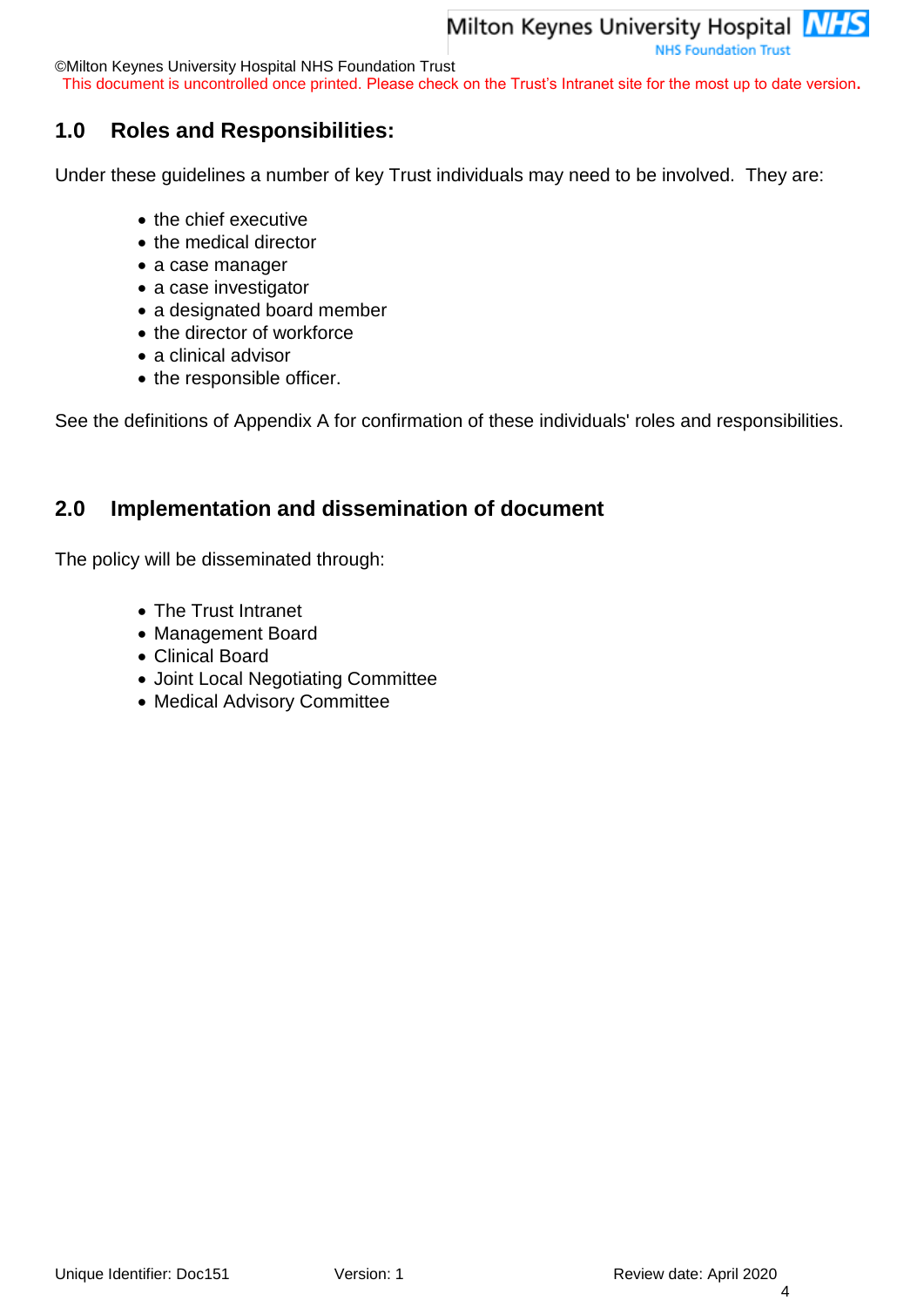©Milton Keynes University Hospital NHS Foundation Trust

This document is uncontrolled once printed. Please check on the Trust's Intranet site for the most up to date version**.**

#### <span id="page-4-0"></span>**3.0 Processes and procedures**

#### <span id="page-4-1"></span>**PART 1 INITIAL STEPS WHEN A CONCERN ARISES**

#### **1. Raising concerns about a practitioner**

If an employee has a concern about the conduct or capability of a practitioner or a patient or relative raises a concern with an employee, he/she should immediately report it to his / her line manager. It is then for that line manager to urgently notify such a concern to the chief executive or medical director. Common sense needs to be applied to whether such concerns are of sufficient substance that they need to be reported. If a line manager is in any doubt, he/she should err on the side of caution and report it to the chief executive or medical director. If necessary, the line manager may consult with the director of workforce prior to notifying the chief executive or medical director.

Concerns about a practitioner's conduct, capability or ill-health can come to light in a number of ways, for example (this list is non-exhaustive);

- Concerns expressed by other NHS professionals, managers, students and non-clinical staff;
- Review of performance against job plans, annual appraisal, revalidation;
- Monitoring of data on performance and quality of care;
- Clinical governance, clinical audit and other quality improvement activities;
- Complaints about care by patients or relatives or representatives of patients;
- Information from regulatory, professional or statutory bodies;
- Litigation following allegations of negligence;
- Information from the police or coroner;
- Court judgments

Unfounded and malicious allegations can cause lasting damage to a practitioner's reputation and career prospects. All allegations, including those made by relatives of patients, or concerns raised by colleagues, must therefore be properly investigated to verify the facts in order that the allegations can be shown to be true or false.

Concerns about the capability of doctors and dentists in training will be considered initially as training issues and the postgraduate dean will be involved from the outset.

As stated in the NHS England guidance 'Supporting Doctors to Provide Safer Healthcare: responding to concerns about a doctor's practice'. *"For NHS trusts, the basis of this pathway is described in the guidance Maintaining High Professional Standards in the Modern NHS (Department of Health, 2003)."*

#### **2. Appointment of a case manager**

Once a concern of substance has been raised with the chief executive or medical director, he/she must ensure that a case manager is appointed. The medical director may designate an appropriate divisional director as case manager. The case manager must be the medical director or acting medical director where the concern relates to a divisional director and/or consultant. In either case a proposed case manager will be "inappropriate" in the event that he/she has had prior substantive involvement in the issue or issues of concern that have arisen. In such a case it shall be another divisional director or medical director (as appropriate) from within the Trust or another Trust who will be nominated by the chief executive or medical director.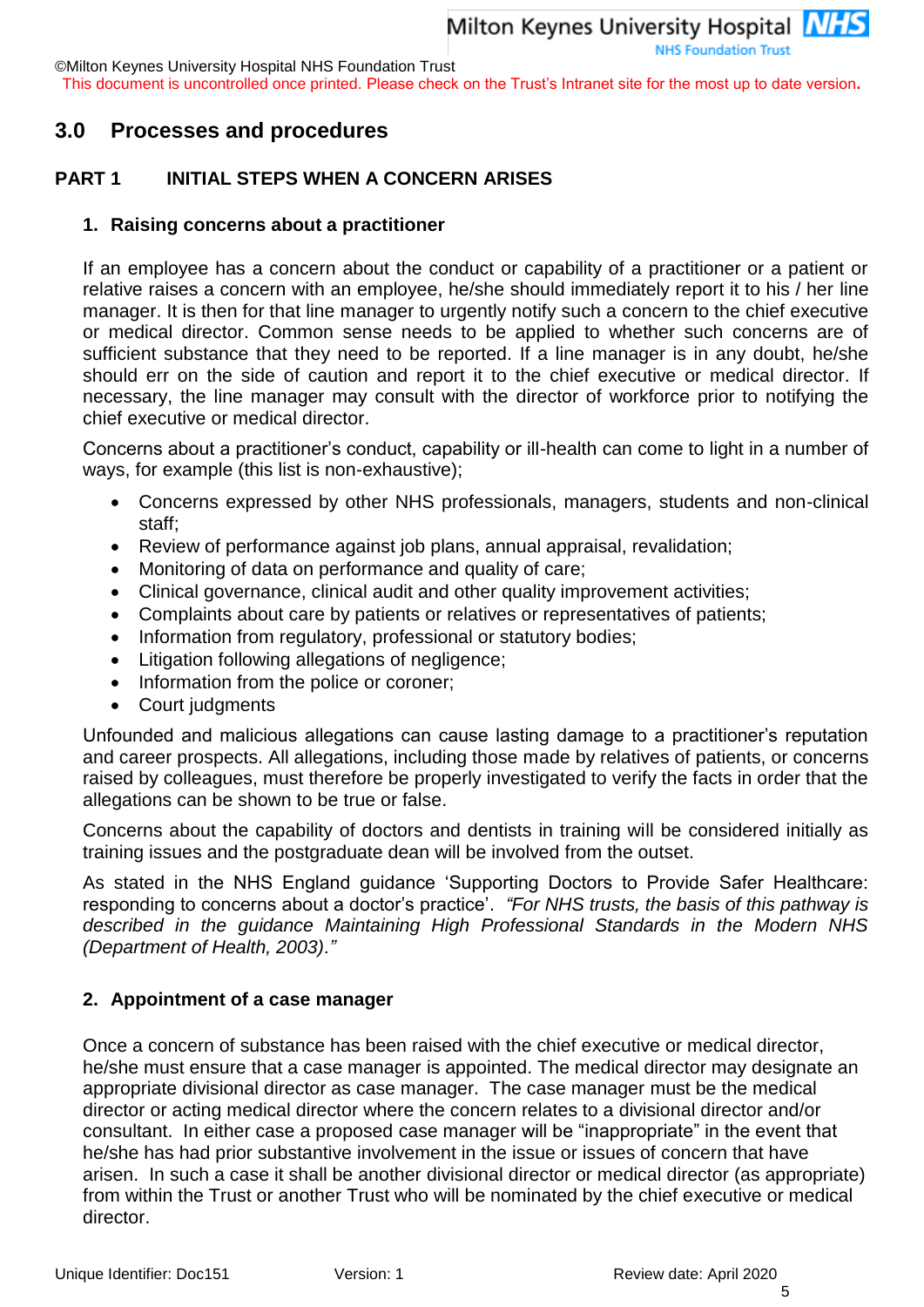This document is uncontrolled once printed. Please check on the Trust's Intranet site for the most up to date version**.**

#### **3. Restrictions on practice or exclusions**

When a concern is raised the possibility of restrictions on practice or exclusions must be considered. This decision will depend upon the nature and severity of the concern in question. In implementing any decision on restrictions or exclusions, the provisions of Part 2 will need to be followed.

#### **4. The case manager's initial assessment**

The case manager should carry out a preliminary assessment to establish the nature and seriousness of the concern and whether it is necessary to appoint a case investigator to carry out a full investigation. The case manager shall also form a view as to whether an occupational health referral is required and make the referral, or arrange for it to be made, as appropriate. This preliminary investigation may include short interviews with key witnesses and review of medical notes as well as any other documents relevant to the concern raised. The case manager should seek guidance from the director of workforce, medical director (if he/she is not the case manager) and the NCAS (see Appendices A and B).

Where the case manager decides it is unnecessary to make an immediate decision he/she should set out his or her views on how the matter should be taken forward, in a brief report, "The Initial Assessment Report". Guidance on the format and required content for the case manager's report is at [Appendix E.](#page-47-0)

#### <span id="page-5-0"></span>**5. The case manager's recommendations**

#### **5.1 If serious concerns are raised**

If a serious concern has been raised, the case manager must again consider whether restrictions on or exclusion from practice are appropriate (see Part 2). The case manager will then have to decide whether or not the issues raise serious concerns.

#### **5.2 Serious concerns have not arisen**

If the matter is less serious then more informal investigations or processes not involving a case investigator may be initiated. This might involve seeking to agree an NCAS clinical assessment with the doctor in question.

#### **5.3 Timescale for the case manager's recommendations**

There will be situations where it is necessary to immediately exclude a practitioner or restrict his/her practice. The case manager must consider this first. Where immediate action is not required, the question of what further steps should be taken remains. The case manager should aim where possible to reach a decision as to his/her recommended action to the medical director or, if the medical director is the case manager, to the chief executive, within 5 working days of the concern being reported to him/her.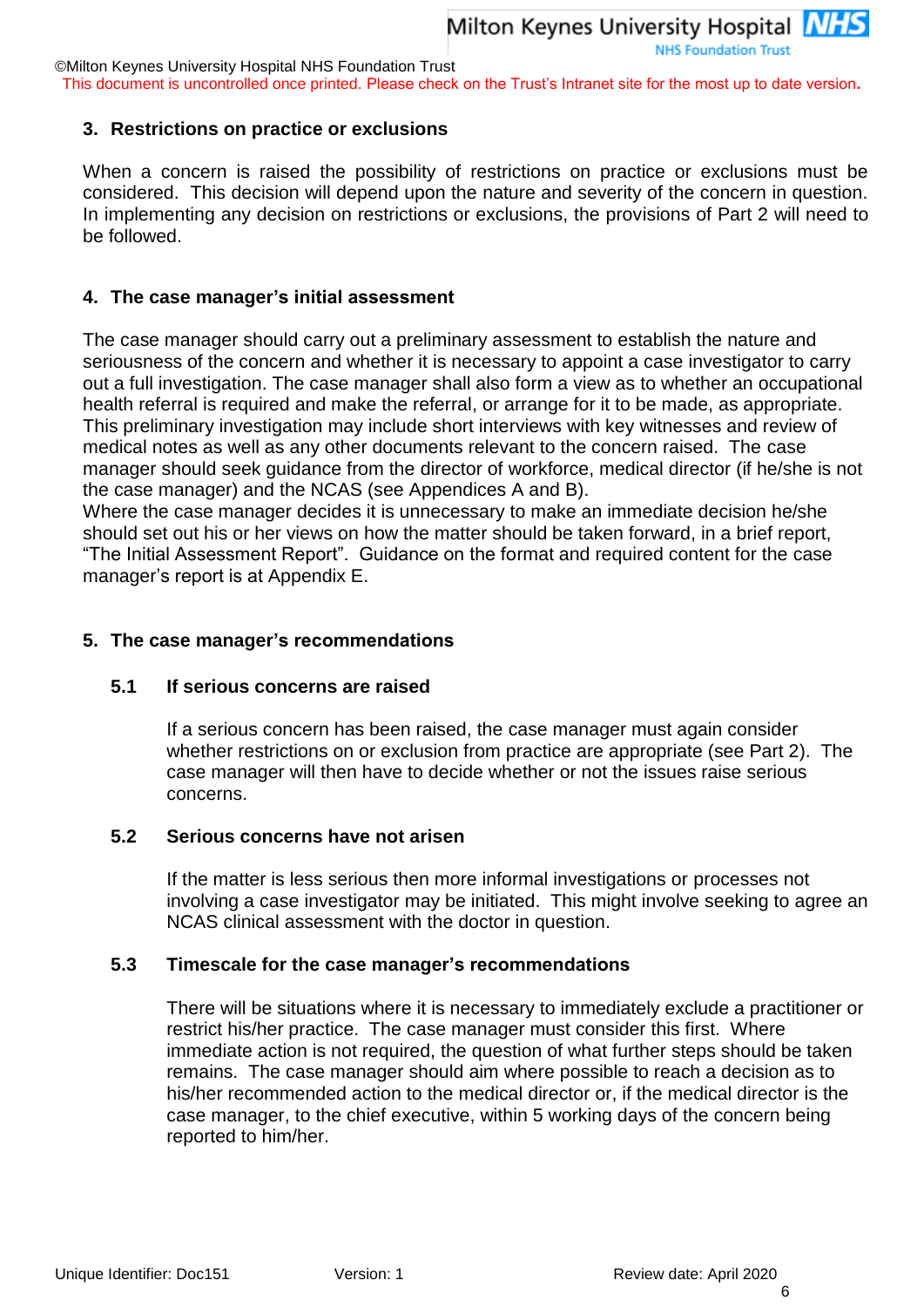This document is uncontrolled once printed. Please check on the Trust's Intranet site for the most up to date version**.**

#### **6. Action in the event that minor shortcomings are isolated**

#### **6.1 Counselling**

Minor shortcomings shall initially be dealt with informally. The practitioner's line manager will be responsible for discussing the shortcomings with a view to identifying the causes and offering help to the practitioner to rectify them. Such counselling will not in itself represent part of the disciplinary procedure, although this should be recorded.

#### **6.2 Oral reprimand**

In the case of minor infractions, the line manager may give an oral reprimand without a formal disciplinary investigation or hearing for the purpose of improving future performance and behaviour, and in order to assist the practitioner to meet the standards required. The reprimand should be confirmed in writing to the practitioner. In the event that an individual is not content with this action, the formal procedure will normally be followed.

Further advice and guidance on identifying and managing minor shortcomings is available from Human Resources. This is not a formal disciplinary sanction.

#### **6.3 Situations in which ill health was a contributing factor**

In situations where a person's ill health is a significant contributory factor to his/her conduct or performance then separate procedures for dealing with ill health and capability would be used. (Further guidance can be obtained from the Ill-Health Procedure at Part 5 below, the Trust's Sickness Absence Policy and Procedure and the Capability Procedure at Part 4 below).

#### **6.4 Action in the event of a pattern of behavior**

If a particular pattern of inappropriate behaviour/sub-standard performance has been identified, managers are referred to Part 3 of this policy for further guidance. Any new, unrelated shortcomings arising during a counselling or review period may be identified, and acknowledged as a separate issue but may be reviewed concurrently.

#### **7. Action in the event that serious shortcomings are isolated**

#### **7.1 Appointment of a case investigator**

If the case manager considers a formal investigation is needed, the case manager and the medical director, in discussion with the chief executive and the director of workforce shall decide whether to appoint a case investigator.

#### **7.2 Terms of reference**

When a case investigator is appointed, the terms of reference for the investigation should be determined by the case manager, usually in consultation with the director of workforce. Guidance on the terms of reference is set out at Appendix F.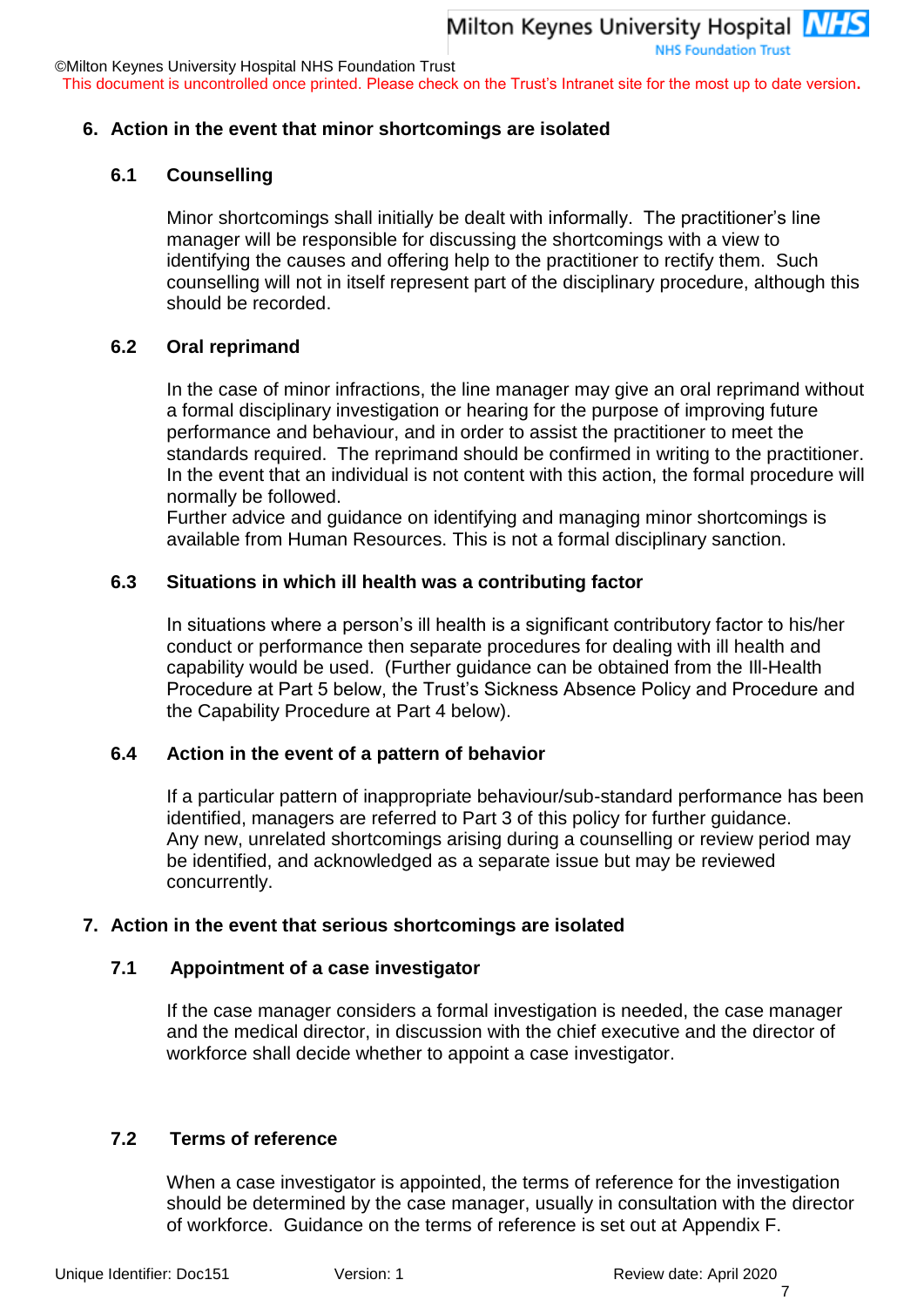This document is uncontrolled once printed. Please check on the Trust's Intranet site for the most up to date version**.**

#### **7.3 Informing the practitioner**

As promptly as possible after the decision to carry out a formal investigation is taken (which should generally be no later than five working days after the case manager's Initial Assessment Report has been finalised), the practitioner should be notified in writing of:

- The fact that an investigation is to be carried out;
- The specific allegations or concerns and/or terms of reference (see 7.2 above) where available;
- The name of the case investigator and where relevant any clinical Advisor;
- Any correspondence relating to the case together and, if known, the provisional list of people to be interviewed by the case investigator;
- The practitioner's right to meet the case investigator to put his/her views;
- His/her right to be accompanied (see Part 1 of this policy).

#### **8. Carrying out an investigation**

#### **8.1 Time limit for carrying out the investigation**

The case investigator should complete his/her investigation within 4 weeks of his/her appointment and submit the report to the case manager within a further 5 working days.

In circumstances where a case investigator cannot meet the four-week target, he/she should, as soon as this is realised, notify in writing BOTH the case manager and then the practitioner in question explaining the reasons why. A revised timetable should be provided in addition to an explanation.

#### **8.2 Procedure for carrying out the investigation**

The case investigator has a wide discretion in how he/she carries out the investigation so long as he/she establishes the facts in an unbiased way and adheres to the terms of reference.

Where a question of clinical judgement is raised during the investigation process, the case investigator must formally involve a senior member of the medical or dental staff. Where no other suitable senior doctor or dentist is employed by the Trust a senior doctor or dentist from another NHS body should be involved.

The case investigator should seek assistance from a senior member of the Human Resources Department where appropriate.

Where concerns trigger the Trust's Serious Incidents Policy ("SI"), the case investigator should liaise with the Clinical Governance team to agree the approach to be taken to such investigations.

#### **8.3 Action in the event that new issues arise during the course of the investigation**

In the event that new issues of concern arise during the investigation, the case investigator will inform in writing the case manager of the nature of the new issues that have arisen and supply the supporting evidence. The case manager, in consultation with the director of workforce, will decide whether to amend the terms of reference to cover the new issues of concern. In the event that the terms of reference are to be varied, the practitioner will be provided with the amended terms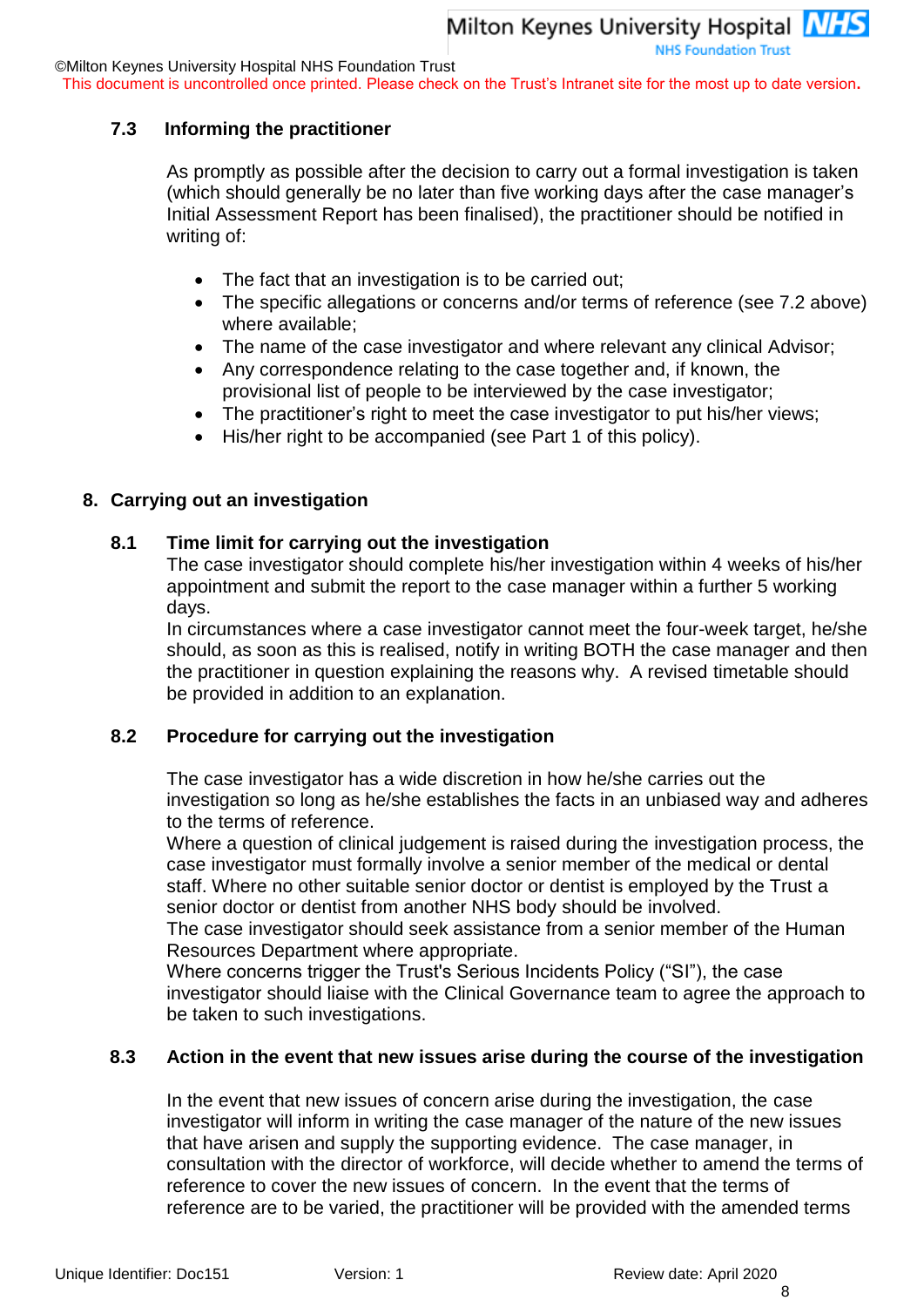This document is uncontrolled once printed. Please check on the Trust's Intranet site for the most up to date version**.**

of reference in the form set out at Appendix F below, together with an explanation of why the terms of reference were varied.

The time limit for completion may be reviewed to take into consideration the time required to explore the new issues fully. The case investigator should, however, still strive to complete their investigation within four weeks of the terms of reference being amended.

#### **9. The Case Investigator's Report**

#### **9.1 The content of the case investigator's report**

Once the investigation has been completed the case investigator must prepare his/her written report, with the clinical Advisor's assistance if necessary. Guidance on the content and format of the report is at Appendix E. The report should provide the case manager with enough information to decide whether:

- there is a case of misconduct to put to a conduct panel (see Part 3 of this policy);
- there are concerns about the practitioner's health to be considered by the Occupational Health department (see Part 5 of this policy);
- there are performance concerns to be further explored with the NCAS;
- restrictions on practice or exclusion from work need to be considered (see Part 2 of this policy);
- the concerns should be referred to the General Medical Council ("GMC") or General Dental Council ("GDC");
- the matter should be dealt with under the capability procedures (see Part 4 of this policy); or
- no further action is needed.

#### **9.2 The right of the practitioner to comment on the factual parts of the report in capability cases**

Before a final report into concerns about capability is provided to the case manager, the case investigator must provide the factual parts of his/her report to the practitioner for comment. The practitioner has 10 working days in which to comment on the report unless an alternative timescale is agreed in writing with the case manager.

If the practitioner (or his/her representative) fails to provide his or her comments within the 10 working day time limit or such other time limit as may be agreed with him/her, the case investigator will finalise his/her report, recording the fact that it has not been possible to obtain the practitioner's comments.

The right to comment on the factual aspects of the case investigator's report shall be limited to cases concerning the capability of a practitioner and shall not extend to other kinds of allegation.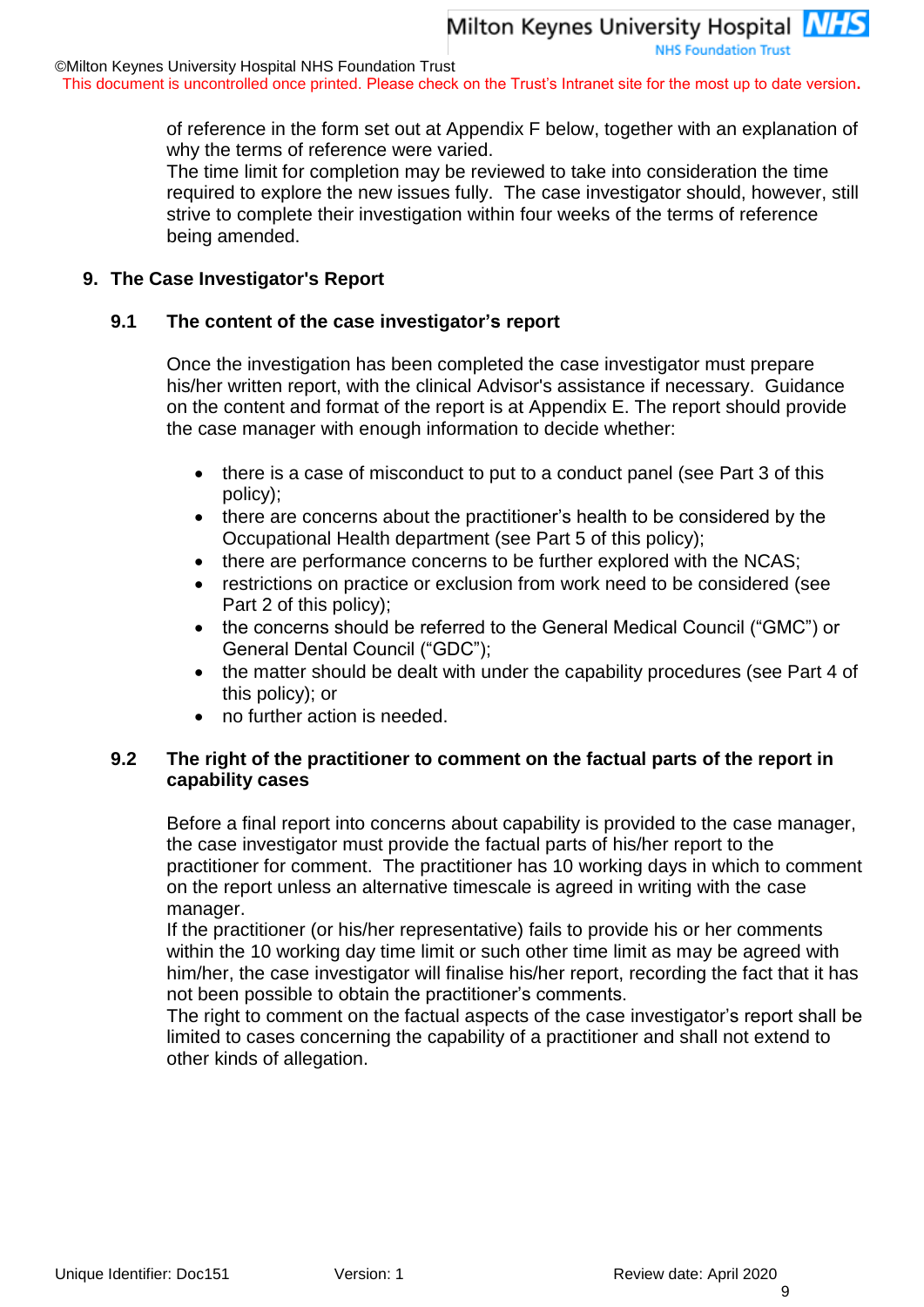This document is uncontrolled once printed. Please check on the Trust's Intranet site for the most up to date version**.**

#### **9.3 Decision of the case manager**

Once the report is completed it must be provided to the case manager who will then decide which of those courses of action set out above needs to be taken in the light of it. The case manager should discuss the report with the chief executive and director of workforce, as well as with the NCAS.

The case manager will write to the practitioner enclosing a copy of the report together with the statements and other evidence gathered in the course of the investigation. The letter must set out the case manager's decision and the reasons for it. (See Part 4, paragraph 3 in relation to capability procedure).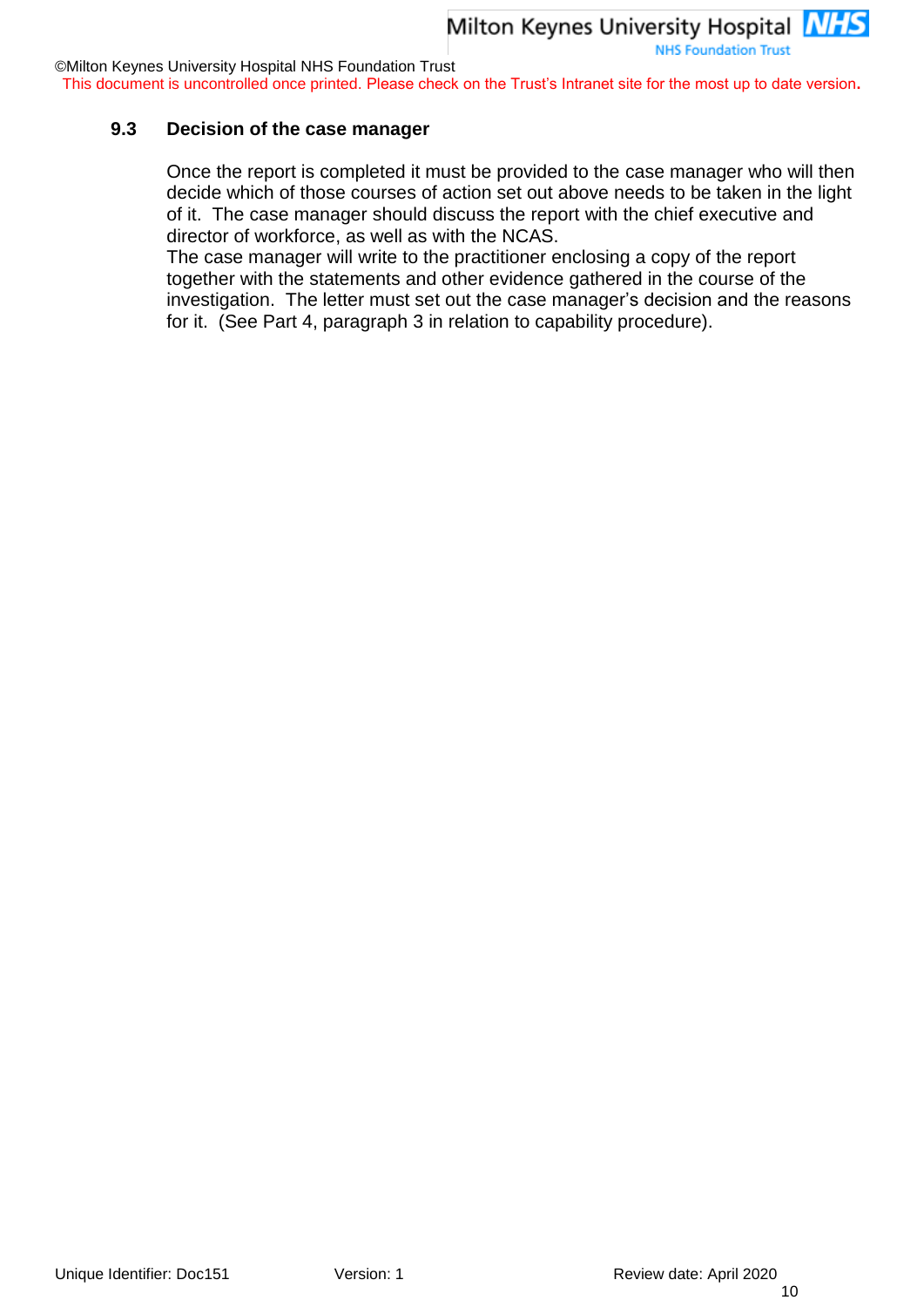©Milton Keynes University Hospital NHS Foundation Trust

This document is uncontrolled once printed. Please check on the Trust's Intranet site for the most up to date version**.**

#### <span id="page-10-0"></span>**PART 2 EXCLUSIONS OR RESTRICTIONS OF PRACTICE**

#### **1. Introduction**

Under this procedure a practitioner is not suspended, he/she can only be excluded from work. The word suspension should not be used when dealing with a practitioner as this can be confused with action taken by the GMC or GDC to suspend the practitioner from the register, pending a hearing of their case or as an outcome of a fitness to practice hearing. Exclusion is a last resort and can only be justified on the grounds set out below. Before the decision is taken to exclude any practitioner, all other options must have been thoroughly explored, for example restricting a practitioner's duties.

#### **2. Roles of Officers**

#### **2.1 Power to exclude or restrict a Practitioner**

The chief executive has overall responsibility for managing exclusions and restrictions.

- A decision to exclude or restrict a practitioner can only be made by:
- the chief executive (or anyone acting in that capacity);
- $\bullet$  the medical director (or anyone acting in that capacity);
- the director of workforce (or anyone acting in that capacity); or
- the divisional directors (only for practitioners below the grade of consultant).

#### **2.2 Responsibilities of individual officers in the event of a restriction or exclusion**

#### **2.2.1 The case manager**

It will usually be for the case manager to make the initial decision whether to exclude or restrict a practitioner. However there may be circumstances where this may not be possible in which case the officers listed in paragraph 2.1 will be empowered to make this decision. A decision to exclude a practitioner will only be made once it has been decided that there are significant concerns about the practitioner's conduct or capability and the conditions set out in paragraph [0](#page-11-0) below have been satisfied. The case manager shall also form a view as to whether an occupational health referral is required and make the referral or arrange for it to be made, as appropriate.

The case manager will review the exclusion or restriction with the designated Board member and chief executive as set out below, taking into consideration any information that may be provided to him/her by the case investigator.

#### **2.2.2 The Designated Board Member**

The designated Board member shall oversee the exclusion or restriction process. This role will include ensuring that the applicable time limits are complied with, as well as receiving representations on the process or procedure leading to the exclusion or restriction.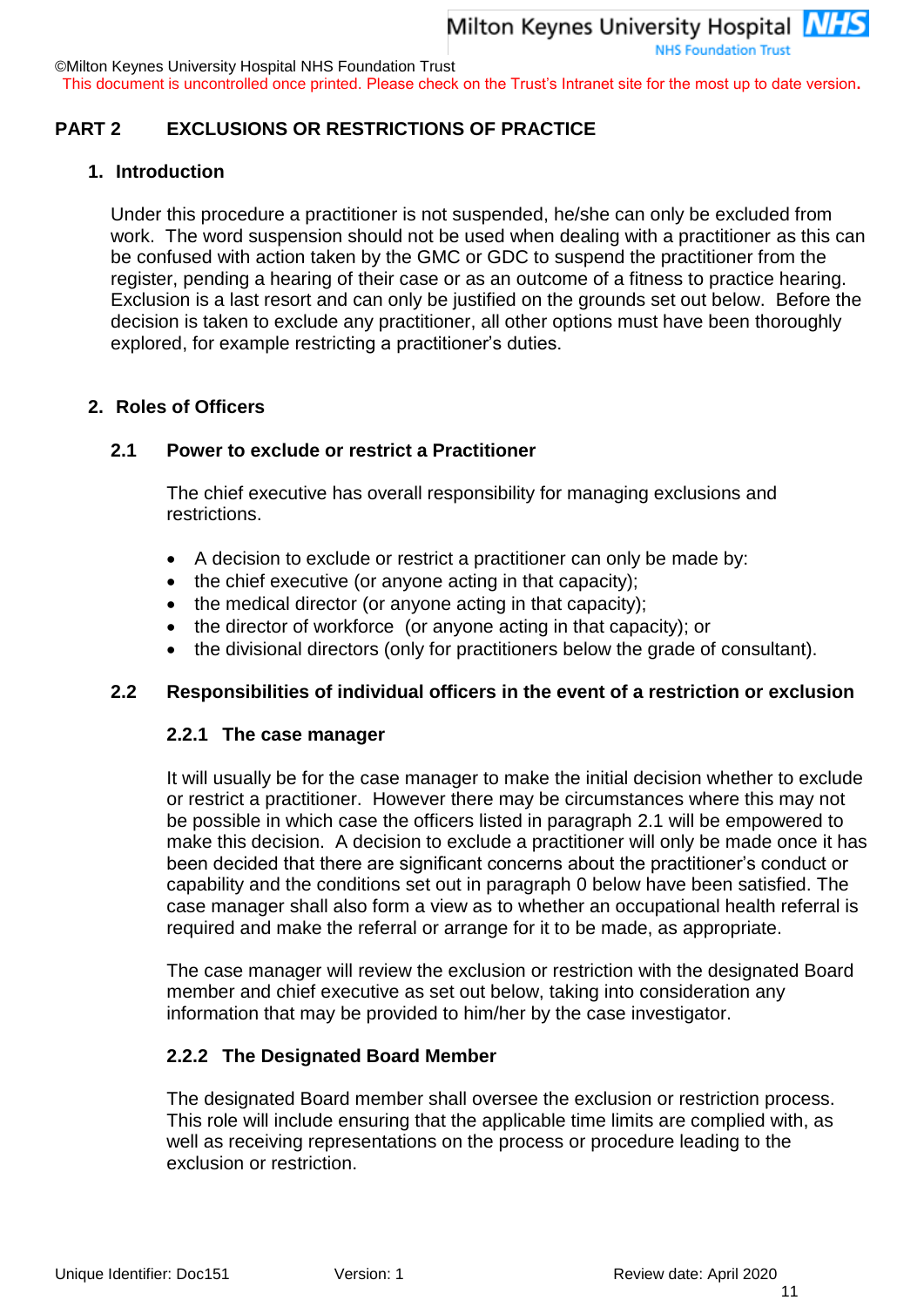#### **2.2.3 The case investigator**

The case investigator shall from time to time provide such information to the case manager as may be relevant to the review of the decision to exclude or restrict the practitioner.

#### **3. The restrictions that can be imposed on the practitioner**

If a serious concern is raised about a practitioner, the case manager must consider at the outset if temporary restrictions on the practitioner's practice are necessary. There are four alternative types of restriction:

- Obtaining voluntary undertakings from the practitioner on what he/she will and will not do;
- Placing the practitioner under the supervision of a divisional director or medical director;
- Amending or restricting clinical duties; and
- Restriction to non-medical duties.

If there is evidence that concerns are related to the practitioner's health, the Occupational Health Department should become involved at an early stage to help with the investigation of specific health problems and to advise the case investigator accordingly (see Part 5 of this policy).

#### <span id="page-11-0"></span>**4. Where exclusion may be justified**

Exclusion is a temporary measure reserved for specific circumstances. Alternatives to exclusion must always be considered in the first instance. Exclusion is only potentially justified where:

- There has been a critical incident where serious allegations have been made; or
- There has been a breakdown in relationships between a colleague and the rest of the team; or
- The presence of the practitioner is likely to hinder the formal investigation.
- The key factors in any decision to exclude are:
- the protection of staff or patient interests; or
- to assist the investigative process.

#### **5. The process for deciding whether to exclude or restrict**

There are two types of exclusion: immediate exclusion dealt with in paragraph [6](#page-12-0) below, and formal exclusions which are dealt with under paragraph [7.](#page-12-1) In addition, restrictions of practice may be imposed.

Before reaching the decision to formally exclude, it is important to seek the NCAS's assistance. However, ultimately the decision on restriction(s) or exclusion rests with the Trust's authorised officers as set out in paragraph 2.1

Where the officers of the Trust disagree with the NCAS, the reasons for this divergence in view should be carefully recorded in writing.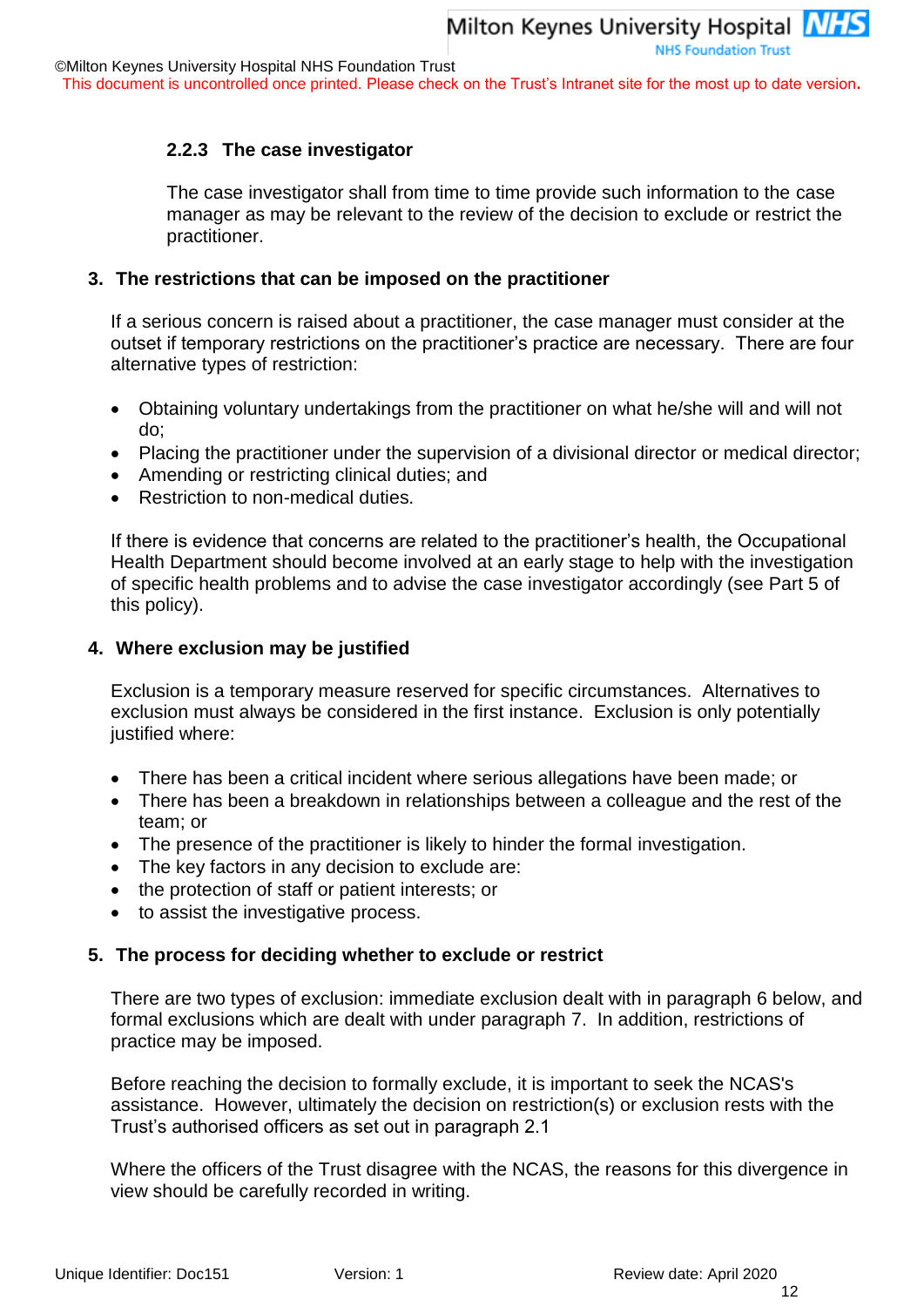This document is uncontrolled once printed. Please check on the Trust's Intranet site for the most up to date version**.**

Any decision to exclude formally should be discussed with the chief executive, the director of workforce and the medical director (if not the case manager).

Milton Keynes University Hospital **NHS** 

**NHS Foundation Trust** 

The designated Board member should be informed of any such decision. A decision to exclude immediately should, where practicable, follow the same procedure, although, in the event that this is not practicable, the officer designated under paragraph 2.1 shall discuss the decision as soon as practicable with the chief executive and director of workforce, and confirm that decision to the designated Board member.

#### <span id="page-12-0"></span>**6. Immediate exclusion**

#### **6.1 The right to exclude immediately**

In a circumstance referred to in paragraph [0](#page-11-0) above, where no alternative is deemed appropriate by the officers listed at paragraph 2.1, the practitioner may be excluded immediately to allow preliminary consideration of the concern by the case manager and case investigator.

#### **6.2 The initial period of immediate exclusion**

An immediate exclusion can be for a maximum of two weeks following which a decision whether to exclude formally must be made in accordance with the procedure set out in paragraph [7](#page-12-1) below. If the decision is to restrict a practitioner's practice, it should also be reviewed, though it is recommended this happens when the case investigator has completed his/her report.

#### **6.3 Meeting with the practitioner**

The practitioner should be informed at a meeting that they are being excluded immediately together with the broad reasons for the exclusion. A date should be agreed to meet again within the two weeks commencing on the date of the exclusion. The meeting should be immediately followed by a letter confirming the outcome of that meeting and the practitioner's rights of representation.

Appendix C is a form to be completed on making an initial assessment of what measures to take.

Appendix D is a template letter to send to a practitioner in these circumstances.

#### <span id="page-12-1"></span>**7. Formal decisions to exclude or restrict practice**

#### **7.1 The right to exclude formally**

A formal exclusion can only take place after:

- A preliminary report has been prepared by the case investigator which confirms there is misconduct/capability concern or further investigation is warranted;
- The case manager, if possible, provisionally assesses whether there is a case to answer;
- A meeting has been held with the practitioner in accordance with paragraph 7.4; and
- The NCAS has been consulted.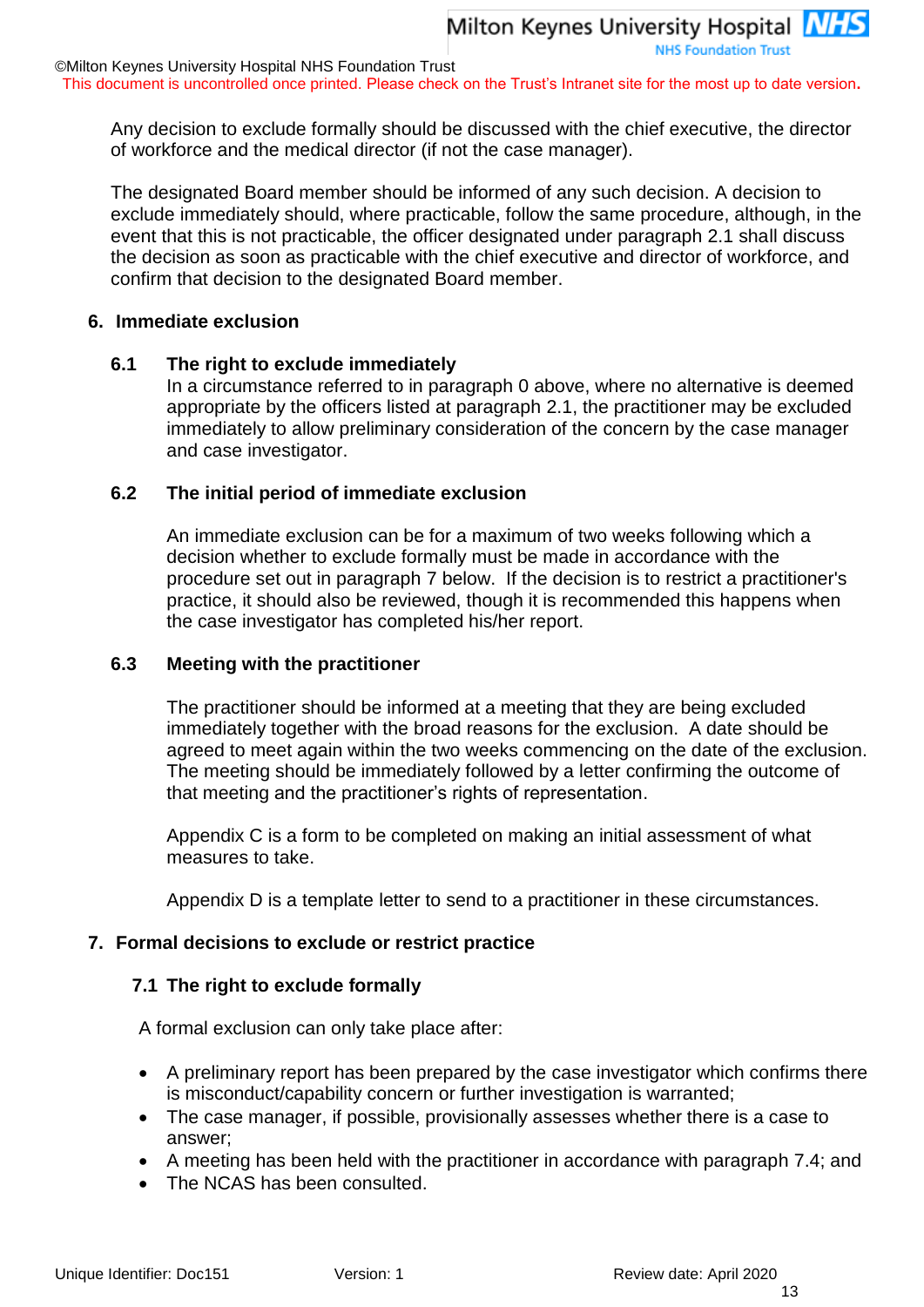This document is uncontrolled once printed. Please check on the Trust's Intranet site for the most up to date version**.**

#### **7.2 Justification of the decision to exclude formally**

Formal exclusion can only be justified where there is a need to protect patient or staff interests pending the full investigation of:

- Allegations of misconduct;
- Concerns about serious dysfunction in the operation of clinical services;
- Concerns about lack of capability or poor performance of sufficient seriousness that it is warranted to protect patients; or
- Where the practitioner's presence is likely to hinder ongoing investigations.

Other options such as restrictions of practice must be considered. Exclusion is to be used only where it is strictly necessary for the reasons set out above.

#### **7.3 Considerations in a decision to exclude formally**

The checklist set out at Appendix C should be completed where considering a formal exclusion/restriction.

#### **7.4 Meeting with the practitioner**

The practitioner should be informed of the exclusion in a meeting with the medical director and/or the case manager. A senior human resources business partner (or deputy director of workforce) should be present at this meeting where possible. The reasons for the exclusion must be explained and the practitioner shall have an opportunity to respond and suggest alternatives to exclusion.

#### **7.5 Confirming formal exclusion in writing**

Formal exclusion must be confirmed in writing to the practitioner within five working days, where practicable, of the decision being taken. This letter must state:-

- the duration of the exclusion;
- the nature of the allegations being made;
- the terms of the exclusion;
- a full investigation or other action will follow; and
- that the designated Board member may receive any representation on the exclusion. (See Appendix D - Template letter to send to a practitioner in these circumstances).

A formal exclusion can last for a maximum of four weeks at which point it must be reviewed (see paragraph 12 below).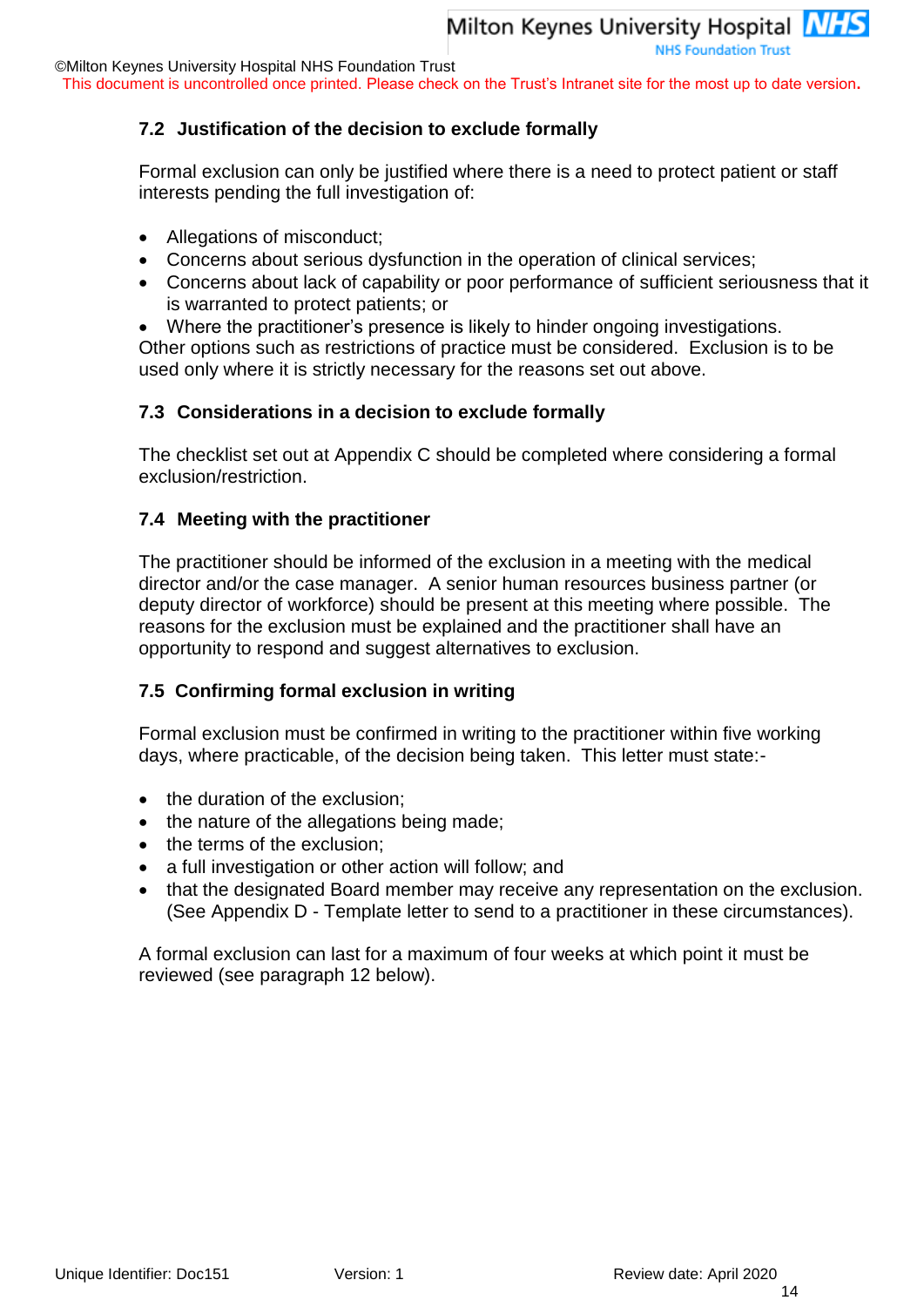This document is uncontrolled once printed. Please check on the Trust's Intranet site for the most up to date version**.**

#### **8. Exclusion from Trust property**

A case manager must decide if exclusion from Trust property is necessary, as exclusion may not necessarily involve an exclusion from the Trust property. An exclusion from Trust property is necessary where there is a risk the practitioner will tamper with evidence or seek to influence colleagues. Patient safety must come first; if there is a risk of disruption to clinical services by the practitioner's presence, he/she should not be allowed onto Trust property. Where possible, an excluded practitioner should be allowed on Trust property for continuing professional development purposes. He/she should ordinarily be allowed on Trust property as a patient. As an alternative to complete exclusion from Trust property, the case manager may consider a limited exclusion from certain parts of Trust property. In the event that such an exclusion is put in place but then breached by the practitioner, a full exclusion may be substituted.

#### **9. Practitioner's duties if excluded**

An excluded practitioner must be ready, willing and able to carry out some or all of his/her duties during contractual hours. He/she must be available to assist the case investigator during these hours. He/she must obtain permission to take annual or study leave from the case manager.

#### <span id="page-14-0"></span>**10. Obligations on the practitioner in the event exclusion is considered 10.1 Duty to co-operate**

A practitioner should co-operate with the Trust in finding alternatives to exclusion by:

- agreeing to restrictions on his/her practice, including a restriction to non-clinical duties;
- agreeing to not interfere with investigations involving him/her;
- agreeing to give undertakings not to carry out certain work. The NCAS may recommend such undertakings extend beyond the Trust to the public and private sector;
- agreeing to work under supervision.

#### **10.2 Duty on the practitioner to provide information**

An excluded practitioner must notify the case manager of any other organisations for whom they undertake voluntary or paid work during the period of exclusion. The practitioner must seek prior consent from the case manager to continue to undertake such work. In such cases, the case manager must inform the medical director (or Responsible Officer) who will make arrangements to notify other organisations for whom the practitioner undertakes voluntary or paid work, before consent is granted.

#### **10.3 Duty to provide written commitments**

A practitioner should be prepared to give any of these commitments in writing to ensure there is no confusion about them. If a practitioner refuses to give any such commitments if asked to, that is a factor a case manager can legitimately take into account when deciding whether to exclude or not.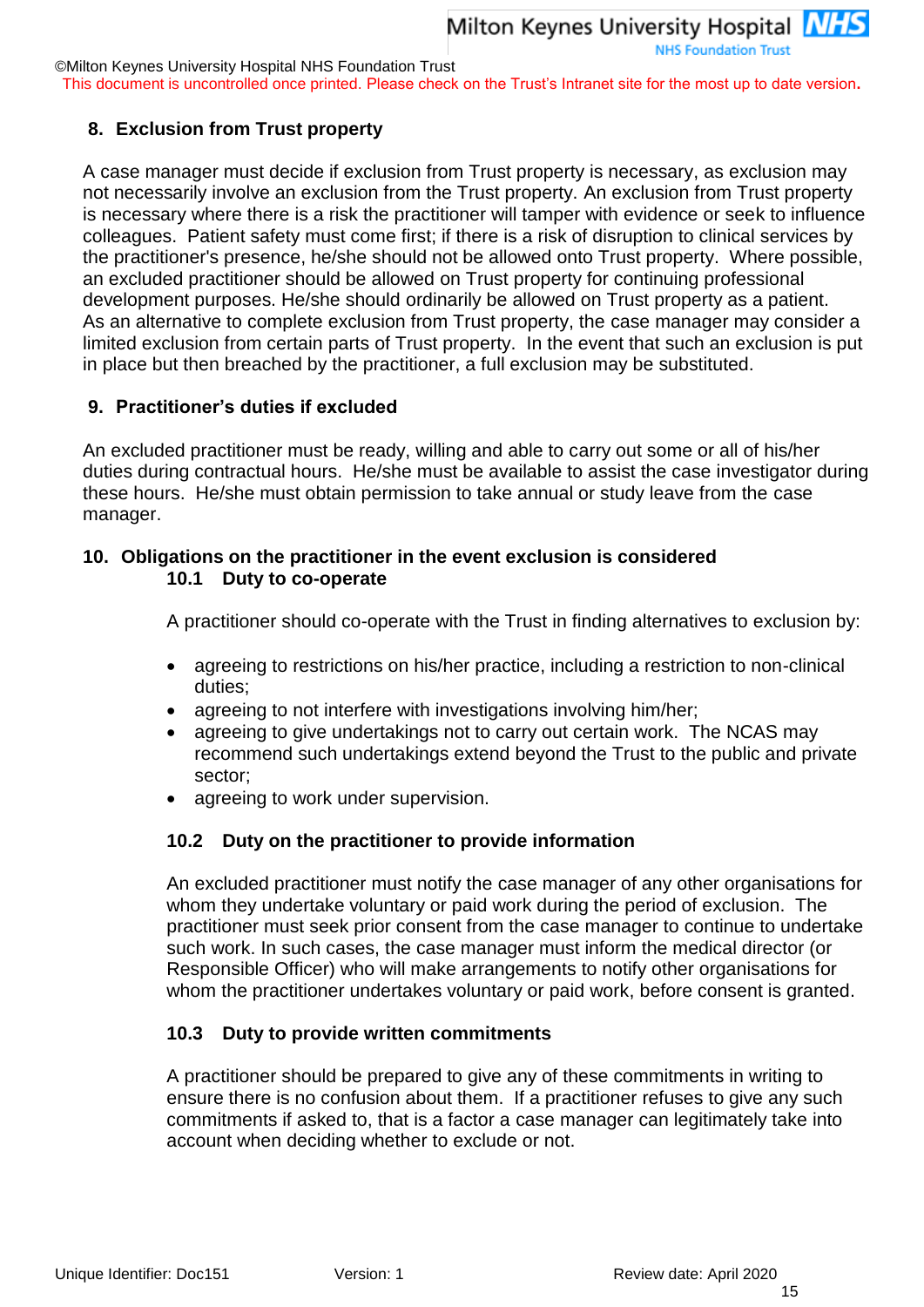©Milton Keynes University Hospital NHS Foundation Trust

This document is uncontrolled once printed. Please check on the Trust's Intranet site for the most up to date version**.**

#### **11. Consequences of non-compliance with the practitioner's duties**

In the event the practitioner fails to comply with his or her duties under paragraphs 9 and 10 above, (s)he may be subject to disciplinary action on the grounds of failure to comply with a reasonable management instruction.

#### **12. Reviewing exclusions and the role of the Trust Board**

#### **12.1 First Review**

The Case manager must initially review the practitioner's formal exclusion before the expiry of four weeks from the decision to exclude and:

- submit a written advisory report of the outcome of that review to the chief executive / the Trust Board;
- document the renewal;
- send written notification of the renewal to the practitioner.

Any change of circumstances since the original decision to suspend must be addressed by the case manager in his/her written review report. This review report should be provided to the practitioner under investigation, the chief executive and the Trust Board.

#### **12.2 Second Review (and reviews after the Third Review)**

Before expiry of a further four weeks from the date of the previous review, the case manager must review the exclusion and follow the steps detailed under the first review above.

#### **12.3 Third Review**

If an exclusion continues for a further four weeks from the second review, a third review should be carried out.

If an investigation has been completed showing there is a case to answer, prompt steps need to be taken to set up the appropriate hearing to consider the case. If a practitioner has been excluded for three periods and the investigation has not been completed, the case manager must:

- Submit a written report to the chief executive including:
	- o the reasons for the continued exclusion;
	- o why restrictions on practice are not appropriate;
	- o the timetable for completing the investigation.
- Formally refer the matter to the NCAS confirming:
	- o why exclusion remains appropriate; and
	- o the steps taken to conclude the exclusion.

The chief executive must report the reason for the continued exclusion and the steps taken to conclude the exclusion to the designated Board member.

The NCAS will review the case and advise the Trust on handling the case.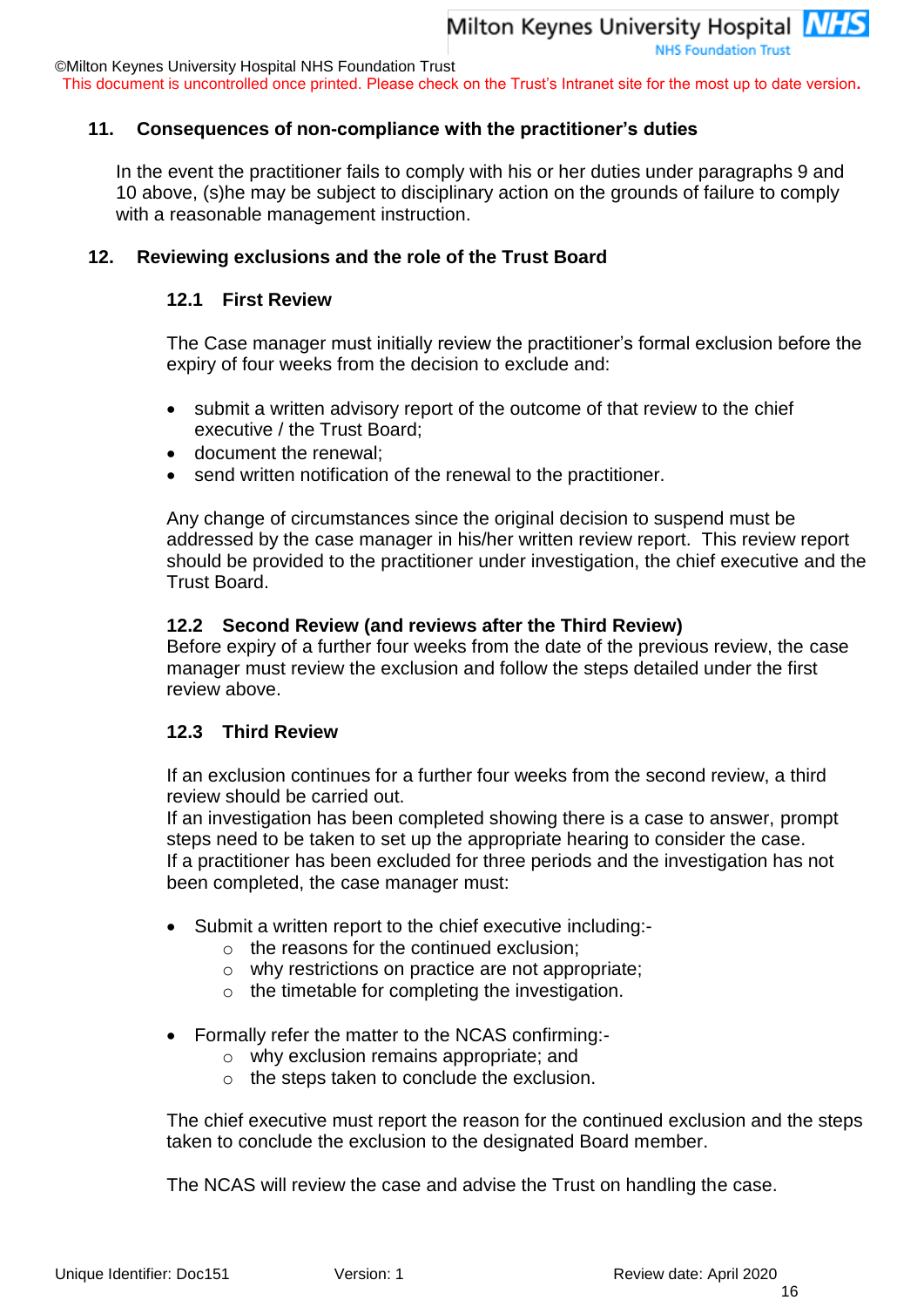This document is uncontrolled once printed. Please check on the Trust's Intranet site for the most up to date version**.**

#### **12.4 Six Month Review**

Exclusions should not normally last for more than six months unless a criminal investigation is ongoing. If it does, the steps outlined above under third review should be repeated.

#### **12.5 Reviews after Six Months**

In the exceptional circumstances whereby exclusion exceeds six months, monthly reviews should continue as outlined under first review at paragraph 12.1

#### **13.Role of the Board**

The Trust Board's responsibility, having been informed via the Designated Board Member, is to ensure the procedures set out above are followed but no more. The Trust will add as a standing agenda item for the closed part of Trust Board meetings a review of excluded/restricted practitioners, when applicable. The Board should assess if proper progress is being made with investigations and that those people who should be involved are involved. The case manager should have a monthly statistical report prepared for the Board showing all exclusions, their duration and the number of times they have been reviewed or renewed.

#### **14.Police involvement**

Where any allegations give rise to potential criminal allegations the director of workforce should be consulted at the earliest opportunity. Police investigations are not necessarily a bar to continued internal investigations. However, if the Police do not consent to the Trust continuing with an investigation, the Trust must cease that investigation.

#### **15.Reporting matters outside the Trust**

If a practitioner may represent a risk to patients, the Trust has a duty to notify the public and private sector organisations of this. Where details of other employers are not readily available to the Trust, the practitioner is obliged under paragraph [0](#page-14-0) to provide this information. Failure to do so may result in disciplinary action as well as possible referral to the GMC/GDC. Ordinarily, this should be undertaken with in collaboration with the Responsible Officer and following discussion with the GMC Employment Liaison Adviser.

#### **16.Breach of a restriction**

Where a restriction has been placed on the practitioner's practice, they shall agree not to undertake any work in that area of practice with any other organisation whether on an employed basis or otherwise and whether in the private or public sectors. If a practitioner breaches an undertaking he/she has given the case manager should consult with the GMC/GDC on whether an alert letter should be issued. Guidance on issuing an alert letter is contained in HSC 2002/011. This breach of an undertaking may also give rise to disciplinary action against the practitioner.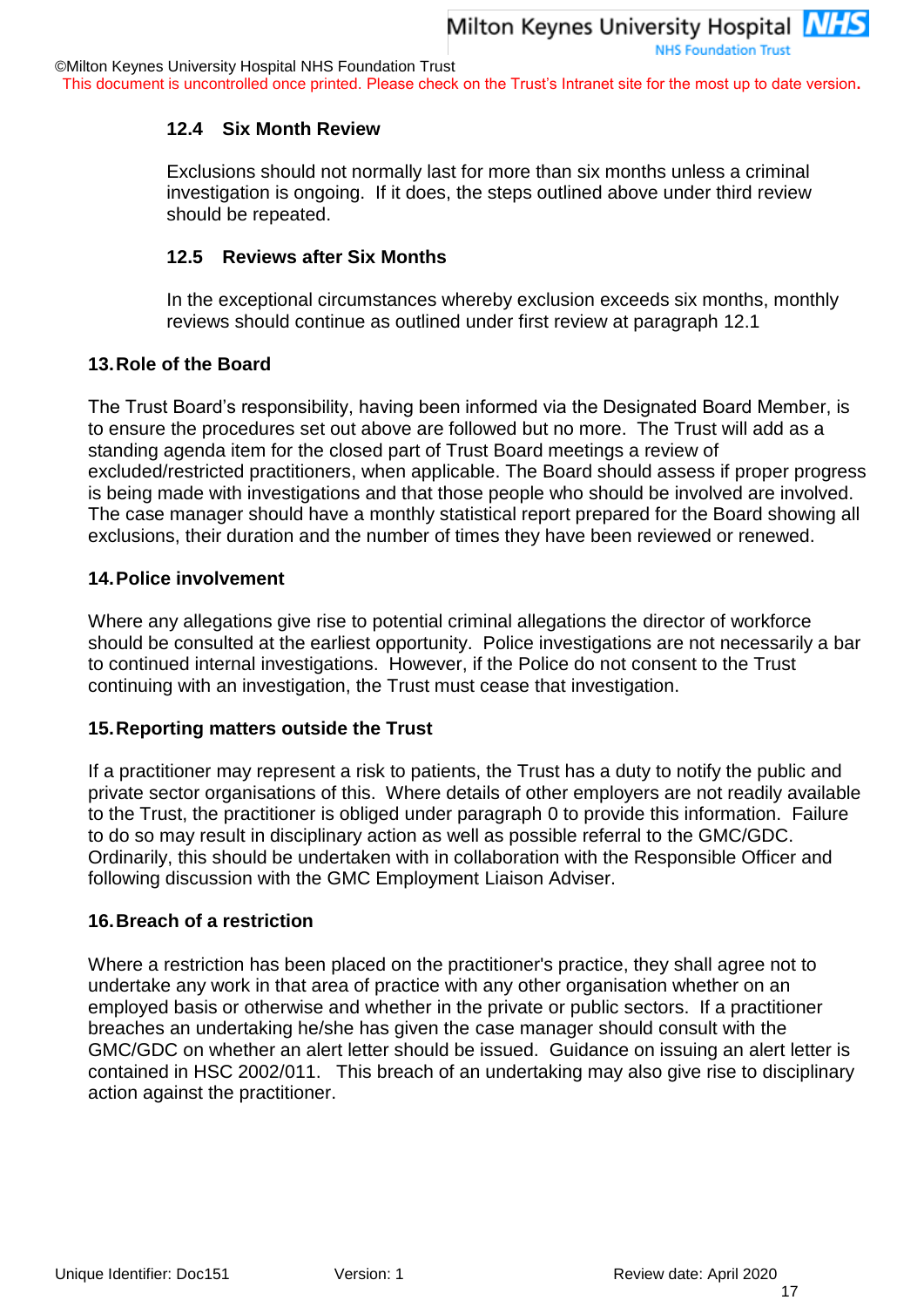©Milton Keynes University Hospital NHS Foundation Trust

This document is uncontrolled once printed. Please check on the Trust's Intranet site for the most up to date version**.**

#### **17.Reporting to the GMC / GDC**

At the point where serious allegations affecting patient safety arise, the case manager has a duty to consider reporting the matter to the GMC/GDC. This could be at the stage of immediate exclusion or when the case investigator's report has been provided. In either instance any such referral should be notified to the practitioner. Ordinarily, this should be undertaken with in collaboration with the Responsible Officer and following discussion with the GMC Employment Liaison Adviser.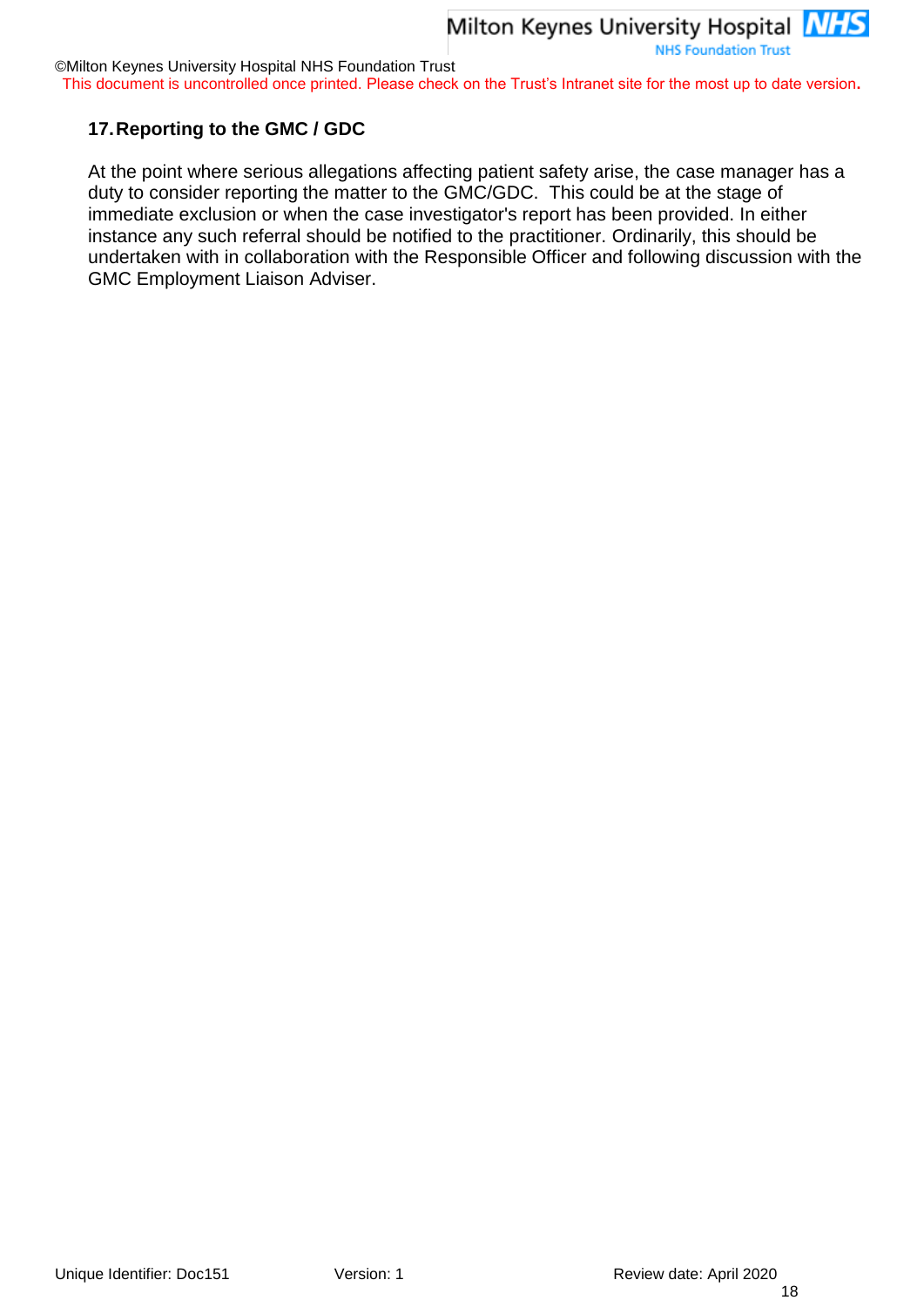©Milton Keynes University Hospital NHS Foundation Trust

This document is uncontrolled once printed. Please check on the Trust's Intranet site for the most up to date version**.**

#### <span id="page-18-0"></span>**PART 3 CONDUCT PROCEDURE**

#### **1. Introduction**

At the initial stage set out in paragraph 4, Part 1 the Case Manager should consider whether the concern may amount to an issue of conduct. This may not be a final decision, and the Case Manager should review this decision on receipt of the Case Investigator's report (paragraph 9, Part 1).

Any concerns relating to practitioners in training grades must be discussed with the relevant educational supervisor and college or clinical tutor, together with the post graduate dean at the outset.

#### **2. Definition of Misconduct**

Examples of misconduct will vary widely but may fall into one of the following broad categories:

- A refusal to comply with reasonable requirements of the Trust;
- An infringement of the Trust's disciplinary rules including standards of professional behaviour required by the relevant regulatory body;
- Commission of criminal offences outside the work place;
- Wilful, careless, inappropriate or unethical behaviour likely to compromise standards of patient care or safety or likely to create serious dysfunction to the effective running of the service;
- A failure to fulfil contractual obligations; or
- Failing to provide proper support to other members of staff.

The Trust's **values, standards, commitments and behaviours** represent the minimum level of behaviour required of staff. Breaches of these are also likely to be considered as misconduct.

Examples of gross misconduct are included in the Trust's disciplinary policy and procedures. As a general rule a practitioner should not be dismissed for a first offence unless it is one of gross misconduct.

#### **3. Investigation of allegations**

Every allegation must be fully investigated. Where the alleged misconduct involves matters of a professional nature, the Case Investigator should obtain independent advice from a senior clinician in the same speciality as the practitioner.

The investigation process will be carried out in accordance with paragraph 8, Part 1 above.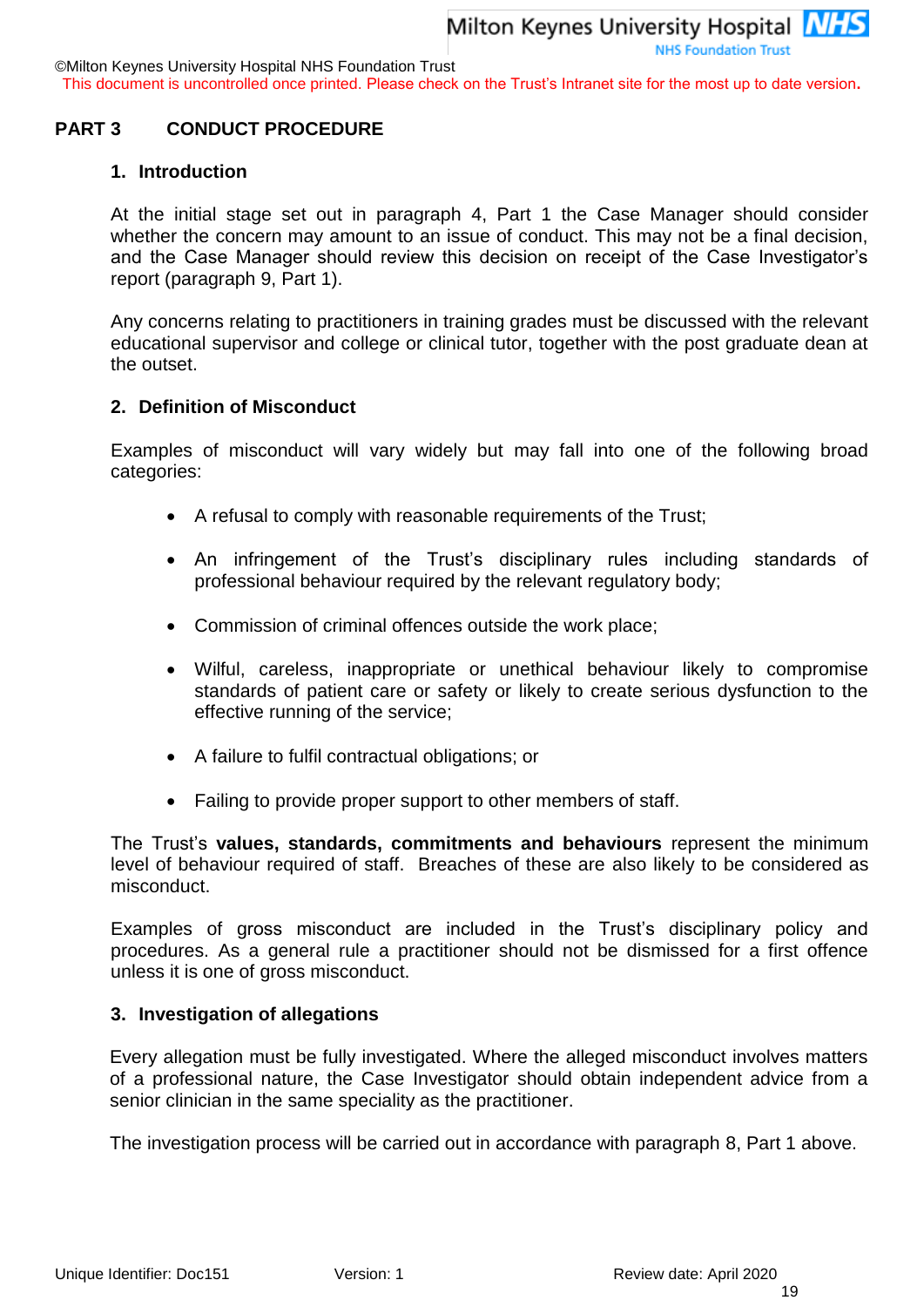This document is uncontrolled once printed. Please check on the Trust's Intranet site for the most up to date version**.**

#### **4. Classification of the concern**

The Case Manager will, on receipt of the Case Investigator's report and having consulted with the NCAS, the medical director, the director of workforce, and the chief executive, consider the classification of the concerns about the practitioner.

If the Case Manager concludes that the concern is one of conduct the remainder of this Part of this policy section will be followed. If the concern is one of capability, Part 4 should be followed. If the concern is one of health, Part 5 should be followed.

The classification will be confirmed to the practitioner in writing in the letter confirming the outcome of the investigation (see paragraph 9, Part 1) along with the Case Manager's conclusions.

#### **5. Criminal Proceedings**

#### **5.1.1 Action by the Trust during a Police investigation**

Where the Trust's investigation finds a suspected criminal act, this should be reported to the police.

Where the police investigate the allegation, the Trust's own investigations should only proceed after having consulted with the police to ensure the continuation of the investigation and the alleged incident would not impede the investigation. If the Police do not consent to the Trust continuing with an investigation, the Trust must accede to this request.

#### **5.1.2 Action by the Trust in the event that criminal charges are successful**

In a circumstance where criminal charges have been successfully brought against the practitioner, the Trust will need to carefully consider whether they render the practitioner unsuitable for further employment. The Trust will need to consider the overall circumstances of the conviction and in particular the safety of patients, staff and members of the public and whether exclusion and further investigation is necessary.

#### **5.1.3 Action in the event of acquittal or insufficient evidence**

Where a criminal case is pursued but the practitioner is acquitted or where there was insufficient evidence to take the matter to court, there is a presumption that the practitioner will be reinstated.

The Trust must however consider whether there is enough evidence to suggest that there is a threat to patients, staff or members of the public. If the Trust believes this to be the case, the alleged misconduct should be addressed under these procedures. This is so even though the criminal process resulted in the acquittal of the practitioner.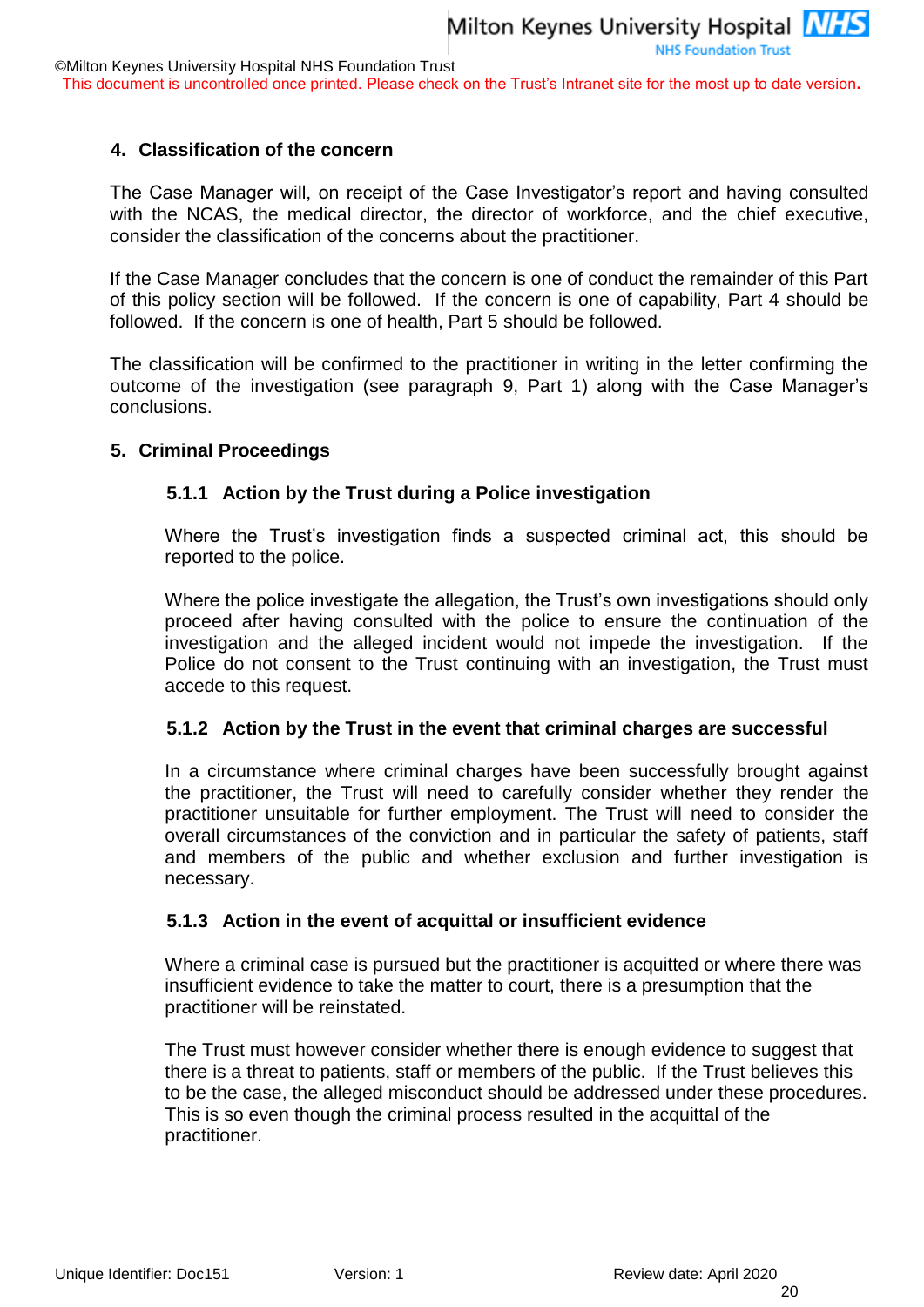This document is uncontrolled once printed. Please check on the Trust's Intranet site for the most up to date version**.**

#### **6 Misconduct hearings and disciplinary matters**

- 6.1 When the Case Investigator's report is received by the Case Manager and it contains potential issues of misconduct, the Case Manager must determine if there is a case of misconduct for the practitioner to answer.
- 6.2 If the Case Manager, after consulting again with NCAS, determines that there is indeed a case of misconduct that should be put to a panel under the Trust's disciplinary policy and procedure, then the process will no longer be governed by this Policy; it will instead be addressed under the Trust's disciplinary policy and procedure
- 6.3 Where a case involving issues of professional misconduct proceeds to a hearing under the Trust's disciplinary policy and procedure the panel must include a member who is medically qualified (in the case of doctors) or dentally qualified (in the case of dentists) and who is not currently employed by the Trust.
- 6.4 It is for the Trust to decide upon the most appropriate way forward, having consulted the NCAS. If a practitioner considers that the case has been wrongly classified by the Case Manager as misconduct, he or she may make representations to the Designated Member who will review the categorisation.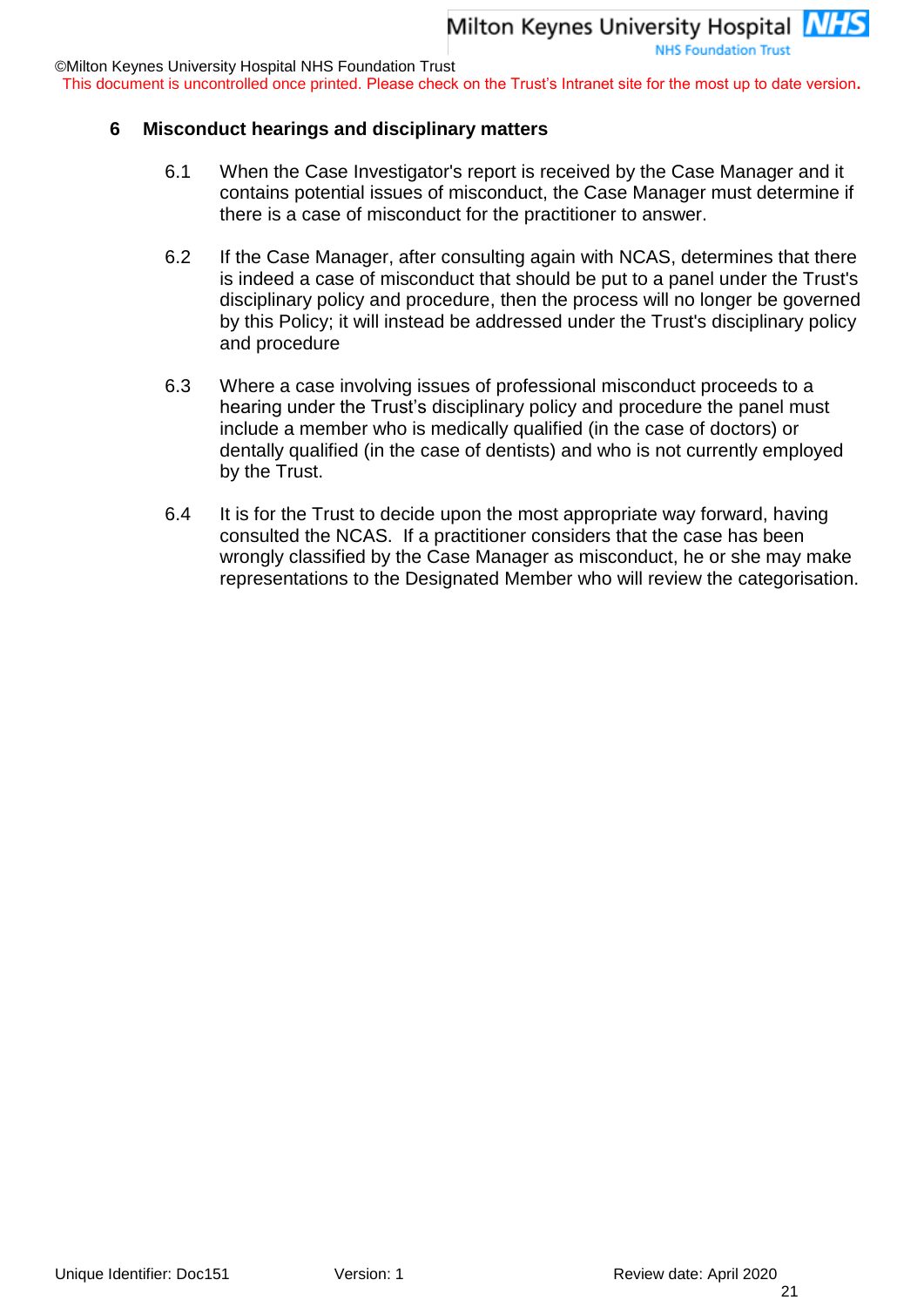©Milton Keynes University Hospital NHS Foundation Trust

This document is uncontrolled once printed. Please check on the Trust's Intranet site for the most up to date version**.**

#### <span id="page-21-0"></span>**PART 4 CAPABILITY PROCEDURE**

#### **1. Introduction**

Initial consideration must be given as to whether any failure or concern in relation to a practitioner was due to broader systems or organisational failure. If so, appropriate investigation and remedial action should be taken.

If the concerns do relate to the capability of an individual practitioner, these should be dealt with under this procedure whether arising from a one-off or series of incidents.

Where appropriate, issues of capability shall be resolved through ongoing assessment, retraining and support. If the concerns cannot be resolved routinely by management, the NCAS must be contacted for support and guidance. If the NCAS does not deem it appropriate to conduct an assessment and/or construct an action plan for the practitioner then the matter will proceed to a Capability hearing.

Any concerns relating to practitioners in training grades must be discussed with the relevant educational supervisor and college or clinical tutor, plus with the postgraduate dean from the outset.

#### **2. Definition of Capability**

The following are examples of matters which the Trust may regard as being concerns about capability (this is a non-exhaustive list):-

- Out of date or incompetent clinical practice (unless this is contrary to clear management requests made previously in which case the issue may be one of misconduct – see Part 3 of this policy);
- Inappropriate clinical practice arising from a lack of knowledge or skills that puts patients at risk;
- Inability to communicate effectively;
- Inappropriate delegation of clinical responsibility;
- Inadequate supervision of delegated clinical tasks; and
- Ineffective clinical team working skills.

In the event that the capability issue has arisen due to the practitioner's ill health, then the Ill Health Procedure in Part 5 of this policy must be considered.

In the event of an overlap between issues of conduct (see Part 3) and capability, then usually both matters will be heard under the capability procedure. In exceptional circumstances, it may be necessary for issues to be considered under separate procedures. The decision as to which procedure shall be initiated shall be taken by the case manager in consultation with the director of workforce, and the NCAS.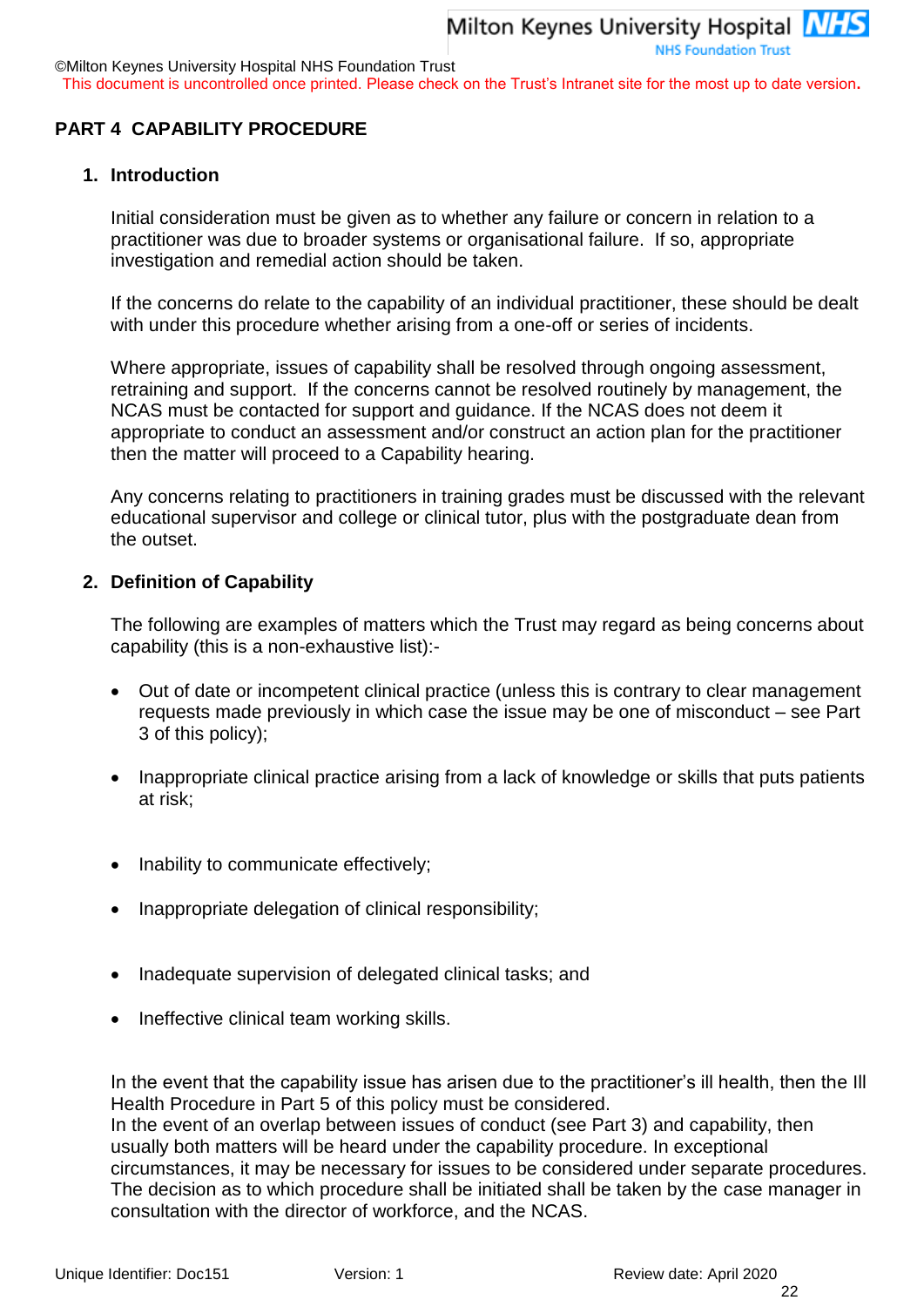This document is uncontrolled once printed. Please check on the Trust's Intranet site for the most up to date version**.**

#### **3. Pre-Capability Hearing Process**

Once the case investigator has concluded his/her investigation (see Part 1, paragraphs 8 and 9) the report will be sent to the case manager. The case investigator will already have provided the practitioner with the opportunity to comment on the factual sections of the report in accordance with Part 1, paragraph 9.2 above.

The case manager shall decide on the action that needs to be taken, shall consult with the NCAS and within 10 working days notify the practitioner in writing on how the issue is to be dealt with.

If it is decided to apply the capability process in this Part 3, the options available to the case manager for dealing with the matter are:

- No action is required;
- Retraining or counselling should be undertaken;
- The matter should be referred to the NCAS to deal with the case by way of an assessment panel; or
- Referral to a capability panel for a hearing should be made.

If the concerns cannot be resolved routinely by management, the NCAS must be contacted for support and guidance. If the NCAS does not deem it appropriate to conduct an assessment and/or construct an action plan for the practitioner then the matter will proceed to a capability hearing.

If NCAS does deem it appropriate to conduct an assessment, and determines that an action plan will assist, then NCAS will be asked to support the case manager to draw up an action plan designed to enable the practitioner to remedy any lack of capability that has been identified.

A practitioner undergoing assessment by NCAS must co-operate with any request to give an undertaking not to practise in the NHS or private sector other than their main place of NHS employment until the NCAS assessment is complete.

The action plan must be agreed by the practitioner and the Trust and provided it can be agreed, the case manager will take reasonable steps to ensure that it is implemented. The action plan will be monitored for such period as deemed appropriate by the case manager and if, in the reasonable opinion of the case manager, the practitioner's performance has not sufficiently improved within that period, then the matter will proceed to a capability hearing.

If the practitioner does not agree to the case being referred to NCAS, or fails to comply with an action plan that has been agreed, then the matter will proceed to a capability hearing. Either of these circumstances may necessitate disciplinary action and consideration of referral to the GMC or GDC by the case manager.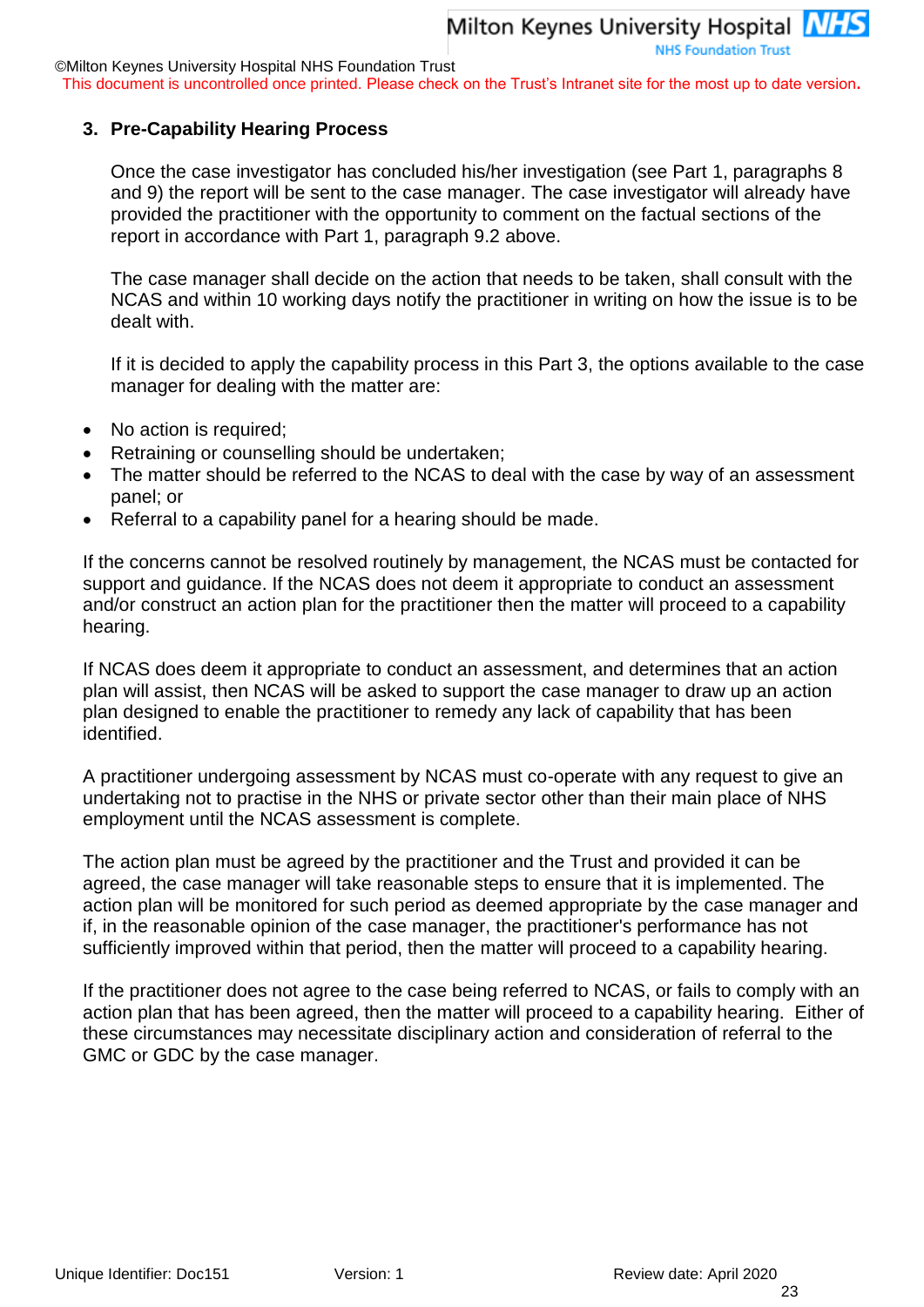This document is uncontrolled once printed. Please check on the Trust's Intranet site for the most up to date version**.**

#### **4. Preparation for Capability Hearings**

#### **4.1 Time Limits**

Where a case manager has decided to refer the matter to a capability panel, the following preparatory steps must take place:

- 20 working days before the hearing the case manager will notify the practitioner in writing of the decision to arrange a capability hearing.
- The practitioner must at the same time be provided with details of the allegations and copy documents or evidence that will be put before the capability panel and confirmation of his/her right to be accompanied.
- At least 10 working days before the hearing, both parties should exchange documents (including any written statements of case) and witness statements on which they intend to rely at the hearing. In the rare circumstance where either party intends to rely upon a witness but does not have a witness statement, they must provide a written synopsis of the evidence that witness will provide. This synopsis must contain the key elements of the witness evidence and be provided at least 10 working days before the hearing.
- At least 2 working days before the hearing, the parties must exchange final lists of witnesses they intend to call to the hearing. The Chairman of the panel can invite the witness to attend where a witness' evidence is in dispute. Witnesses may be accompanied to the hearing but the person accompanying them may not participate in the hearing. Where only a synopsis of the witness' evidence has been provided in advance, the witness must provide evidence in person at the hearing unless the synopsis of evidence has been explicitly agreed by the other party.

#### **4.2 Postponement Requests**

In the event of a postponement request, the case manager shall deal with the response and may agree time extensions. If the practitioner requires a postponement of over 30 working days, the Chairman of the capability panel should consider the grounds for the request and if reasonable to do so may decide to proceed with the hearing in the practitioner's absence.

#### **4.3 Panel Members**

The panel for the capability hearing shall consist of at least three people including:

- An executive director of the Trust;
- A medical or dental practitioner not employed by the Trust (following discussions with the LNC on an advisory basis);
- A Board member or senior manager of the Trust.

The Executive Director will normally act as Chairman of the panel.

If the practitioner is a clinical academic, a further panel member may be appointed in accordance with any agreed protocol between the Trust and the relevant University. The panel must be advised by:-

A senior member of staff from HR.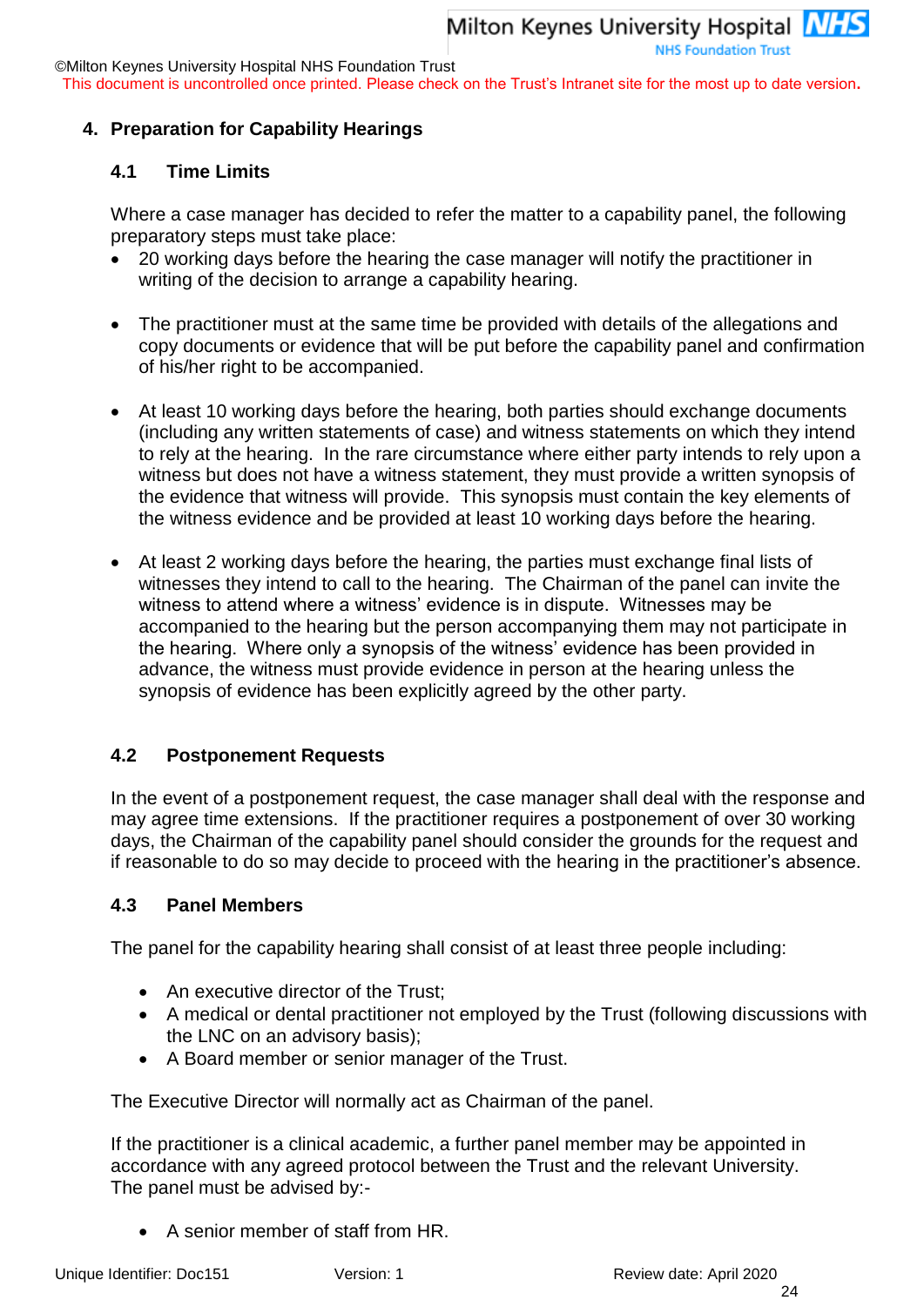**NHS Foundation Trust** 

©Milton Keynes University Hospital NHS Foundation Trust

This document is uncontrolled once printed. Please check on the Trust's Intranet site for the most up to date version**.**

 A senior clinician from the same speciality as the practitioner from another NHS employer. In the event this clinician cannot advise on the appropriate level of competence then a practitioner from another NHS employer of the same grade as the practitioner in question should be asked to advise.

The practitioner should be notified of the panel members in writing by the case manager, where possible at the same time as the notification of the hearing.

Within **5 working days** of their notification, the practitioner should raise with the case manager any objections to the panel members. The case manager in consultation with the Trust's director of workforce shall consider the objections and will respond in writing prior to the hearing, stating the reasons for any decision on the objections. Reasonable efforts will be made by the Trust to agree the composition of the panel and only in exceptional circumstances shall the hearing be postponed whilst the matter is resolved.

#### **5. The Capability Hearing**

The Chairman of the panel is responsible for ensuring the hearing is conducted properly and in accordance with the Trust's procedure.

The practitioner has the right to be accompanied at the hearing (see Part 1). The case manager may be assisted by the case investigator(s) (where they are not appearing as a witness) or an HR business partner.

At all times during the hearing the panel, its Advisors, the practitioner, his/her representative and the case manager must be present. Once a witness has given evidence he/she shall leave the hearing.

The procedure for the hearing will be as follows:

- The case manager presents the management case (which may be by reference to the case investigator's report or a separate statement of case);
- The management witnesses will be called in turn.
	- $\circ$  Each will confirm their witness statement and provide any additional information.
	- o The case manager may ask additional questions.
	- $\circ$  The practitioner's representative may ask questions of the witnesses (if unrepresented the practitioner may ask questions).
	- $\circ$  The panel may question the witness.
	- o The case manager may then ask further questions to clarify any point but will not be able to raise new evidence;
- The Chairman may ask the case manager to clarify any issues arising from the management case;
- The practitioner and/or their representative shall present their case and call any witnesses. The above procedure used for the management's witnesses shall be followed;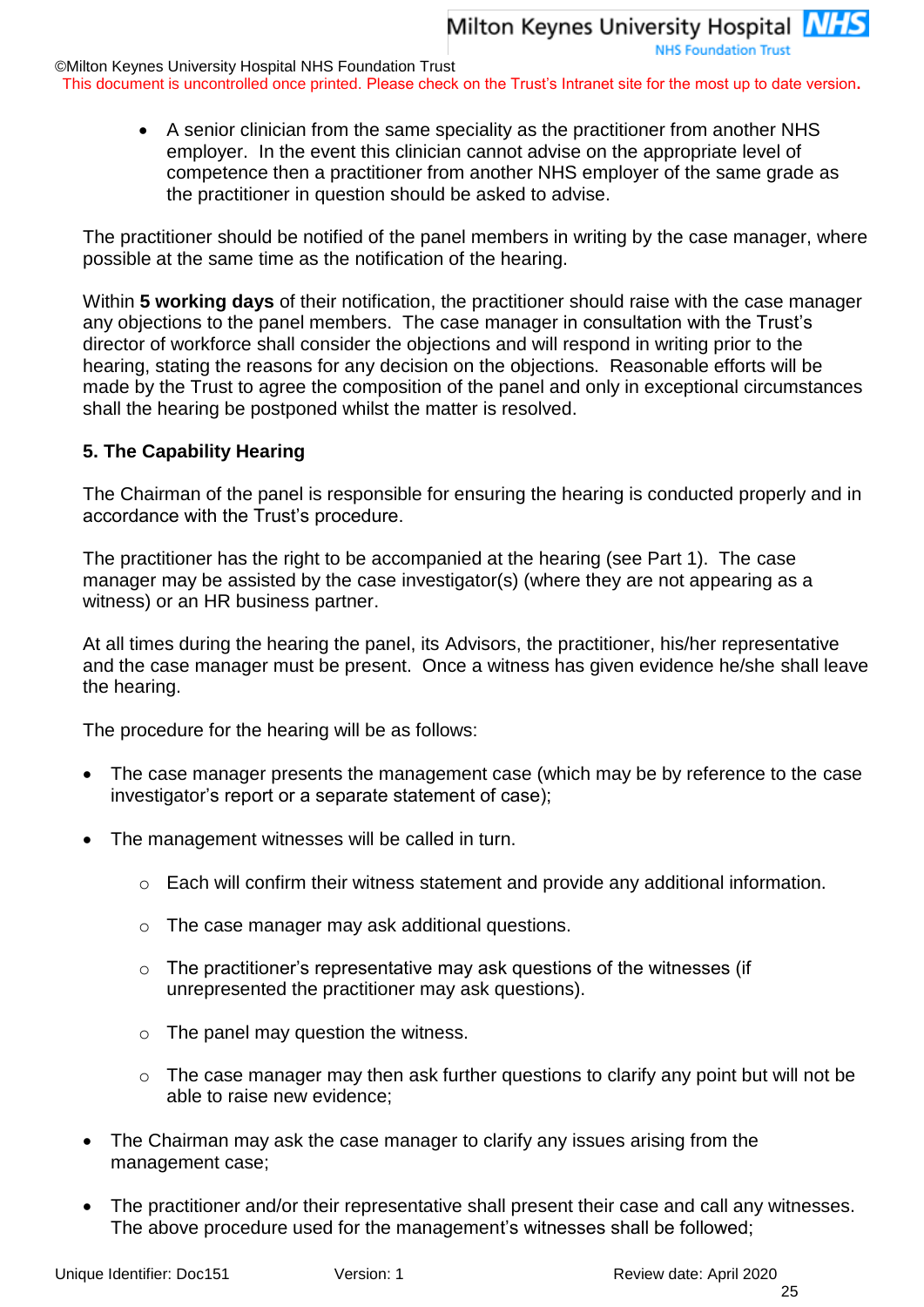©Milton Keynes University Hospital NHS Foundation Trust

This document is uncontrolled once printed. Please check on the Trust's Intranet site for the most up to date version**.**

- The Chairman can request any points of clarification on the practitioner's case;
- The Chairman shall invite the case manager to make a short closing statement summarising the key points of the management's case;
- The Chairman shall invite the practitioner and/or his/her representative to make a short closing statement summarising the key points of their case. Where appropriate, this should include any grounds of mitigation;
- The panel shall retire to consider its decision.

#### <span id="page-25-0"></span>**6. The Decision**

The panel has the discretion to make a range of decisions. A non-exhaustive list of possible decisions include:

- No action required;
- Verbal agreement by the practitioner that there will be an improvement in clinical performance within a specified timescale confirmed in a written statement as to what is required and how it is to be achieved;
- Written warning to improve clinical performance within a specified timescale with a statement which is required and how this can be achieved;
- A final written warning that there must be improved clinical performance within a specified timescale and how this can be achieved;
- Termination of employment.

The decision must be confirmed in writing to the practitioner within **5 working days** of the hearing and communicated to the case manager within the same timescale. The letter to the practitioner must include reasons for the decision, confirmation of the right of appeal and notification of any intention to make a referral to the GMC/GDC or any other external professional body.

Any decision must be placed in the practitioner's personal file. As general guidance a verbal agreement should remain on the file for six months and written warnings for twelve months.

#### **7. Capability Appeals Procedure**

#### **7.1 Remit of the Appeal Panel**

This appeal procedure shall relate to decisions of a capability panel. The remit of the appeal panel is to review the findings and procedure followed by the capability panel. A full re-hearing of all evidence should not take place unless the Chairman of the appeal panel considers that proper procedures have not been followed at an earlier stage in the process and a full re-hearing is required in the interests of a fair process.

The appeal panel can hear any new evidence submitted by the practitioner to consider whether this might have significantly altered the capability panel's decision. The case manager may call new evidence that is relevant to new evidence called by the practitioner and/or his or her representative.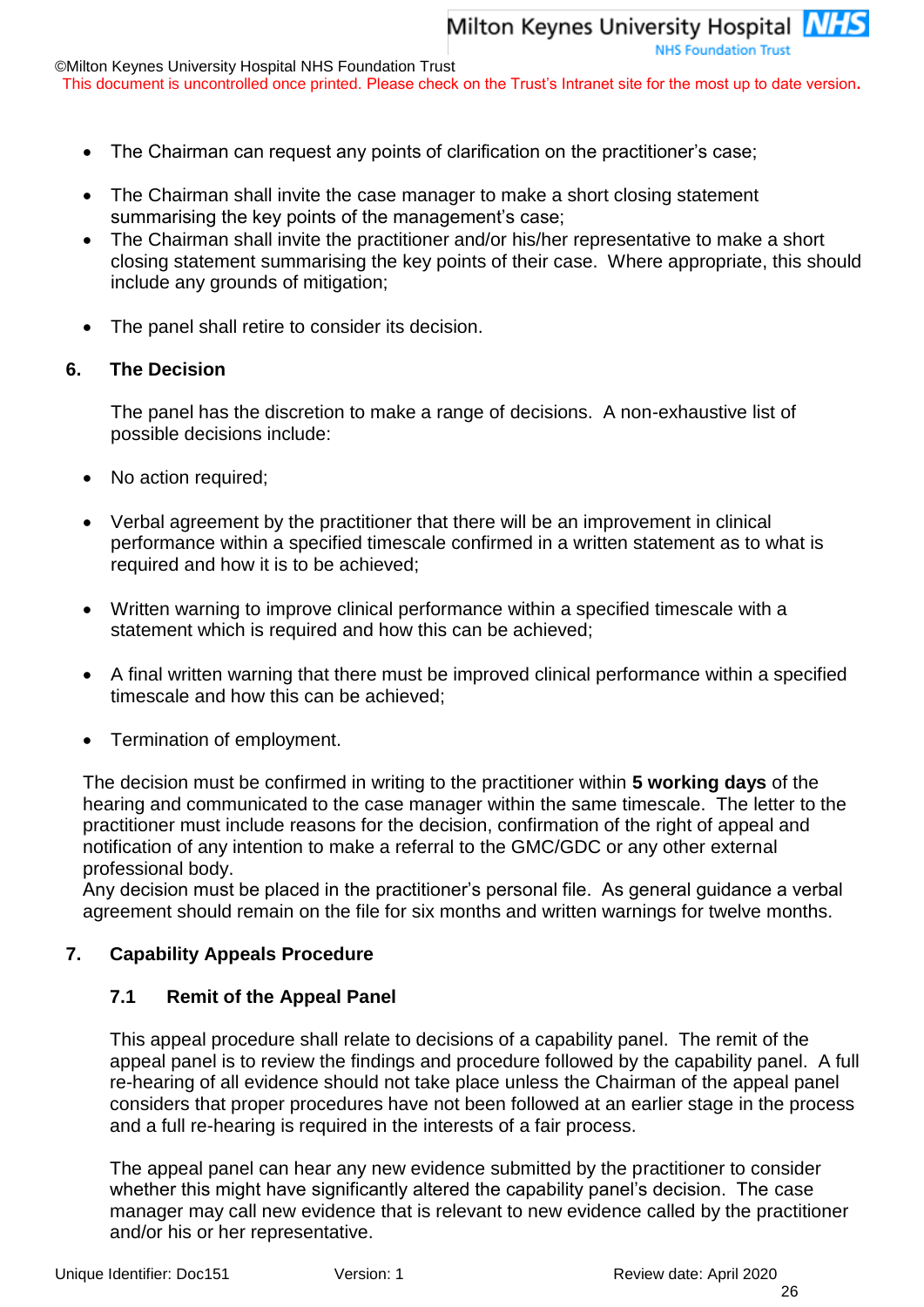This document is uncontrolled once printed. Please check on the Trust's Intranet site for the most up to date version**.**

#### **7.2 The Appeal Panel**

The appeal panel should consist of:-

- An independent person (trained in legal aspects of appeals) from an approved pool appointed by NHS Improvement or equivalent/relevant NHS body (formerly NHS TDA and NHS Appointments Commission). This person will act as the Chairman of the appeal panel;
- The Trust's Chairman or another non-executive director (other than the designated Board member);
- A medically/dentally qualified member who is not employed by the Trust (following discussions with the LNC/Medical Staff Committee).

Where the practitioner is a clinical academic, a further panel member may be appointed in accordance with any agreed protocol between the Trust and the relevant University.

The appeal panel may be advised by:-

- A consultant from the same speciality or sub-speciality of the practitioner who is not employed by the Trust; and
- A senior HR specialist.

The panel will be established by the Trust and advice should be sought from the director of workforce.

The practitioner shall be notified of the composition of the panel, where possible, 25 working days prior to the hearing. If the practitioner objects to a panel member, the director of workforce shall liaise with him/her or their representative to seek to reach agreement. In the event agreement cannot be reached, the objections will be noted.

#### **7.3 Procedure and Time Limits in Preparation for the Appeal Hearing**

The following steps shall be taken:-

- Within **25 working days** of the practitioner receiving the capability panel's decision he/she must send an appeal statement to the Trust's director of workforce giving full grounds for the appeal;
- Within **25 working days** of the appeal being lodged, the appeal hearing shall take place;
- At least **10 working days** before the appeal hearing, the appeal panel shall notify the parties if it considers it is necessary to hear evidence from any witness. In the event the panel requires a witness to be called, the Chairman shall liaise with the Human Resources Department for the witness to supply a written statement to both parties **5 working days** in advance of the hearing;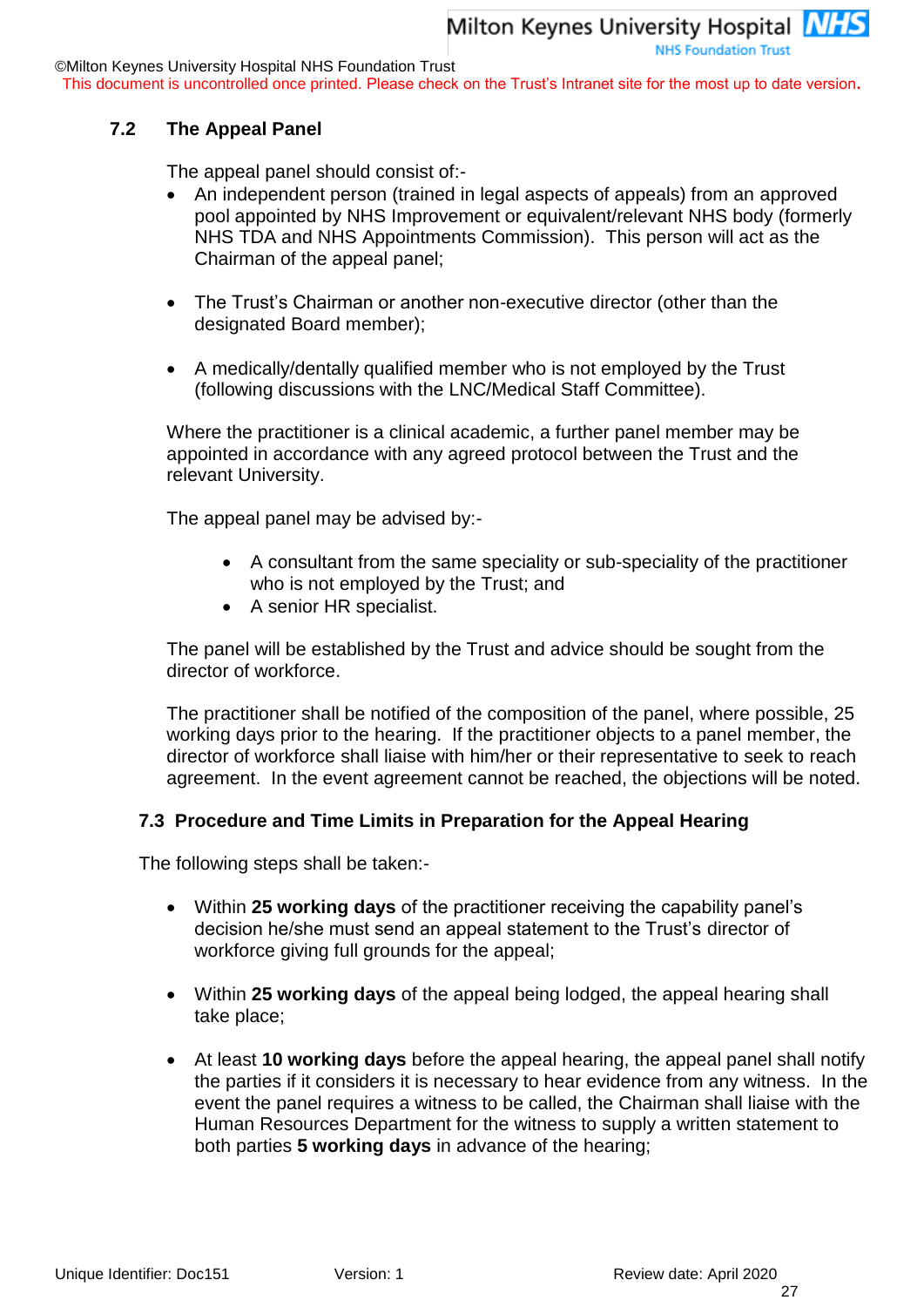**NHS Foundation Trust** 

©Milton Keynes University Hospital NHS Foundation Trust

This document is uncontrolled once printed. Please check on the Trust's Intranet site for the most up to date version**.**

- At least **10 working days** before the hearing the practitioner shall confirm to the panel and the case manager whether he/she has any additional evidence on which he/she intends to rely. Copies of any documents or witness statements shall be provided with the notice of intention to call additional evidence.
- At least **5 working days** before the hearing, the case manager shall confirm to the panel and the practitioner whether he/she has any additional evidence on which he/she intends to rely. Copies of any documents shall be provided. If the case manager's response to the practitioner's grounds of appeal is other than as set out in the written decision of the capability panel, the case manager must provide this response, in written form, to the practitioner no later than **5 working days** before the appeal hearing.

#### **7.4 Procedure at the Appeal Hearing**

The procedure for the hearing will be as follows:-

- The practitioner or his/her representative shall present a full statement of their case to the appeal panel which shall include all the grounds of appeal;
- The case manager and the panel shall be entitled to question the practitioner or his representative on the grounds of appeal;
- The practitioner or his/her representative shall present any additional evidence/witnesses. If they do so, the case manager and panel may ask questions;
- The case manager shall present a statement of the management case to the appeal panel which shall include the response to the grounds of appeal;
- The practitioner and the appeal panel shall be entitled to question the case manager;
- The case manager shall present any additional evidence/witnesses in relation to any new evidence from the practitioner or his/her representative and the panel may ask questions;
- The case manager shall sum up the management's case;
- The practitioner or his/her representative shall sum up their case. At this stage a mitigation statement may be made.
- The appeal panel shall retire to make a decision.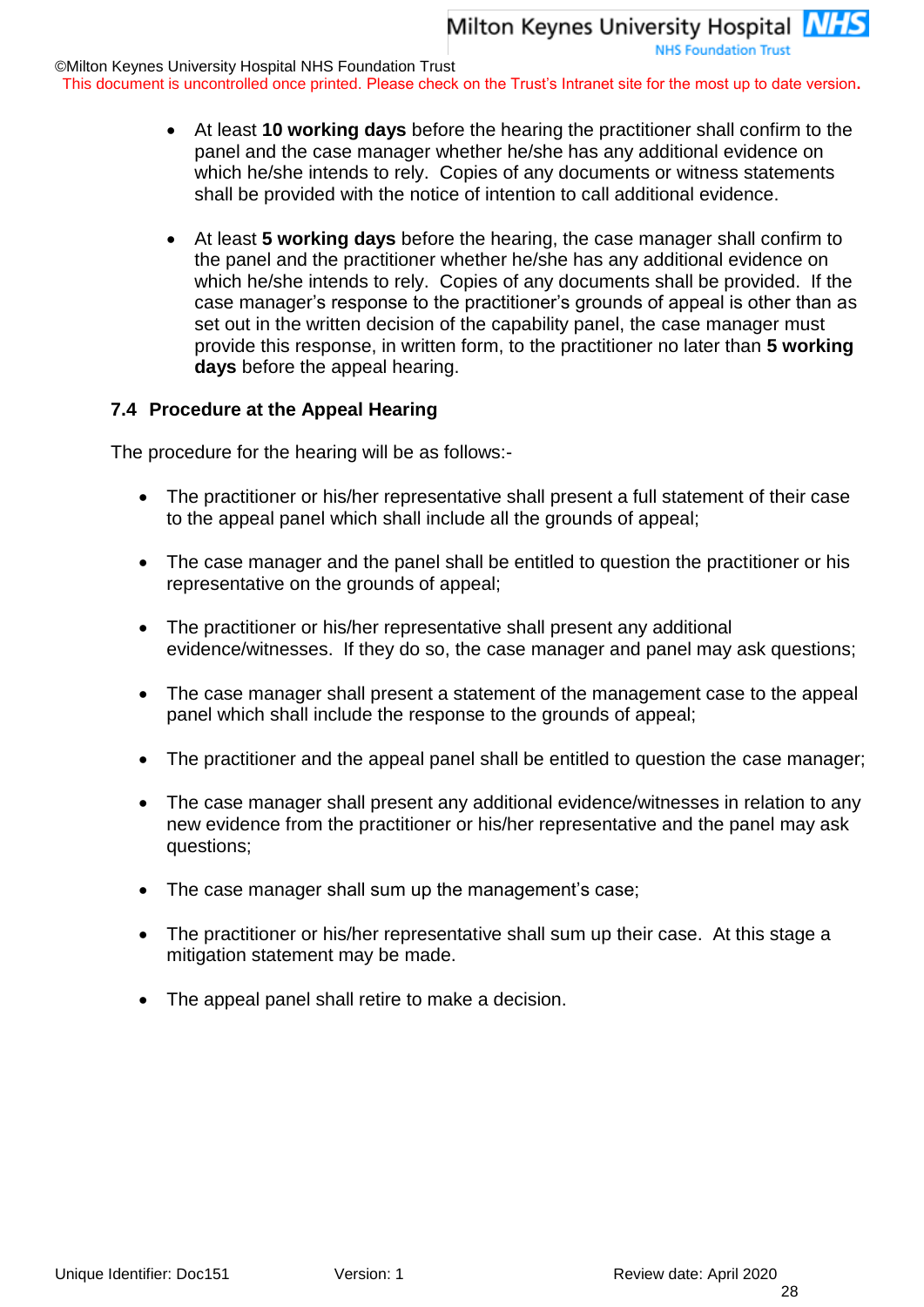This document is uncontrolled once printed. Please check on the Trust's Intranet site for the most up to date version**.**

#### **7.5 The Decision of the Appeal Panel**

The appeal panel may:-

- Confirm the original decision of the capability panel;
- Amend the decision of the capability panel; or
- Order the case to be reheard in its entirety.

The appeal panel's decision and the reasons for it must be confirmed in writing to the practitioner within 5 working days of the appeal hearing. A record of the decision shall be kept on the practitioner's personnel file including a statement of the capability issues, the action taken and the reasons for those actions.

Where the appeal was about the practitioner's dismissal, he/she will not be paid from the date of termination as decided by the original capability panel. If the practitioner is reinstated following the appeal his/her pay shall be backdated to the date of termination of employment.

If the appeal panel decided that the whole case is to be reheard, the practitioner shall be reinstated and be paid backdated salary to the date of termination. In this situation any conditions/restrictions on practice in place at the time of the original capability hearing shall be applied.

#### **8. Other Issues**

#### **8.1 Termination of Employment Pre-completion of Process**

If a practitioner leaves the Trust's employment prior to the conclusion of the above processes, the capability proceedings must be completed wherever possible. This applies whatever the personal circumstances of the practitioner.

If the practitioner cannot be contacted via their last known address/registered address, the Trust will need to make a decision on the capability issues raised based on the evidence it has and take appropriate action. This decision shall be made by the chief executive in conjunction with the case manager, director of workforce and in consultation with the designated Board member. This action may include a referral to the GMC/GDC, the issue of an alert letter and/or referral to the police.

#### **8.2 Sickness Absence of the Practitioner**

Where during the capability process a practitioner becomes ill, they shall be dealt with under the Trust's sickness absence procedure and Part 5 of this policy.

Where a practitioner's employment is terminated on ill health grounds the Trust shall take the capability procedure to a conclusion as set out in paragraph [6](#page-25-0) above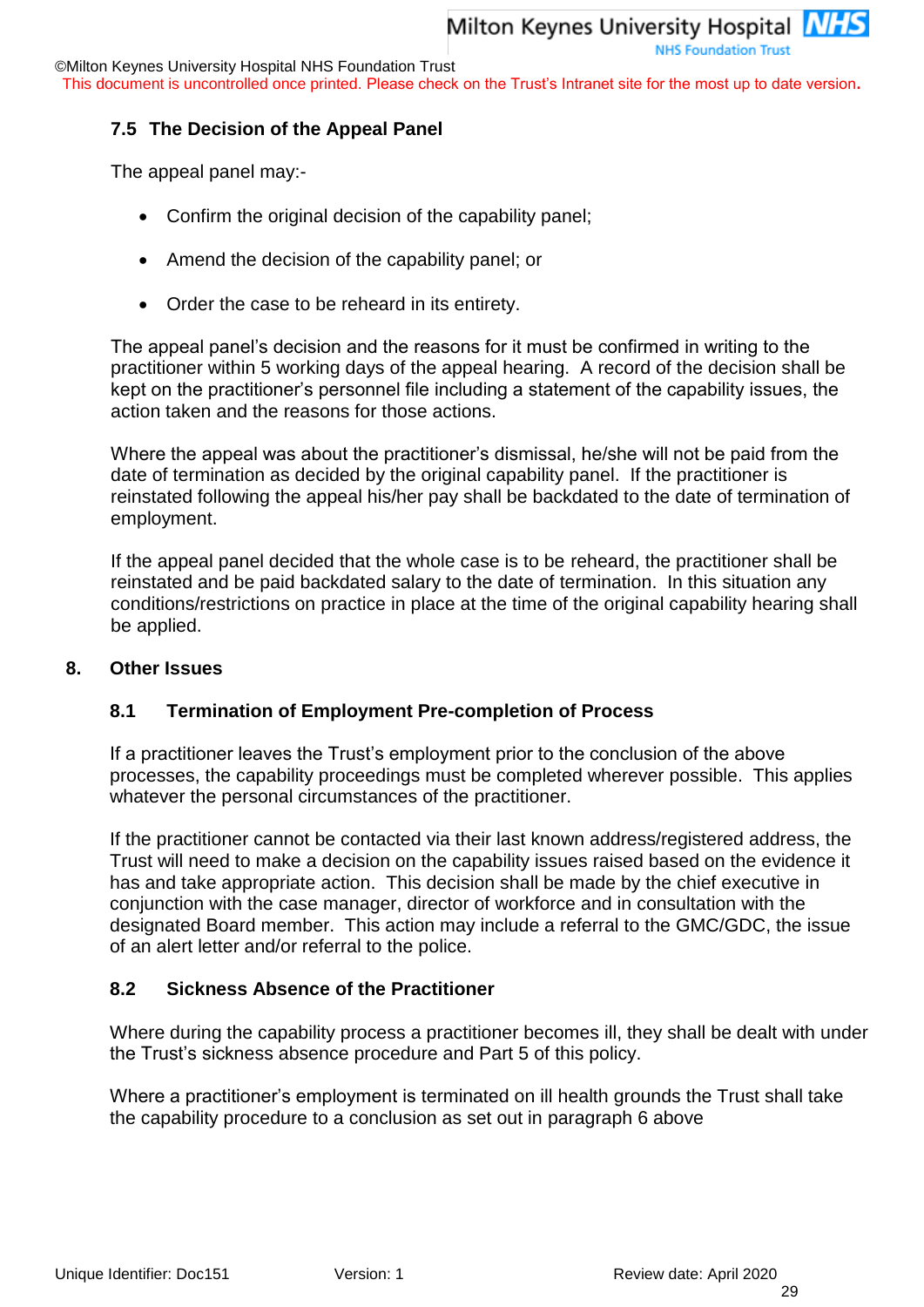This document is uncontrolled once printed. Please check on the Trust's Intranet site for the most up to date version**.**

#### <span id="page-29-0"></span>**PART 5 HANDLING CONCERNS ABOUT A PRACTITIONER'S HEALTH**

#### **1. Introduction**

This part should be read in conjunction with the trust's Sickness Absence Policy and applies to the following circumstances:

- where the issues of capability or conduct are decided by the case manager to have arisen solely as a result of ill health on the part of the practitioner;
- where issues of ill health arise during the application of the procedures for addressing capability or conduct.
- Where the practitioner is off sick and no concerns have arisen about conduct or capability; the provisions of the trust's Sickness Absence Policy shall apply.

Separate procedures are set out below in respect of each of these eventualities.

#### **2. Action in the event the practitioner is absent purely due to ill health and no concerns exist as to conduct or capability**

#### **2.1 Procedure**

Where a practitioner has been off sick for a continuous period of four weeks and there is no anticipated date for the practitioner's return to work and no concerns about capability or conduct have arisen, the following procedure will be adopted:

- A case manager will be appointed in accordance with Part 1 of this policy;
- The case manager will refer the practitioner to Occupational Health for assessment;
- Occupational Health will provide an assessment to the Trust and make recommendations as regards future management of the practitioner's ill health or proposals for re-integration of the practitioner into work;
- The case manager will seek the advice of the NCAS about the report and management of the practitioner's ill health;
- The practitioner (together with his/her representative if the practitioner so wishes) will meet the case manager (who will be accompanied by a member of Human Resources if (s)he wishes) to discuss the occupational health report and proposals for the practitioner to return to work;
- If the practitioner is unable to attend a meeting due to the state of his or her health, his/her ill health will continue to be monitored by the case manager in conjunction with Human Resources;
- The case manager, in conjunction with Human Resources and the NCAS, shall monitor the practitioner's sickness and explore all of the options, including re-training, rehabilitation, variation of duties and/or working patterns, with the practitioner and his/her representative;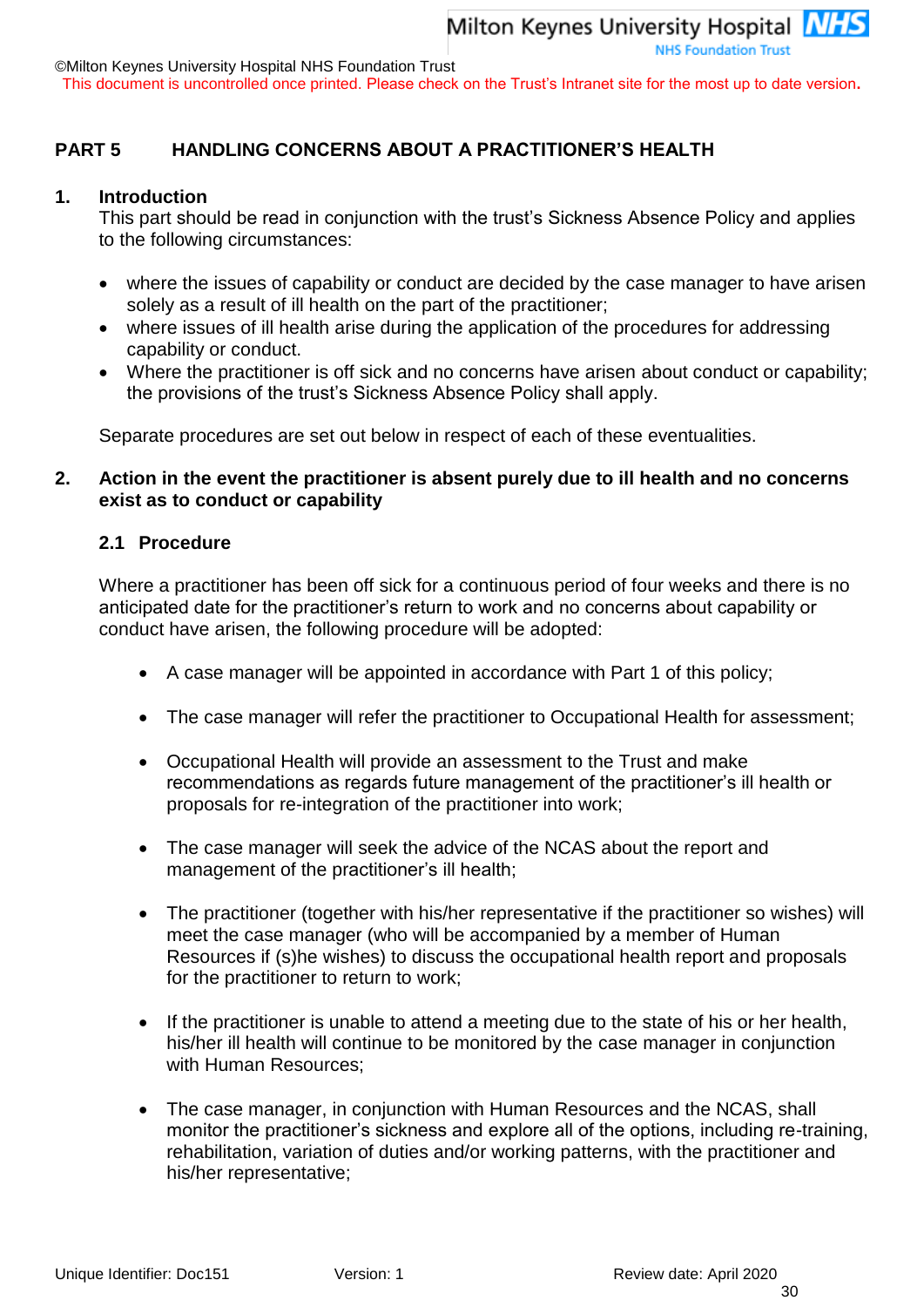**NHS Foundation Trust** 

This document is uncontrolled once printed. Please check on the Trust's Intranet site for the most up to date version**.**

 As a last resort, in the event that the practitioner will be unable to return to work within a reasonable time and no reasonable steps can be taken by the Trust to facilitate that return, the practitioner's employment may be terminated.

#### **2.2 Obligations of the Trust and the Practitioner**

The Trust agrees that it will explore all options with the practitioner and seek to make reasonable adjustments to facilitate his or her return to work.

The practitioner agrees that (s)he will make himself/herself reasonably available for meetings or appointments with Occupational Health or such other medical Advisor as may be reasonably deemed necessary or appropriate by the Trust.

#### <span id="page-30-0"></span>**3. Action in the event that issues of capability or conduct arise solely as a result of ill health on the part of the Practitioner**

In the event that the case manager considers that the capability or conduct concerns may have arisen because of a practitioner's ill health, he/she should refer the practitioner to Occupational Health. It needs to set out:

- The practitioner's role and duties within it.
- If the practitioner has been signed off sick? If so, for how long and for what reason?
- Any evidence the practitioner has put forward suggesting that the concerns are caused by health problems rather than misconduct or incapability.
- Enough of the background about the concerns so that the occupational health Advisor understands the context in which he/she is asked to advise.
- Specific questions asking the occupational health Advisor to assess whether the ill health in question could have caused the practitioner to behave in a particular way and if that is likely in the particular case.
- Whether the practitioner is currently fit to carry out his/her duties. If not, when might he/she be fit to do so? Does his/her ill health compromise or potentially compromise patient safety? If so, how long will that be the situation or when will the Occupational Health Advisor need to review the position and give further advice? Will the practitioner be able to return on a restricted basis without jeopardising patient safety and, if so, when?
- A request for a written report from occupational health addressing each of the questions raised.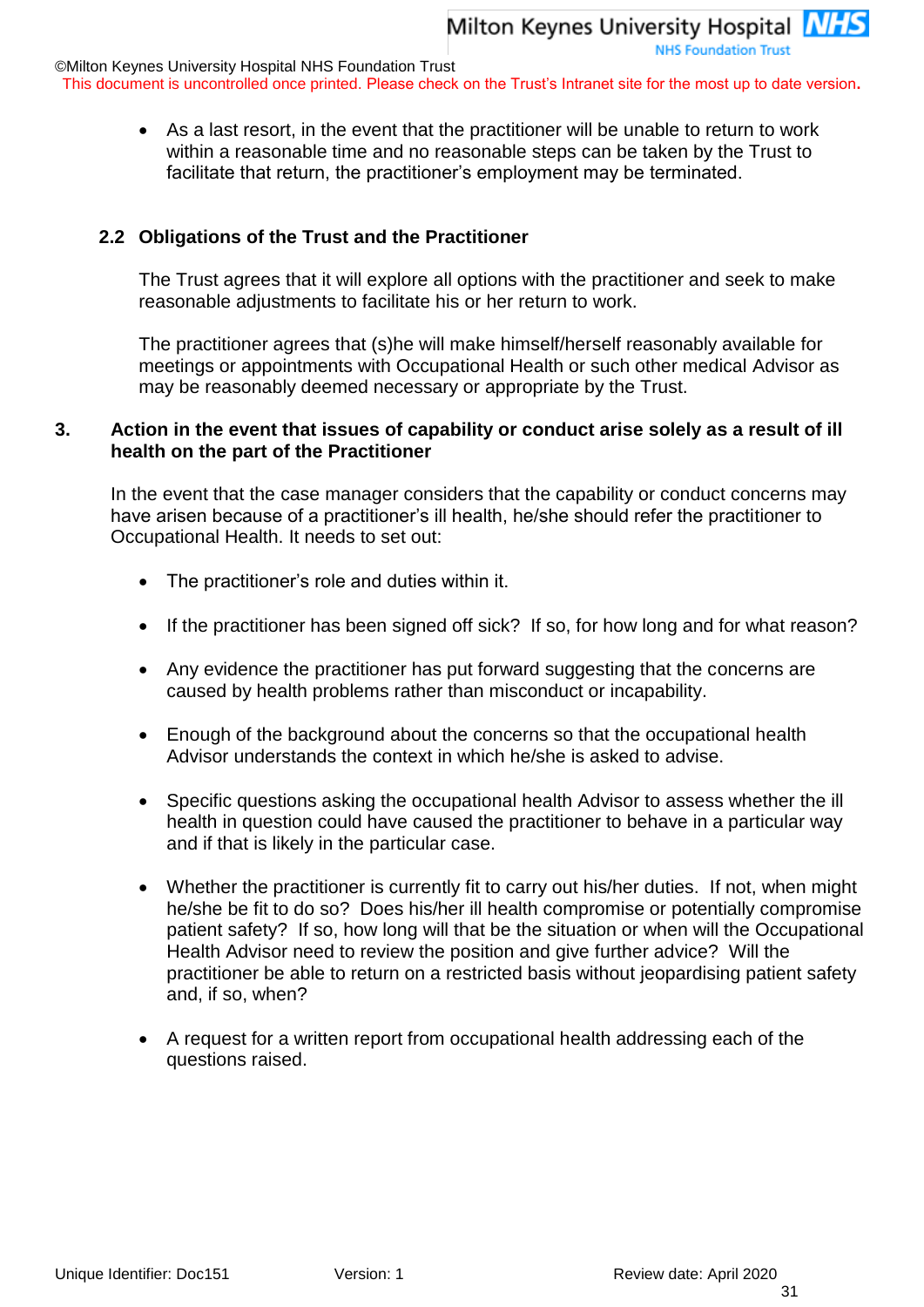This document is uncontrolled once printed. Please check on the Trust's Intranet site for the most up to date version**.**

If the practitioner refuses to co-operate in such an occupational health assessment, that may well be a refusal to obey a reasonable management instruction to be dealt with under Part 3 of this procedure.

Once the case manager has the report from Occupational Health, he/she should decide whether he/she is satisfied that any concerns arise from ill health rather than misconduct or incapability. In that situation the case manager must then consider whether the practitioner should:

- Be removed from duties if the person is not on sickness absence.
- Have his/her practice restricted, for instance, by removing certain duties.
- Be excluded.
- Simply continue sickness absence, but on the strict basis that the situation will be reviewed in the event that the practitioner indicates he/she is fit to return to work. At that point the case manager should seek further advice from Occupational Health on this issue. If the practitioner is insisting on returning to work in circumstances where Occupational Health says he/she is not fit to do so and there could be a risk to patient safety, then the case manager is entitled to consider exclusion or a restriction of practice as appropriate.
- If sickness absence continues it will dealt with under the Trust's sickness absence procedure and paragraph 2 of this procedure with due regard to the Equality Act 2010, if applicable.

#### **4. Where issues of ill health arise during the application of the procedures for addressing capability or conduct**

This section addresses circumstances where:

- Part way through a conduct or capability procedure the practitioner argues any concerns were caused by his/her ill health.
- Where the practitioner says a capability or conduct procedure should be delayed because of his/her ill health.
- Where a practitioner says conduct or capability procedures should be halted and purely handled as a health issue.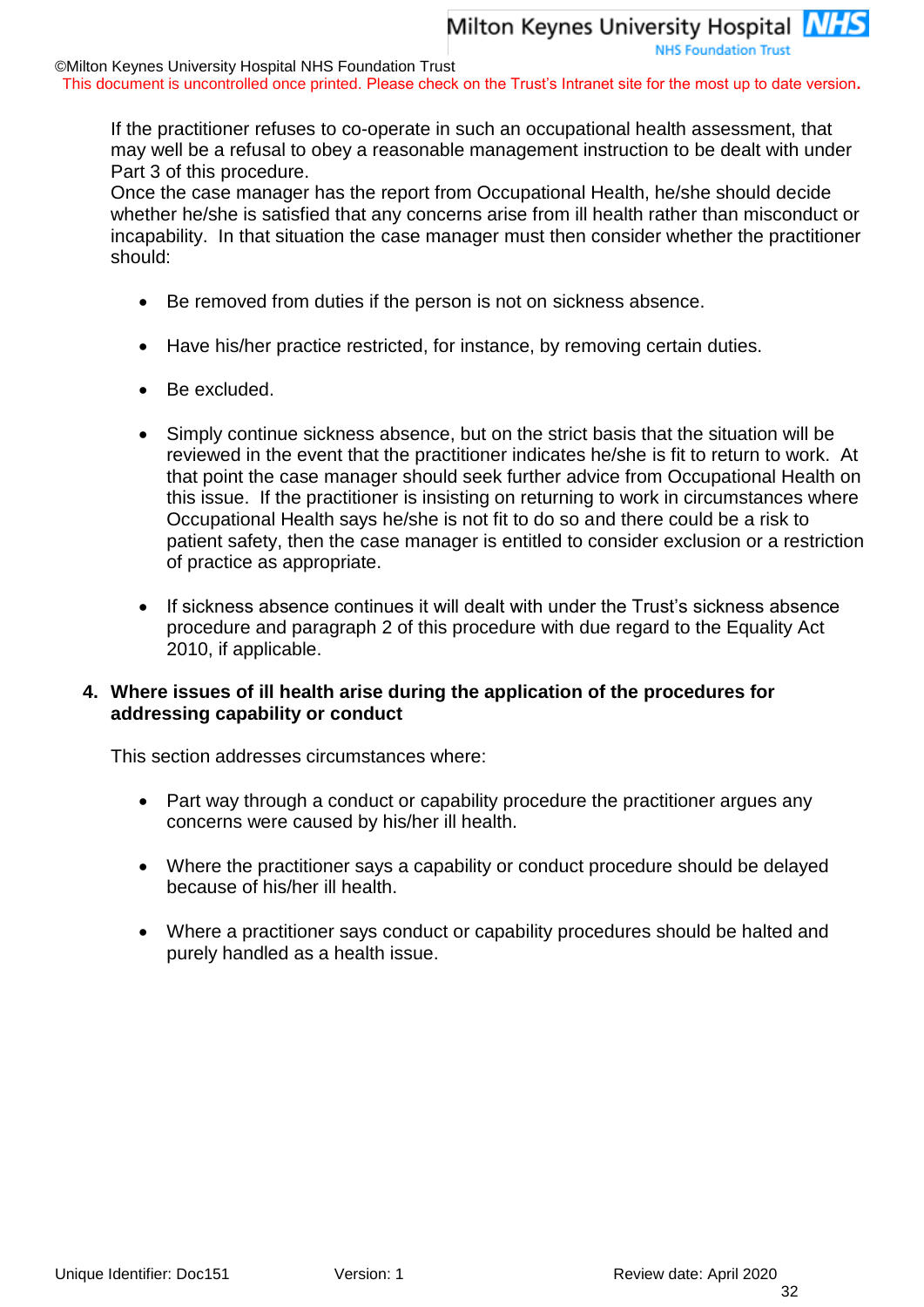**NHS Foundation Trust** 

©Milton Keynes University Hospital NHS Foundation Trust

This document is uncontrolled once printed. Please check on the Trust's Intranet site for the most up to date version**.**

#### **4.1 Practitioner putting that concerns are caused solely by ill health**

In this situation the first step for the case manager is to obtain an Occupational Health report as set out above. If there is a dispute as to whether or not the practitioner's ill health caused the concerns or Occupational Health has been unable to offer a view on this, then the case manager may refer the practitioner to a specialist for a further opinion. If Occupational Health advice is clear, the case manager is entitled to act on the basis of that advice. He/she is also entitled to act on the basis of the specialist's advice (if obtained) if that conflicts with the practitioner's medical advice.

The case manager should seek advice from the NCAS on this issue. Where there is such dispute the case manager will write to the practitioner within 5 working days of receiving the specialist's and Occupational Health's advice setting out his/her decision. The case manager should confirm whether the matter will be dealt with as an ill health issue or under the capability or conduct procedure as appropriate. If the case manager determines that the issue is an ill health issue, he/she should follow the procedure set out at paragraph [3](#page-30-0) above. If he decides the issue is a matter of conduct or capability, then that process will continue subject to what is set out below.

#### **4.2 Delaying a conduct or capability procedure due to a practitioner's ill health**

Where a Practitioner seeks the delay of an investigation, conduct or capability hearing, he/she must, without delay, seek such delay in writing providing supporting medical evidence. If no such written reasons or medical evidence is provided, the case manager is entitled to take this into account in deciding whether to delay the process. Any decision whether to delay the process is the case manager's.

Where a practitioner says that he/she is unfit to attend a conduct or capability hearing or take part in an investigation, the case manager should refer the practitioner to Occupational Health promptly and in any event within 4 weeks of the sickness absence starting to consider:

- The practitioner's general state of health at that point.
- The prognosis as to when the practitioner's health might improve.
- The practitioner's ability to give instructions to his trade or defence union representative to defend his/her position.
- The practitioner's ability to participate in the conduct or capability hearing.
- If the assessment is that the practitioner is unfit to give instructions or take part in the hearing, provide an opinion as to when he/she may be able to.
- Provide an opinion on the likely impact of the procedure remaining on hold in the long term. Is there any benefit to the practitioner's health in moving forward with the procedure at a certain point?
- Asking for a written report addressing these issues.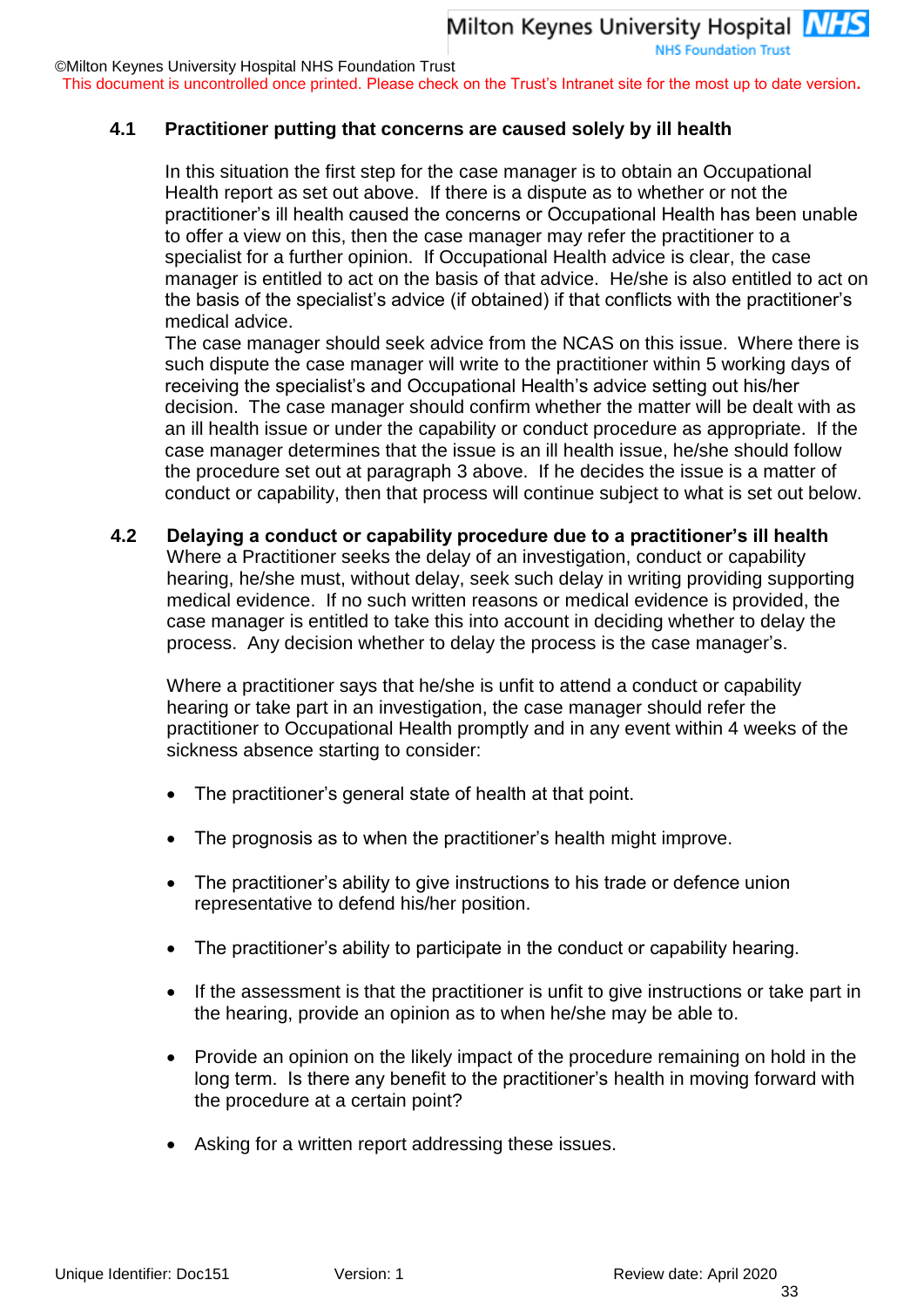This document is uncontrolled once printed. Please check on the Trust's Intranet site for the most up to date version**.**

The case manager should discuss any decisions as to whether to delay the proceedings with the NCAS. If, having taken all matters into account, the case manager is satisfied that circumstances require a delay to be lifted, he/she must write to the practitioner explaining this fact and giving reasons for such decision. If notice is given of a conduct or capability hearing, the case manager should explain that the practitioner is entitled to attend this hearing or ask a representative to attend in his/her absence and/or present written representations. Alternatively, the case manager may decide proceedings should re-start at a specified date.

Once an Occupational Health report has been received, the case manager should convene a meeting with the practitioner, his/her representative and the Director or Head of Human Resources to consider the way forward. The case manager shall take into account the practitioner's views, but it remains the case manager's responsibility to ensure the process is effectively handled. The case manager may conclude that:

- A delay for a certain period of time is appropriate but the situation should then be reviewed at that point.
- A delay is appropriate for a certain period at which point the practitioner should be referred to Occupational Health once more for a further assessment at which point the situation will be re-assessed.
- The Occupational Health advice is clear that an impasse has been reached and that it would actually be beneficial to the practitioner to continue the process at a certain point. In doing so, the case manager is entitled to take into account the risk of memories fading if there is a lengthy delay in the proceedings.

The practitioner must reasonably co-operate with Occupational Health. If he/she does not do so, for instance, by unreasonably refusing to accept a referral to Occupational Health, then he/she may be subject to separate disciplinary actions. The case manager will further be entitled to take such issue into account in deciding whether to delay a conduct or capability hearing or investigation.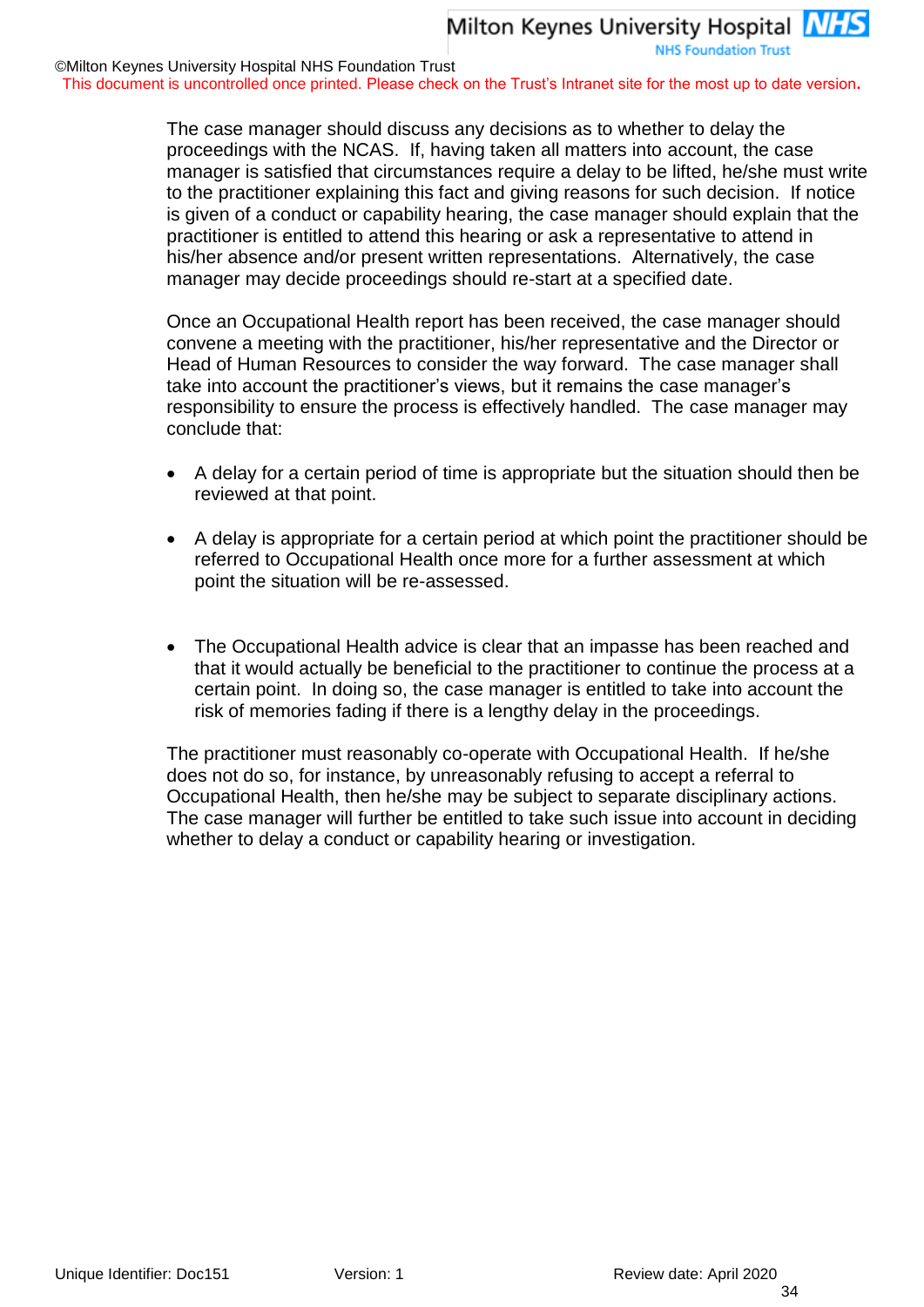©Milton Keynes University Hospital NHS Foundation Trust

This document is uncontrolled once printed. Please check on the Trust's Intranet site for the most up to date version**.**

#### **4.2 Practitioner request to terminate or modify conduct or capability proceedings**

In the event that a practitioner requests that the scope of proceedings be modified or terminated, the case manager should refer the practitioner to Occupational Health within 4 weeks of such request. Again, the Occupational Health Advisor should be asked specific questions as to the practitioner's state of health, ability to take part in the process, and the implications of the modification or termination sought on the practitioner's health. When a report is received from Occupational Health, the case manager should consider this report alongside any representations that the practitioner makes. The case manager should also take into account:

- Evidence suggesting there is a risk to patient safety.
- Evidence suggesting there is a risk to other staff.
- The seriousness of the concerns.
- Evidence of any serious dysfunction in the operation of the service in which the practitioner works.

The case manager is entitled to weigh these factors in the balance in determining whether to modify or terminate conduct or capability proceedings. The case manager should discuss this matter with the NCAS. Having done so, the case manager must write to the practitioner setting out his decision as to whether to modify or terminate the procedure and giving reasons for it. If the case manager determines it is inappropriate to modify or terminate the procedure, he/she should outline what next steps will be taken in the process. These might include:

- A further Occupational Health assessment.
- A delay in the proceedings until a specified date.
- Where the case manager considers the circumstances justify it, setting a date for a conduct or capability hearing.

#### **5. Practitioners in training grades where ill health issues arise**

Where a concern involves a training grade practitioner, the Trust shall seek advice from the Post Graduate Dean in each of the situations set out above.

#### **6. Reporting Practitioners with health concerns to Regulatory Bodies**

If a practitioner's ill health makes them a danger to patients and he/she does not recognise this, or is not prepared to co-operate with measures to protect patients, then exclusion from work must be considered and is potentially justifiable. Furthermore, the NCAS and GMC or GDC must be informed irrespective of whether or not the practitioner has retired on ill health grounds.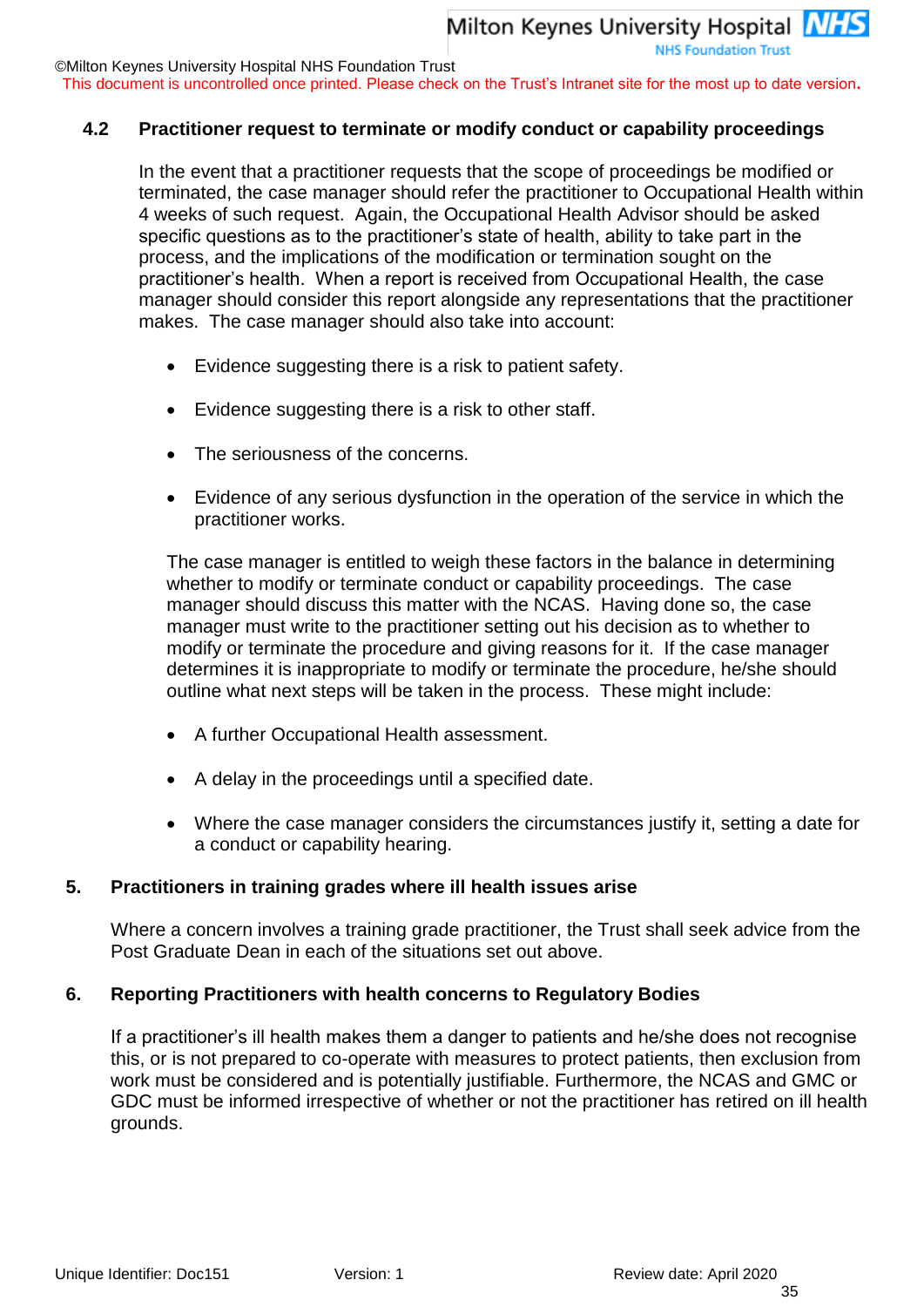©Milton Keynes University Hospital NHS Foundation Trust

This document is uncontrolled once printed. Please check on the Trust's Intranet site for the most up to date version**.**

#### <span id="page-35-0"></span>**4.0 Statement of evidence/references**

#### **External weblink references:**

Maintaining High Professional Standards in the Modern NHS **[http://webarchive.nationalarchives.gov.uk/20130107105354/http://www.dh.gov.uk/prod\\_con](http://webarchive.nationalarchives.gov.uk/20130107105354/http:/www.dh.gov.uk/prod_consum_dh/groups/dh_digitalassets/@dh/@en/documents/digitalasset/dh_4103344.pdf) [sum\\_dh/groups/dh\\_digitalassets/@dh/@en/documents/digitalasset/dh\\_4103344.pdf](http://webarchive.nationalarchives.gov.uk/20130107105354/http:/www.dh.gov.uk/prod_consum_dh/groups/dh_digitalassets/@dh/@en/documents/digitalasset/dh_4103344.pdf)**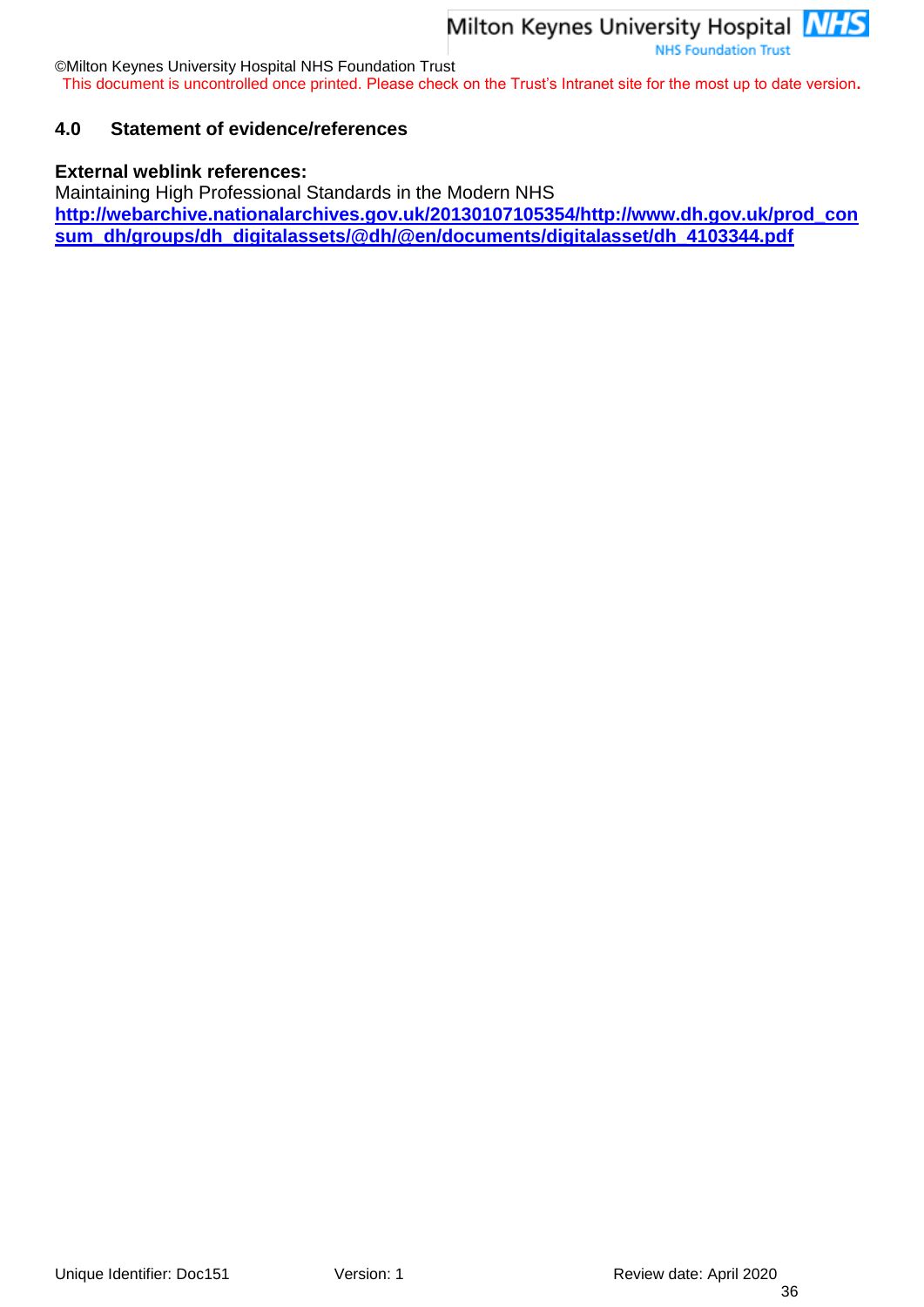©Milton Keynes University Hospital NHS Foundation Trust This document is uncontrolled once printed. Please check on the Trust's Intranet site for the most up to date version**.**

#### <span id="page-36-0"></span>**5.0 Governance**

#### <span id="page-36-1"></span>**5.1 Document review history**

| <b>Version number</b> | <b>Review date</b> | <b>Reviewed by</b> | <b>Changes made</b> |  |  |
|-----------------------|--------------------|--------------------|---------------------|--|--|
|                       | N/A                |                    | None – new policy   |  |  |

## <span id="page-36-2"></span>**5.2 Consultation History**

| <b>Stakeholders</b>                            | Area of                                            | <b>Date</b>                          | <b>Date</b>                           | <b>Comments</b>                                                                                                                                                                                                                                                                                                                                                                                                  | <b>Endorsed</b>  |
|------------------------------------------------|----------------------------------------------------|--------------------------------------|---------------------------------------|------------------------------------------------------------------------------------------------------------------------------------------------------------------------------------------------------------------------------------------------------------------------------------------------------------------------------------------------------------------------------------------------------------------|------------------|
| Name/Board                                     | <b>Expertise</b>                                   | <b>Sent</b>                          | <b>Received</b>                       |                                                                                                                                                                                                                                                                                                                                                                                                                  | Yes/No           |
| Director of workforce                          | <b>Executive lead</b><br>-Workforce                | N/A                                  | N/A                                   | Policy originating from<br>workforce team                                                                                                                                                                                                                                                                                                                                                                        | Yes              |
|                                                |                                                    |                                      |                                       | Contents page to be<br>populated, policy<br>needs to be numbered<br>throughout for ease of<br>reference.                                                                                                                                                                                                                                                                                                         |                  |
| Medical director                               | Executive lead<br>- Medical<br>profession          | 11 <sup>th</sup> July<br>2016        | 29 <sup>th</sup><br>September<br>2016 | Section 4, Conduct,<br>omitted.                                                                                                                                                                                                                                                                                                                                                                                  | Yes              |
| Joint Local<br>Negotiating<br>Committee (JLNC) | Staff-side<br>Negotiation<br>and<br>consultation   | 9 <sup>th</sup><br>November<br>2016  | 9 <sup>th</sup><br>November<br>2016   | Reissue policy with the<br>above amendments for<br>review and comment                                                                                                                                                                                                                                                                                                                                            | Yes              |
| Medical director                               | <b>Executive lead</b><br>- Medical<br>profession   | 30 <sup>th</sup><br>December<br>2016 | 8 <sup>th</sup><br>December<br>2016   | Formatting and page<br>layout,                                                                                                                                                                                                                                                                                                                                                                                   | Yes              |
|                                                |                                                    |                                      |                                       | Additions to role of<br>case manager so as to<br>cover OH referral                                                                                                                                                                                                                                                                                                                                               |                  |
| BMA and JLNC chair                             | Trade union;<br>negotiation<br>and<br>consultation |                                      |                                       | Clarification of part 1,<br>paras 6.2, 7.3<br>Additions to part 2:<br>6.3 to include rights of<br>representation,<br>7.2 to mirror DH<br>MHPS and<br>17 to inform a<br>practitioner when<br>GMC/GDC referral is<br>made<br>Part 5; para 4.1 -<br>amendment to title of<br>section<br>Appendix F, bullet<br>point 3 - clarification of<br>additional evidence<br>that can be considered<br>by a case investigator | $\overline{Yes}$ |
| Clinical board                                 | Medical &<br>dental<br>profession &<br>performance | $12^{\text{th}}$<br>December<br>2016 | 14 <sup>th</sup><br>December<br>2016  | Reassurance that<br>national framework is<br>adhered to as a<br>minimum.                                                                                                                                                                                                                                                                                                                                         | Yes              |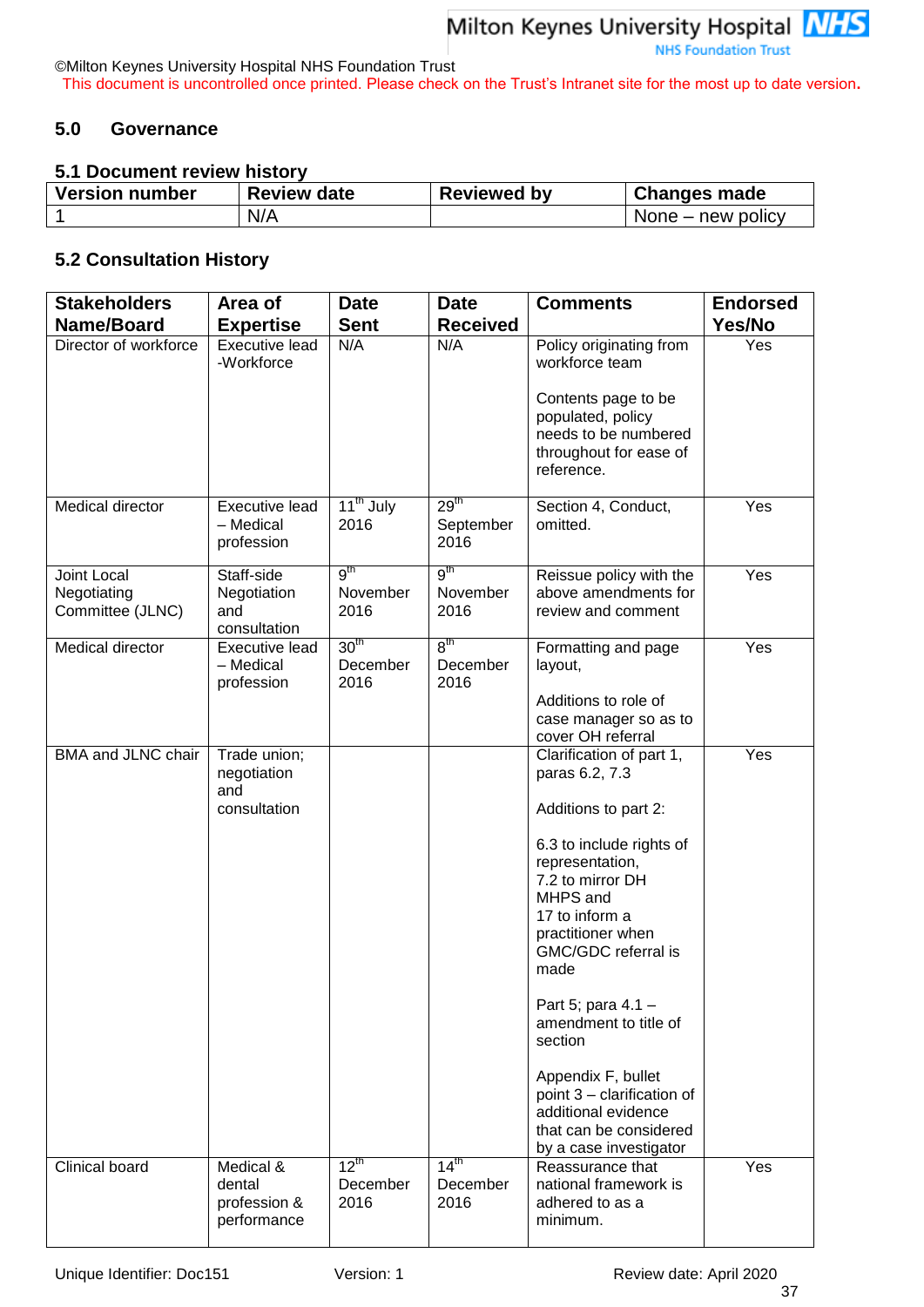#### **NHS Foundation Trust**

#### ©Milton Keynes University Hospital NHS Foundation Trust

This document is uncontrolled once printed. Please check on the Trust's Intranet site for the most up to date version**.**

|                  |                                          |                               |                               | <b>Further comments</b><br>requested by 19 <sup>th</sup><br>December 2016                                                                                                                                                                                                                                                                                                                                     |     |
|------------------|------------------------------------------|-------------------------------|-------------------------------|---------------------------------------------------------------------------------------------------------------------------------------------------------------------------------------------------------------------------------------------------------------------------------------------------------------------------------------------------------------------------------------------------------------|-----|
| Management board | Formal trust<br>decision<br>making forum | $21^{st}$<br>December<br>2016 | $21^{st}$<br>December<br>2016 | Reference to<br>responsible officer role<br><b>Divisional directors</b><br>can act as case<br>managers<br>Case manager in<br>conjuction with<br>medical director,<br>workforce director and<br>CEO can appoint case<br>investigators<br>Clarity on consultation<br>with NCAS<br>Role of Local<br><b>Negotiating Committee</b><br>Reference to trust<br>sickness absence<br>policy to 'ill health'<br>section. | Yes |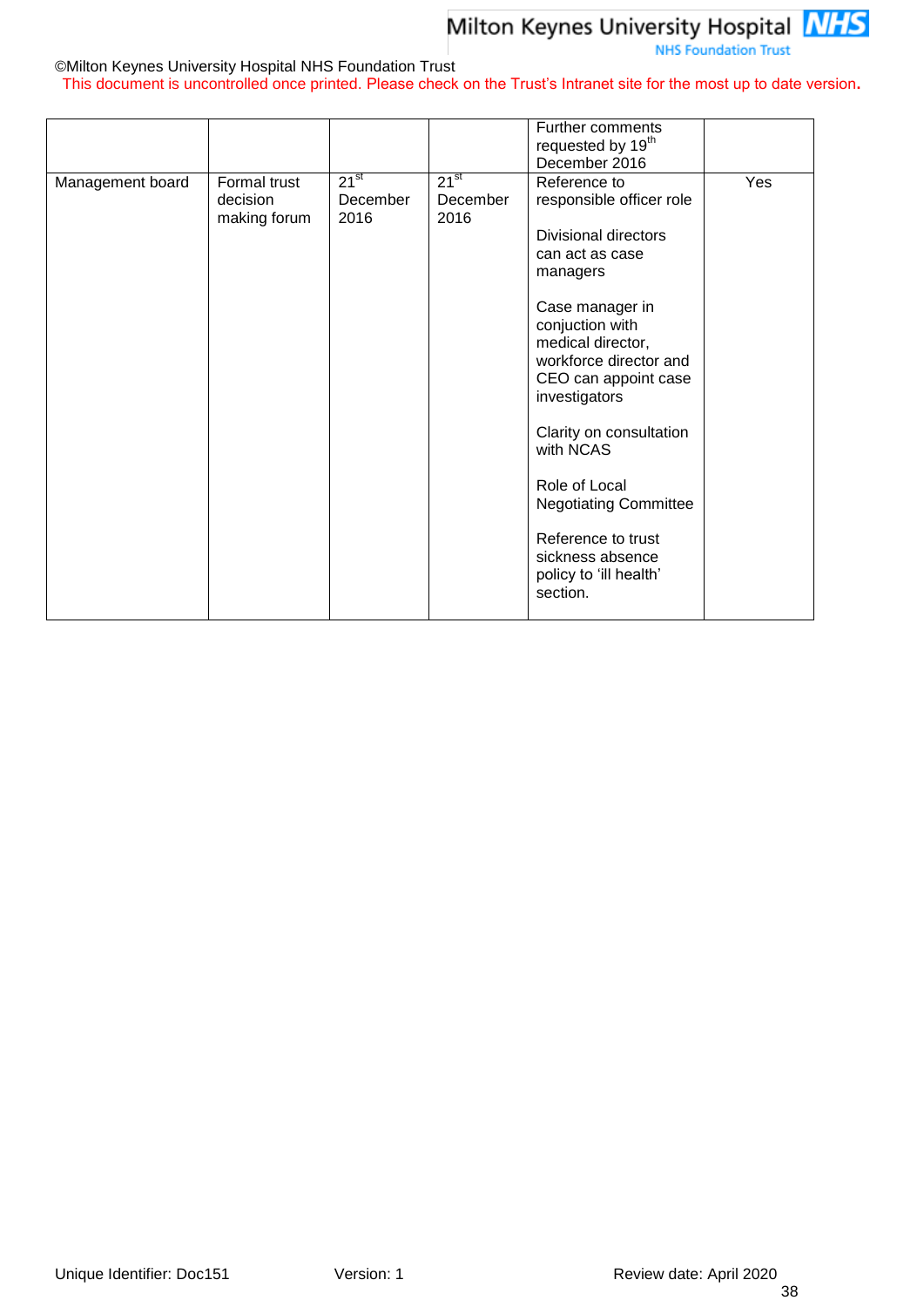©Milton Keynes University Hospital NHS Foundation Trust This document is uncontrolled once printed. Please check on the Trust's Intranet site for the most up to date version**.**

#### <span id="page-38-0"></span>**5.3 Audit and monitoring**

| <b>Audit/Monitoring</b> | Tool         | <b>Audit</b>          | <b>Frequency</b> | <b>Responsible</b>         |
|-------------------------|--------------|-----------------------|------------------|----------------------------|
| <b>Criteria</b>         |              | Lead                  | of Audit         | <b>Committee/Board</b>     |
| Monitoring of cases     | Workforce    | Director of           | Quarterly        | Workforce and              |
| being managed under     | Information  | workforce             |                  | Development                |
| this policy             | Report       |                       |                  | <b>Assurance Committee</b> |
| Monitoring of           | Board report | Director of   Monthly |                  | <b>Trust Board</b>         |
| compliance with         |              | workforce             |                  |                            |
| exclusion process       |              |                       |                  |                            |

#### <span id="page-38-1"></span>**5.4 Equality Impact Assessment**

This document has been assessed using the Trust's Equality Impact Assessment Screening Tool. No detailed action plan is required. Any ad-hoc incident which highlights a potential problem will be addressed by the monitoring committee.

| <b>Impact</b>                                                                                                                                                                           |     | Disability   | Sex (gender) | Reassignment<br>Gender |      | ŏ<br>Religion<br>Belief | Sexual<br>orientation | <b>Marital Status</b> | ఱ<br>Pregnancy<br>Maternity |
|-----------------------------------------------------------------------------------------------------------------------------------------------------------------------------------------|-----|--------------|--------------|------------------------|------|-------------------------|-----------------------|-----------------------|-----------------------------|
|                                                                                                                                                                                         | Age |              |              |                        | Race |                         |                       |                       |                             |
| Do different groups have different<br>needs, experiences, issues and<br>priorities in relation to the proposed<br>policy?                                                               | N   | $\mathsf{N}$ | N            | N                      | N    | N                       | $\overline{N}$        | $\mathsf{N}$          | N                           |
| Is there potential for or evidence that<br>the proposed policy will not promote<br>equality of opportunity for all and<br>promote good relations between<br>different groups?           | N   | N            | N            | N                      | N    | N                       | N                     | N                     | N                           |
| Is there potential for or evidence that<br>the proposed policy will affect<br>different population groups differently<br>(including possibly discriminating<br>against certain groups)? | N   | N            | N            | N                      | N    | N                       | N                     | N                     | N                           |
| Is there public concern (including<br>media, academic, voluntary or sector<br>specific interest) in potential<br>discrimination against a particular<br>population group or groups?     | N   | N            | N            | N                      | N    | N                       | N                     | N                     | N                           |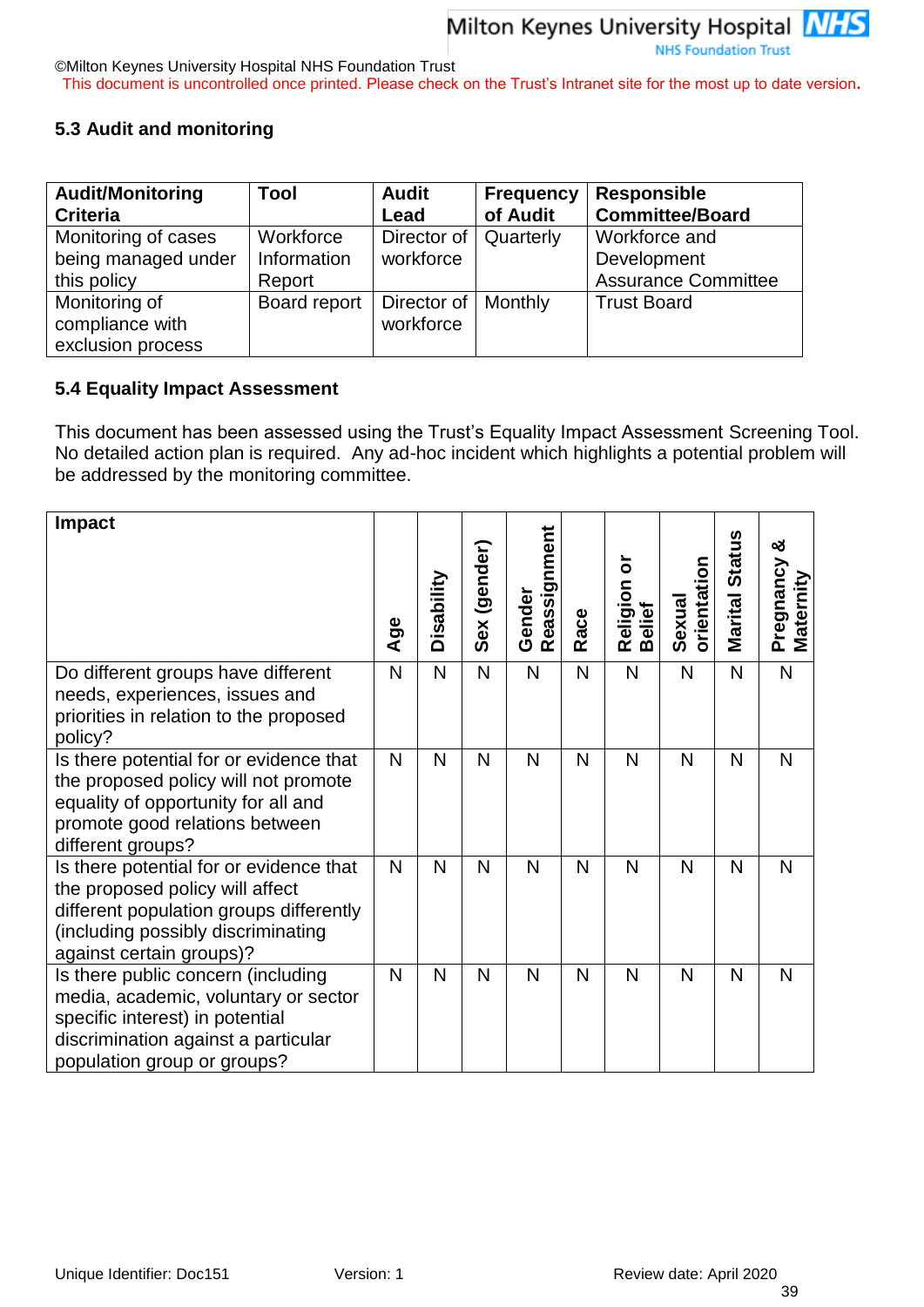## <span id="page-39-0"></span>**APPENDIX A: Definitions**

**"Case Manager"** is the person who has responsibility for overseeing investigations into concerns about a practitioner. His/her duties are to:

- On first hearing about these concerns needing to decide whether they should be formally investigated.
- Notify the practitioner in writing of such investigation.
- Consider (usually with the director of workforce and chief executive) whether to immediately restrict a practitioner's duties or exclude him/her from work or take some other form of protective action.
- The case manager shall also form a view as to whether an occupational health referral is required and make the referral or arrange for it to be made, as appropriate.
- Upon receipt of the case investigator's report consider whether a formal procedure should be started (for instance a disciplinary hearing). At this stage, he/she will also consider whether any immediate restrictions or exclusion should be continued.
- Review any exclusion and determine after careful thought whether it should be continued.
- Prepare reports on each exclusion before the end of each four week exclusion period.
- Liaise with and seek the advice of the NCAS as set out in this policy.

"**Case Investigator"** is the person who is responsible for carrying out a formal investigation into concern(s) about a practitioner. He/she:

- Must carry out a proper and thorough investigation into the concerns.
- Involve an appropriately qualified clinician to investigate clinical concerns if he/she does not have such qualifications.
- Ensure that appropriate witnesses are interviewed and evidence reviewed.
- Ensure that any evidence gathered is carefully and accurately documented.
- Keep a written record of the investigation, the conclusions reached and the course of action

Unique Identifier: Doc151 Version: 1 Version: 1 Review date: April 2020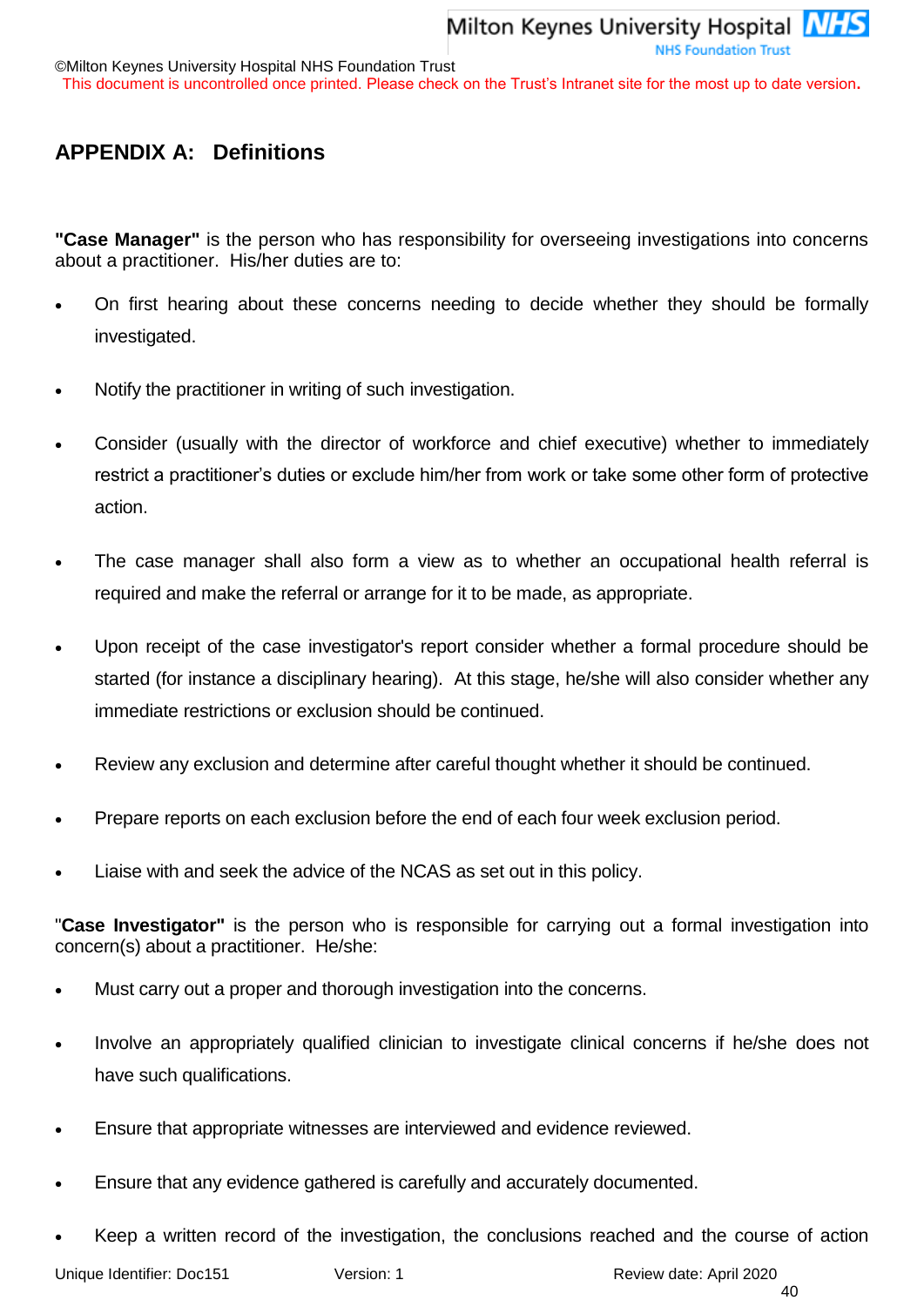This document is uncontrolled once printed. Please check on the Trust's Intranet site for the most up to date version**.**

agreed with the Medical and HR directors.

- Meet with the practitioner in question to understand the practitioner's case.
- Prepare a report at the conclusion of the investigation providing the case manager with enough information to decide how to take it forward.
- Provide updates and assistance to the designated Board member on the progress of the investigation.
- Provide factual information to assist the case manager in his/her review of any exclusion.

**"Designated Board Member"** is a non-executive director of the Trust who ensures that the processes set out in these guidelines are being followed but does not make decisions on any issues such as whether to exclude from work. He/she:

- Ensures that the investigation is being carried out promptly and in accordance with these guidelines.
- Acts as a point of contact for the practitioner, making him/herself available after due notice if the practitioner has significant concerns about the progress of the investigation or any exclusion from work.

**"Clinical Advisor"** is the person who provides clinical advice and guidance to the case investigator if relevant where clinical issues arise (in relation to capability or professional misconduct). He/she will have appropriate specialist skills to advise. Where no such person is available or is precluded from advising (for instance if he/she raises the concerns) the Trust will seek to identify a person outside its employment to advise.

"Responsible officer" All doctors relate to a single responsible officer<sup>1</sup>. The Medical Profession (Responsible Officers) Regulations 2010 and The Medical Profession (Responsible Officers) (Amendment) Regulations 2013 place a number of duties on responsible officers and designated bodies in relation to responding to concerns. The legislation makes it clear that the designated body in which the responsible officer is based has a statutory obligation to support the responsible officer in discharging their duties, including providing the appropriate level of resource to support them in this.

l

 $1$  The responsible officer may delegate particular roles and functions covered by the regulations to others. For the purposes of this document, the term responsible officer should be interpreted as including those acting with appropriate delegated authority.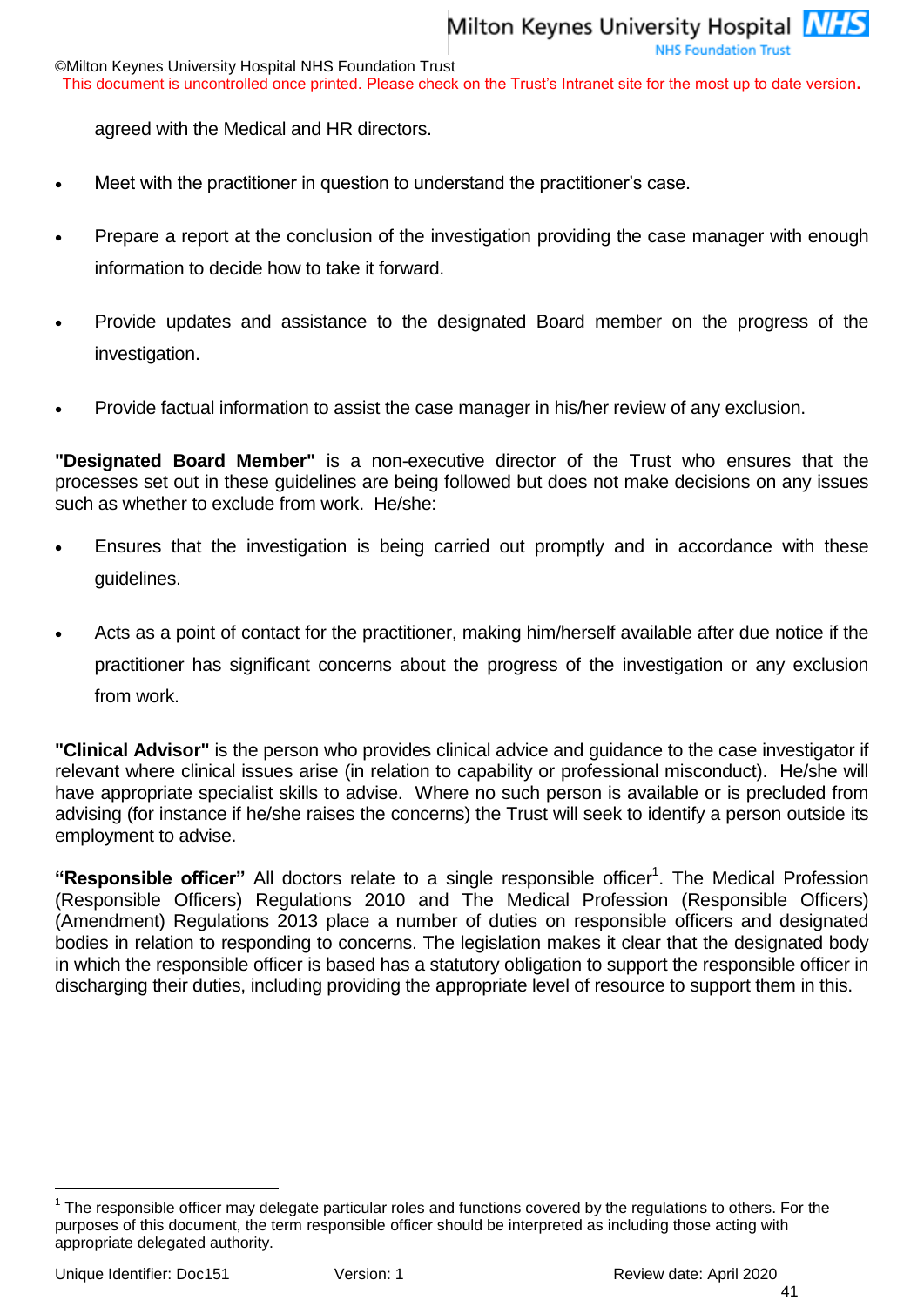©Milton Keynes University Hospital NHS Foundation Trust

This document is uncontrolled once printed. Please check on the Trust's Intranet site for the most up to date version**.**

## <span id="page-41-0"></span>**APPENDIX B: Authorisations**

Set out below are lists of those authorised to fulfil certain roles under these guidelines. The Trust reserves the right to add to or remove from these lists as it considers necessary.

#### *Case managers*

The following are authorised by the Trust to act as case managers: the medical director (or acting medical director), an appropriate divisional director appointed by the medical director (in a case not involving a Consultant) or any medical director or divisional director not employed by the Trust who has been requested to undertake this role by the chief executive of the Trust, or medical director.

#### *Case investigators*

The following are authorised by the Trust to act as case investigators: clinical and non-clinical directors and general managers.

#### *Designated members*

The Trust's non-executive directors are authorised by the Trust to act as designated members in line with the definitions outlined within this policy.

#### *Employees with the power to exclude doctors from work or restrict their practice*

The following are authorised to exclude or restrict practice: the (acting) chief executive, the (acting) medical director, the (acting) director of workforce and divisional directors (for practitioners below the grade of consultant).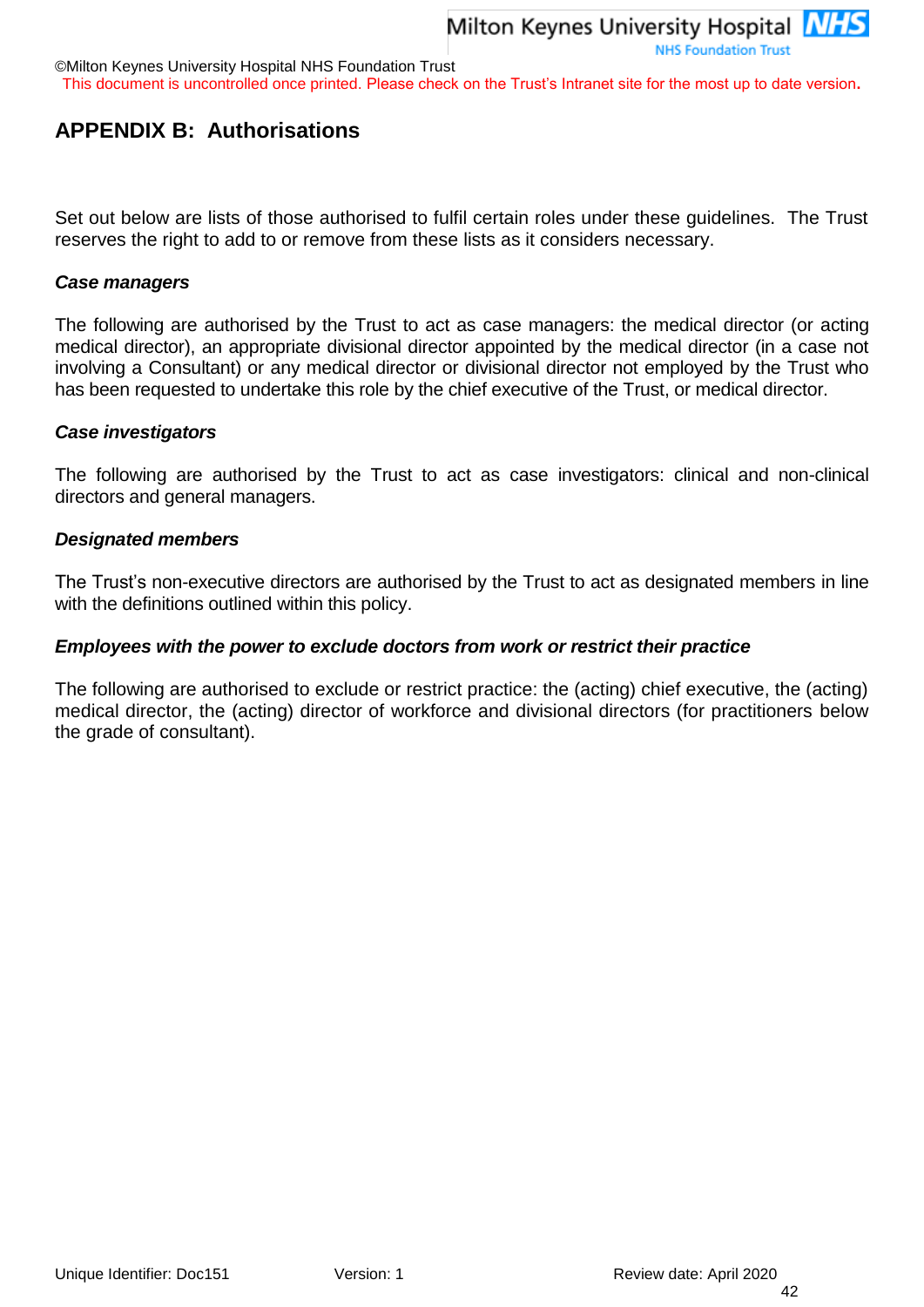©Milton Keynes University Hospital NHS Foundation Trust

This document is uncontrolled once printed. Please check on the Trust's Intranet site for the most up to date version**.**

## <span id="page-42-0"></span>**APPENDIX C: Checklist on excluding/restricting practice when concerns first arise**

| <b>WHO DISCUSSED THIS?</b>                                                                                                                                                                                                                    | [Insert names]                                                                                   |
|-----------------------------------------------------------------------------------------------------------------------------------------------------------------------------------------------------------------------------------------------|--------------------------------------------------------------------------------------------------|
| WHEN?                                                                                                                                                                                                                                         | [Insert date]                                                                                    |
| SUMMARISE THE AREAS OF CONCERN                                                                                                                                                                                                                | [Insert summary]                                                                                 |
| HAS THE NCAS BEEN CONSULTED?                                                                                                                                                                                                                  | YES/NO. [Give name of NCAS officer spoken<br>to if applicable and when discussion took<br>place] |
| IF SO, WHAT WAS ITS ADVICE?                                                                                                                                                                                                                   | [Insert summary]                                                                                 |
| HAS AN NCAS ASSESSMENT BEEN<br>CONSIDERED? IS IT AN APPROPRIATE<br>ACTION? IF NOT, WHY NOT?                                                                                                                                                   | YES/NO. [Insert summary answer]                                                                  |
| <b>CLINICAL</b><br>HAS SUPERVISION BY<br><b>BEEN</b><br><b>MEDICAL</b><br><b>DIRECTOR</b><br>CONSIDERED? IS IT AN APPROPRIATE<br>ACTION? IF NOT, WHY NOT?                                                                                     | YES/NO. [Insert summary answer]                                                                  |
| <b>HAS</b><br><b>RESTRICTING</b><br><b>THE</b><br><b>CLINICAL</b><br>PRACTITIONER'S<br><b>DUTIES</b><br>BEEN CONSIDERED?<br>IS IT AN<br>APPROPRIATE ACTON? IF NOT, WHY<br>NOT?                                                                | YES/NO. [Insert summary answer]                                                                  |
| HAS RESTRICTING ACTIVITIES TO NON-<br>CLINICAL DUTIES AND/OR RE-TRAINING<br>BEEN CONSIDERED?<br>IS IT AN<br>APPROPRIATE ACTION? IF NOT, WHY<br>NOT?                                                                                           | YES/NO. [Insert summary answer]                                                                  |
| <b>IS</b><br><b>IMMEDIATE</b><br>NECESSARY? IF SO, OUTLINE REASON<br>FOR THIS (E.G. A SERIOUS CLINICAL<br>CONCERN HAS ARISEN AND THE<br>PRACTITIONER'S PRESENCE IS LIKELY<br>TO HINDER INVESTIGATION) AND BASIS<br><b>FOR SUCH CONCLUSION</b> | EXCLUSION   YES/NO. [Insert reasoning]                                                           |
| WHAT ARRANGEMENTS HAVE BEEN<br><b>THE</b><br>AGREED<br><b>TO</b><br><b>INFORM</b><br>PRACTITIONER?                                                                                                                                            | [Insert details]                                                                                 |
|                                                                                                                                                                                                                                               |                                                                                                  |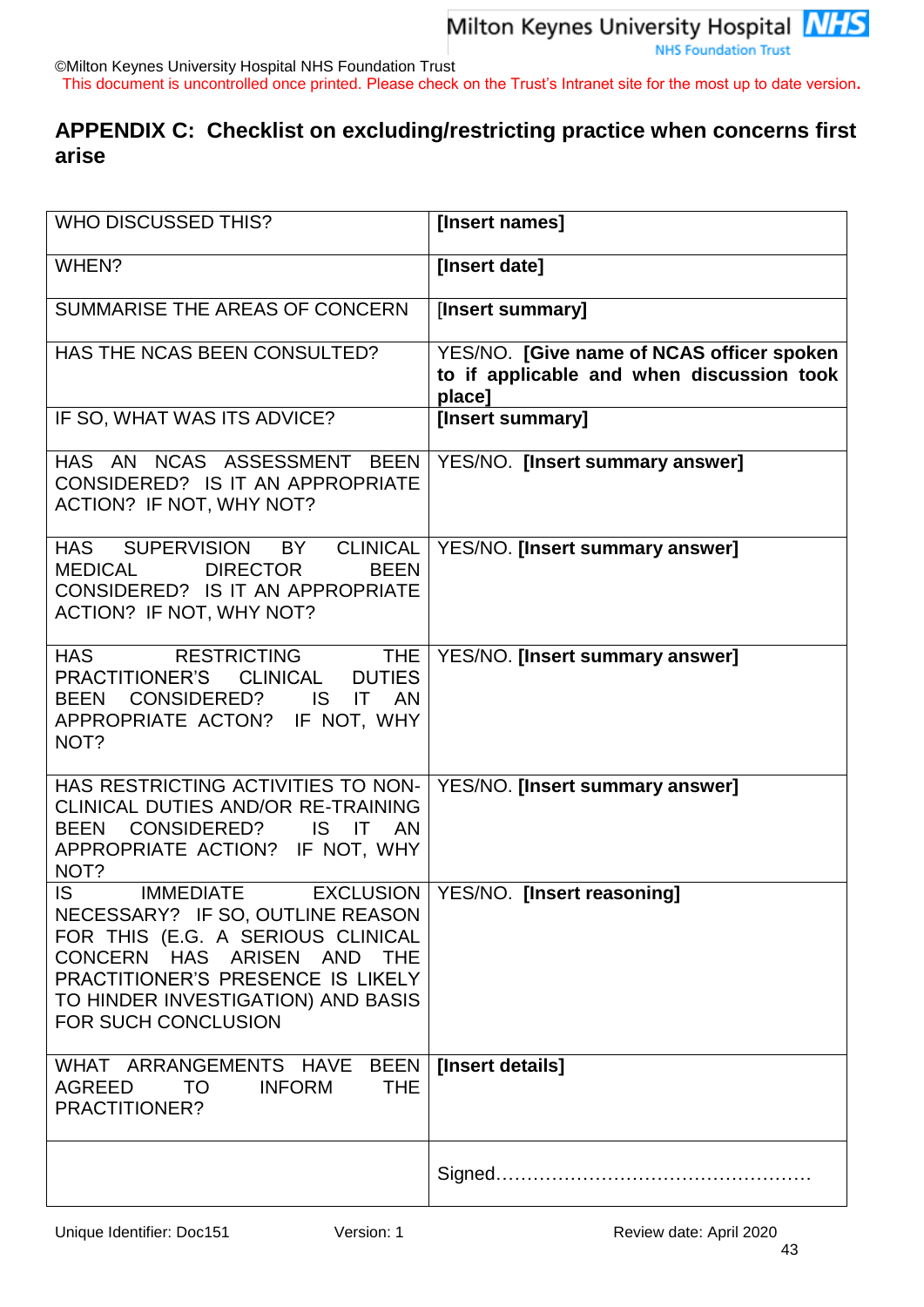#### ©Milton Keynes University Hospital NHS Foundation Trust

This document is uncontrolled once printed. Please check on the Trust's Intranet site for the most up to date version**.**

| Date. |
|-------|
|       |
|       |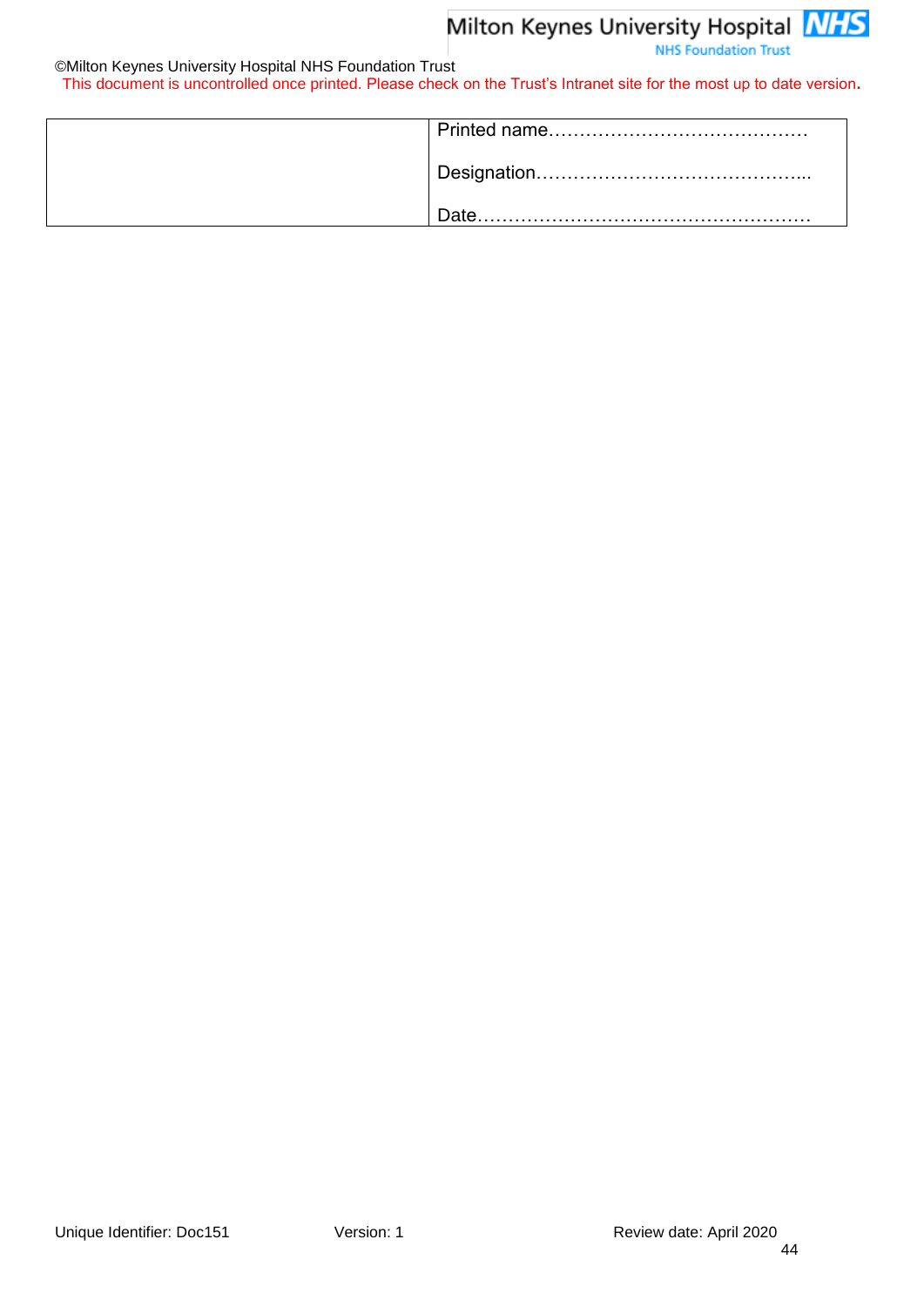## <span id="page-44-0"></span>**APPENDIX D: Template letter to send to practitioner being immediately excluded/restricted from practice**

#### **STRICTLY PRIVATE & CONFIDENTIAL ADDRESSEE ONLY [Insert name and address]**

**[Insert date]**

## Dear **[insert name of practitioner]**

I am writing to inform you that serious concerns have been raised concerning your **conduct/ professional competence/health] [delete / add to as appropriate]**. These concerns are that:

## **[Set out details of the concerns]**

In accordance with Department of Health Guidance and Trust procedure, I will be the case manager dealing with your case. In the circumstances, I have discussed this case with **[insert names]**. I have also consulted with the NCAS.

The above concerns are very serious. They need to be investigated further. I have therefore appointed **[insert name]** to investigate these concerns with all proper speed. It is anticipated that **[insert name]** will complete his/her investigation by **[insert date four weeks from date of letter]**. I will then endeavour to write to you within five days of the completion of the investigation to provide you with a copy of the investigatory report.

In the meantime I and **[insert names]** have considered and consulted with the NCAS over the following alternatives:

- Your clinical duties being carried out under the supervision of the **[medical/divisional]** director **[delete as appropriate]**
- A restriction of your clinical duties pending the investigation or any formal procedure that may follow if considered necessary
- Asking you to cease clinical duties pending completion of the investigation/any procedures flowing from it
- An NCAS assessment
- Immediately excluding you from work for **[insert period up to a maximum of two weeks]**

Unique Identifier: Version: 1 Review date: January 2019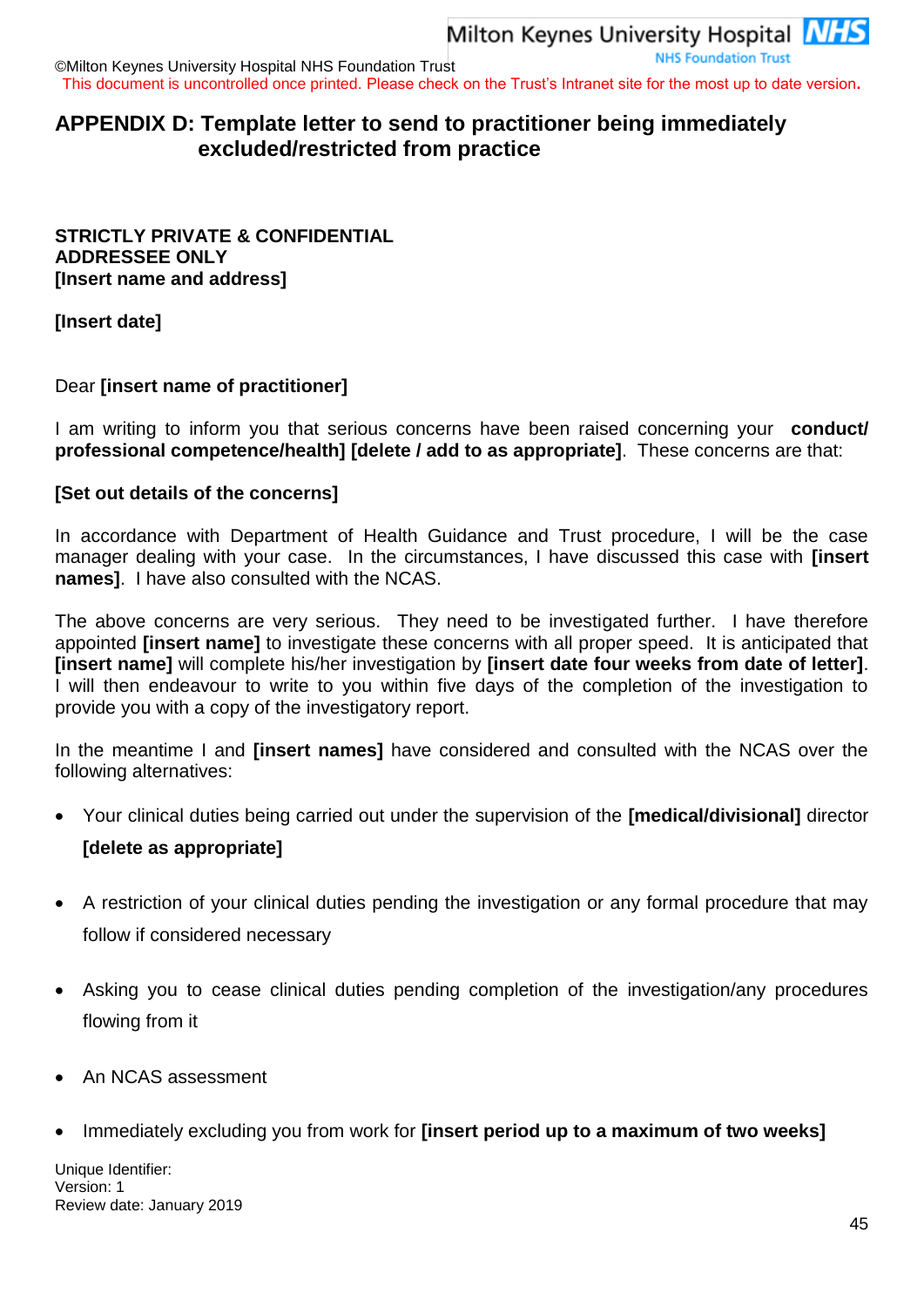©Milton Keynes University Hospital NHS Foundation Trust This document is uncontrolled once printed. Please check on the Trust's Intranet site for the most up to date version**.**

After the most careful consideration, I have decided that it is appropriate to **[insert conclusion]**. I did not consider the other alternatives I have set out appropriate because:

#### **[Set out reasons for rejecting other options.]**

I considered that **[insert option decided upon]** was appropriate because:

#### **[Insert reasons for your choice of option.]**

This information must be treated in the strictest confidence by you as it will be by the Trust. You are of course free to discuss it with your professional Advisor/defence organisation/representative. Otherwise you should not discuss it further.

#### **[Insert if excluding from work.]**

Exclusion from work is a neutral act. It does not denote guilt or any suggestion of guilt.

During the period of exclusion you

#### **[either]**

may only attend the Trust's premises for audit meetings, research purposes, and study or continuing professional development. Obviously there is no limitation on you attending Trust premises to receive medical treatment.

#### **[Or]**

you should not attend the Trust's premises unless specifically invited to do so by me or **[insert name of case investigator]**. Of course this does not affect your ability to come to receive medical treatment.

During your exclusion from work you will continue to receive your full salary and benefits. You must remain ready and available to work. You must seek permission for annual and study leave from me, in the normal way. During your working hours you must be available and contactable to provide information to **[insert name of case investigator]**. If you are unavailable for work during your exclusion, this may result in the Trust stopping your pay.

#### **[Applies where restriction on practice is agreed with the practitioner]**

Please signify your agreement to the restrictions on your practice by signing and returning the enclosed copy of this letter. If you do not agree to abide by these restrictions, the Trust reserves the right to review this situation and any actions it may need to take in order to safeguard patient interests.

#### **[Applicable in all cases]**

Unique Identifier: Version: 1 Review date: January 2019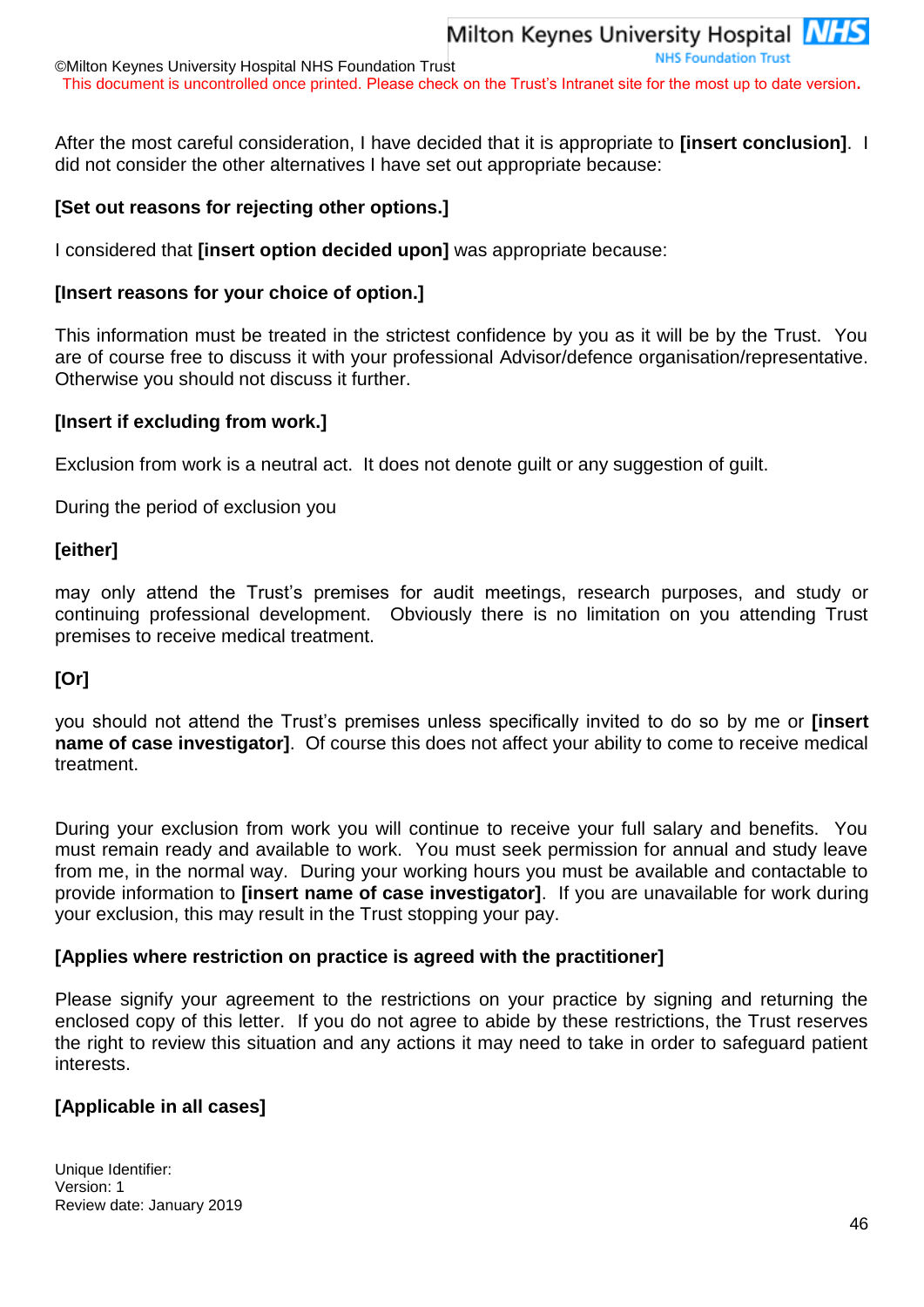#### ©Milton Keynes University Hospital NHS Foundation Trust This document is uncontrolled once printed. Please check on the Trust's Intranet site for the most up to date version**.**

**[Insert name]**, a non-executive director of the Trust is designated to ensure that your case is dealt with fairly and promptly.

## **[Applicable in exclusion cases]**

[You may make representations to **[insert name]** on your exclusion from work.

A meeting has been scheduled to meet with myself on **(date)** at **(time)** in **(location**) to discuss the progress in the case. You will be entitled to be accompanied at this meeting by a trade union/staff side representative, or lawyer instructed by them, a work colleague not likely to be called as a witness in the case or a friend.

If you have any questions, please contact me.

Yours sincerely

#### **[Insert name of case manager]**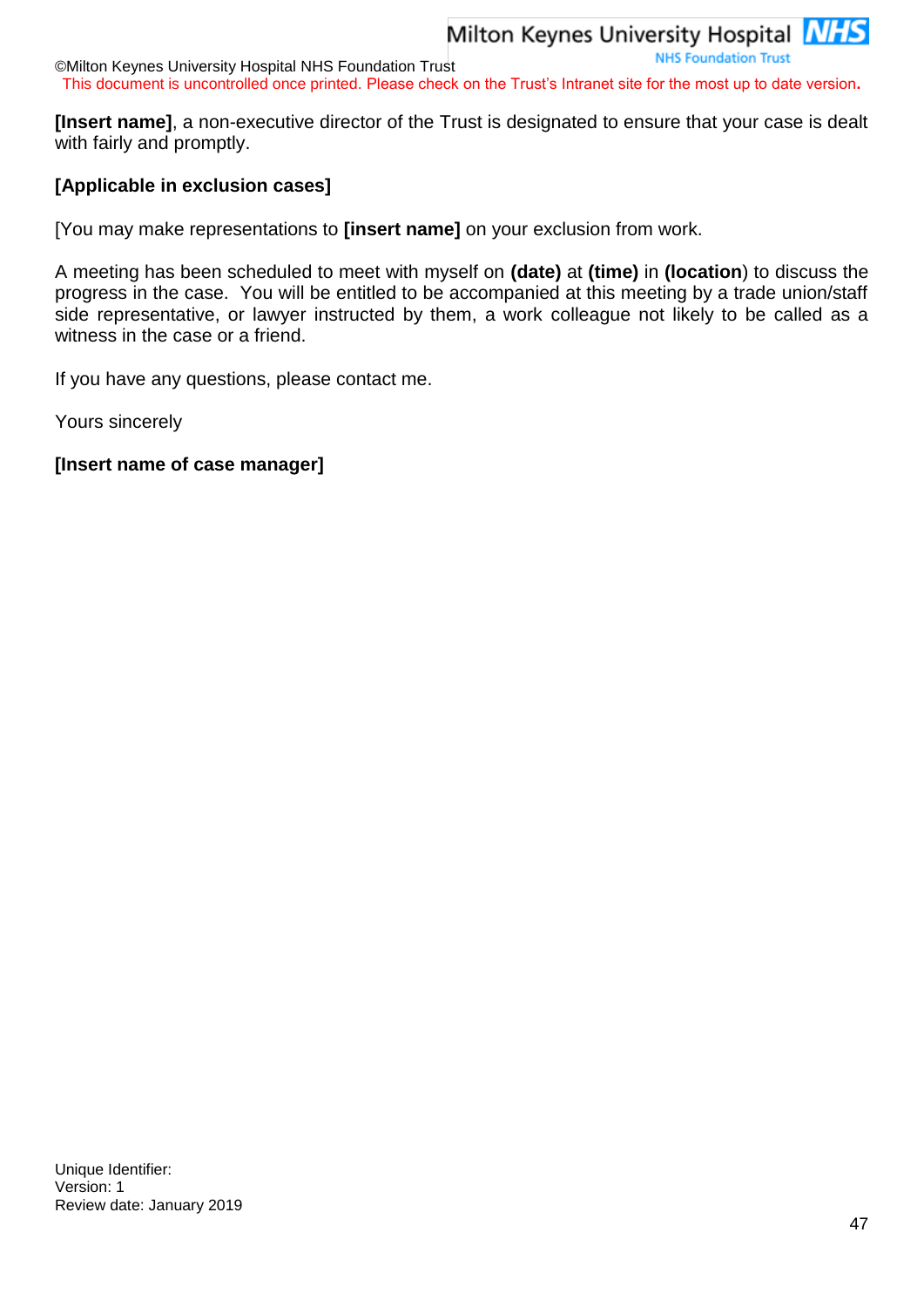©Milton Keynes University Hospital NHS Foundation Trust This document is uncontrolled once printed. Please check on the Trust's Intranet site for the most up to date version**.**

## <span id="page-47-0"></span>**APPENDIX E: Case manager's initial assessment report**

#### *General Principles*

This Guidance relates to when initial concerns have been raised with the case manager. The case manager should decide how such concerns should be taken forward in accordance with Part 1.

If an immediate decision on how to deal with the concerns is unnecessary, then the case manager should set out their decision in an Initial Assessment Report, in accordance with the Guidance below. Where immediate action is necessary and it is simply not practicable to document the decision beforehand, then it would be best practice to produce an Initial Assessment Report, after the event so that there is a record of the reasons for the decision.

The Initial Assessment Report is not intended to be and cannot be a thorough investigation of all the issues arising from the concern. The case manager is only concerned in investigating the concern to the extent that it is necessary to make a preliminary decision on how matters should be taken forward.

The case manager's preliminary decision on how the matter should be taken forward, as set out in the Initial Assessment Report, should not in any way affect the case investigator's conclusions (if a case investigator is later appointed) or the fact that the case manager may subsequently decide that it is more appropriate to take matters forward in another way. For example, a case manager may believe in their initial assessment that a serious concern has arisen which requires investigation. However, following the investigation, the case manager may decide that it is unnecessary to take any further action.

#### *The Report*

The Initial Assessment Report should usually include the following:

a clear statement of what the concern(s) is/are;

- an explanation of any steps the case manager has taken to clarify the concern(s). It should also identify any evidence or witnesses that have been identified by the case manager. Any evidence identified by the case manager as part of this initial assessment should be secured in a safe place and passed to the case investigator if there is a formal investigation subsequently;
- any advice received from NCAS should be noted together with a record of the name of the NCAS officer and when the advice was given;
- the case manager's view on how the matter should be dealt with in accordance with paragraphs [6](#page-5-0) - 7, Part 1 and the reasons for this should be set out. For example, the case manager may decide that no serious concerns have arisen and the matter may be dealt with by counselling. By way of further example, the case manager may decide that a formal investigation is necessary before he or she can decide upon the appropriate procedure to apply;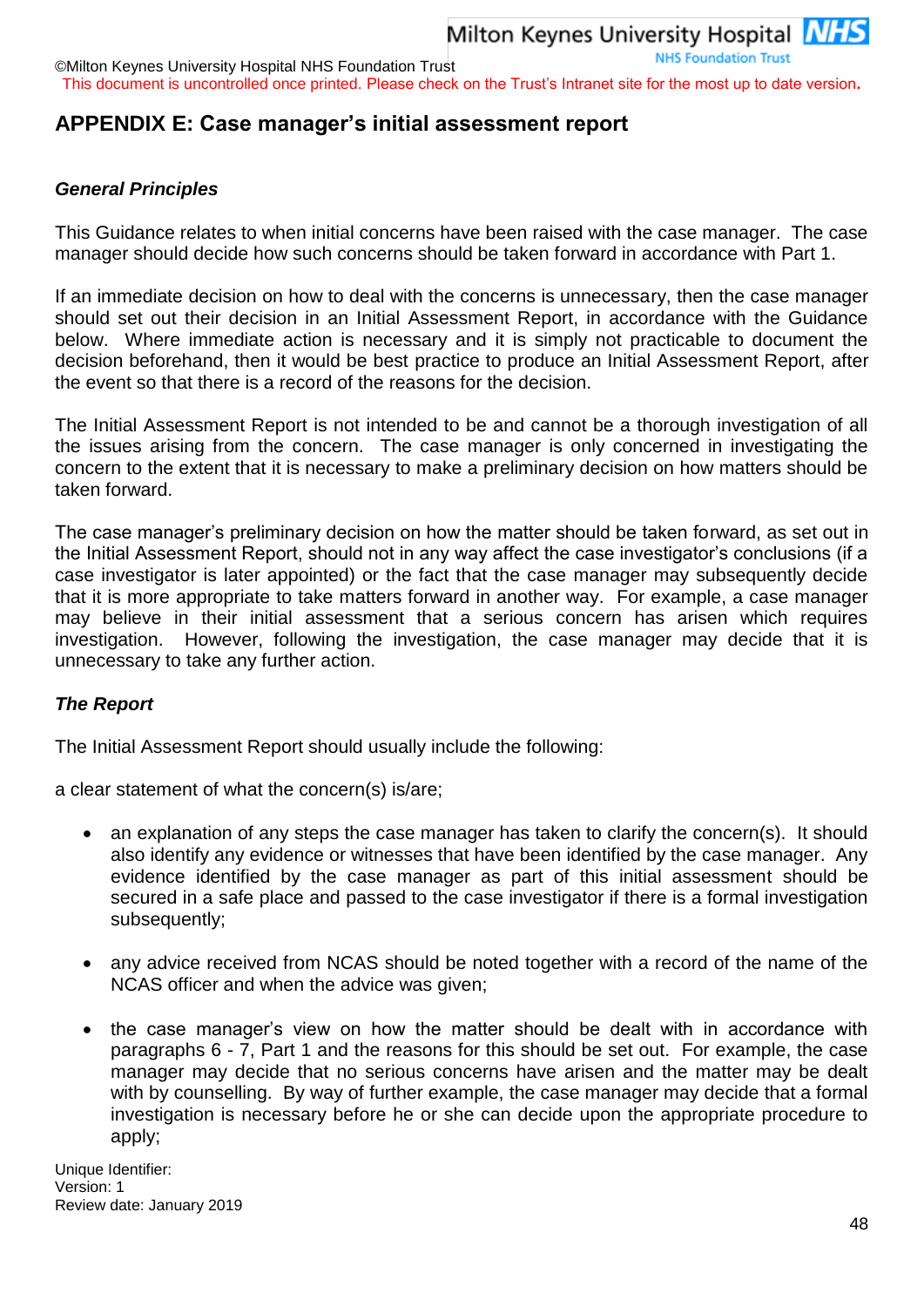the case manager should identify what the next steps will be and who will undertake these. For example, if concerns relate to a practitioner's health, it may be necessary to make a referral to the Occupational Health Department in accordance with Part 6. Another example is where the concern is not considered serious, the case manager may believe that the practitioner's line manager should counsel the practitioner to avoid a re-occurrence of the issue;

The Initial Assessment Report should be signed and dated.

The initial Assessment Report should not be lengthy.

Unique Identifier: Version: 1 Review date: January 2019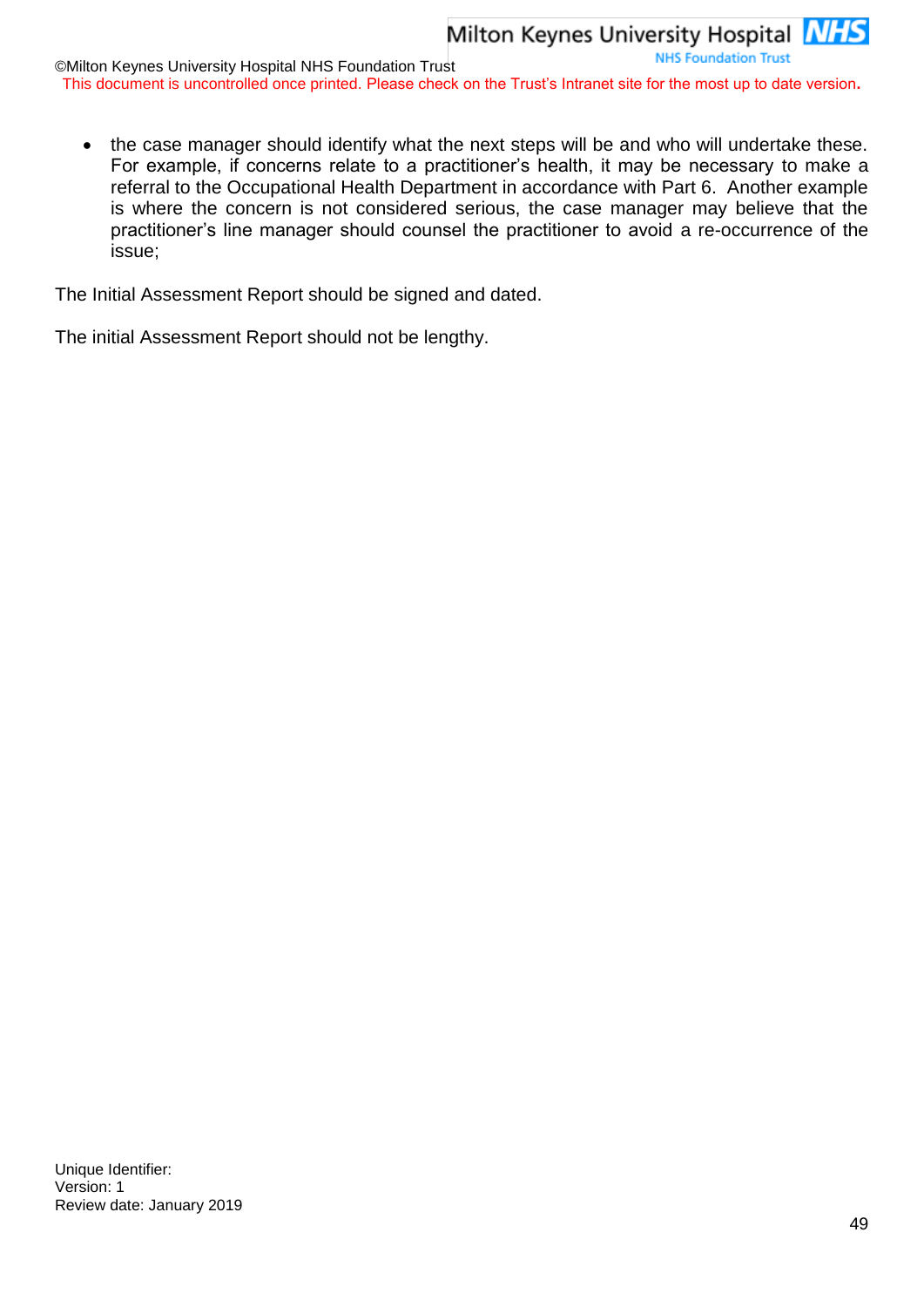©Milton Keynes University Hospital NHS Foundation Trust This document is uncontrolled once printed. Please check on the Trust's Intranet site for the most up to date version**.**

## <span id="page-49-0"></span>**APPENDIX F: Terms of reference for case investigator**

Where a case manager decides that a formal investigation is necessary, Terms of Reference should normally be produced in order to focus the investigation.

The Terms of Reference should usually include the following:

- identification of the case manager, the case investigator and the Designated Member;
- a clear statement of the concerns which are the subject of the investigation and the case investigator should be requested to investigate these concerns and report on them;
- any evidence collated by the case manager should be appended to the Terms of Reference and any relevant witnesses should be identified. It should however be stressed that the case investigator's investigation is not limited to considering this evidence alone and it is entirely for the case investigator, at his or her discretion, to determine how best to investigate the concerns set out in the Terms of Reference. This may take the form of information supplied by the practitioner, witnesses or the case manager, as appropriate and relevant to the Terms of Reference;
- identification of any Human Resources Advisor and/or a specialist clinician working in the same area as the practitioner who will assist the case investigator;
- the date by which the investigation should be completed or by which a progress report should be provided; and
- the date by which the case investigator's report should be presented to the case manager.

The Terms of Reference should be signed and dated by the case manager